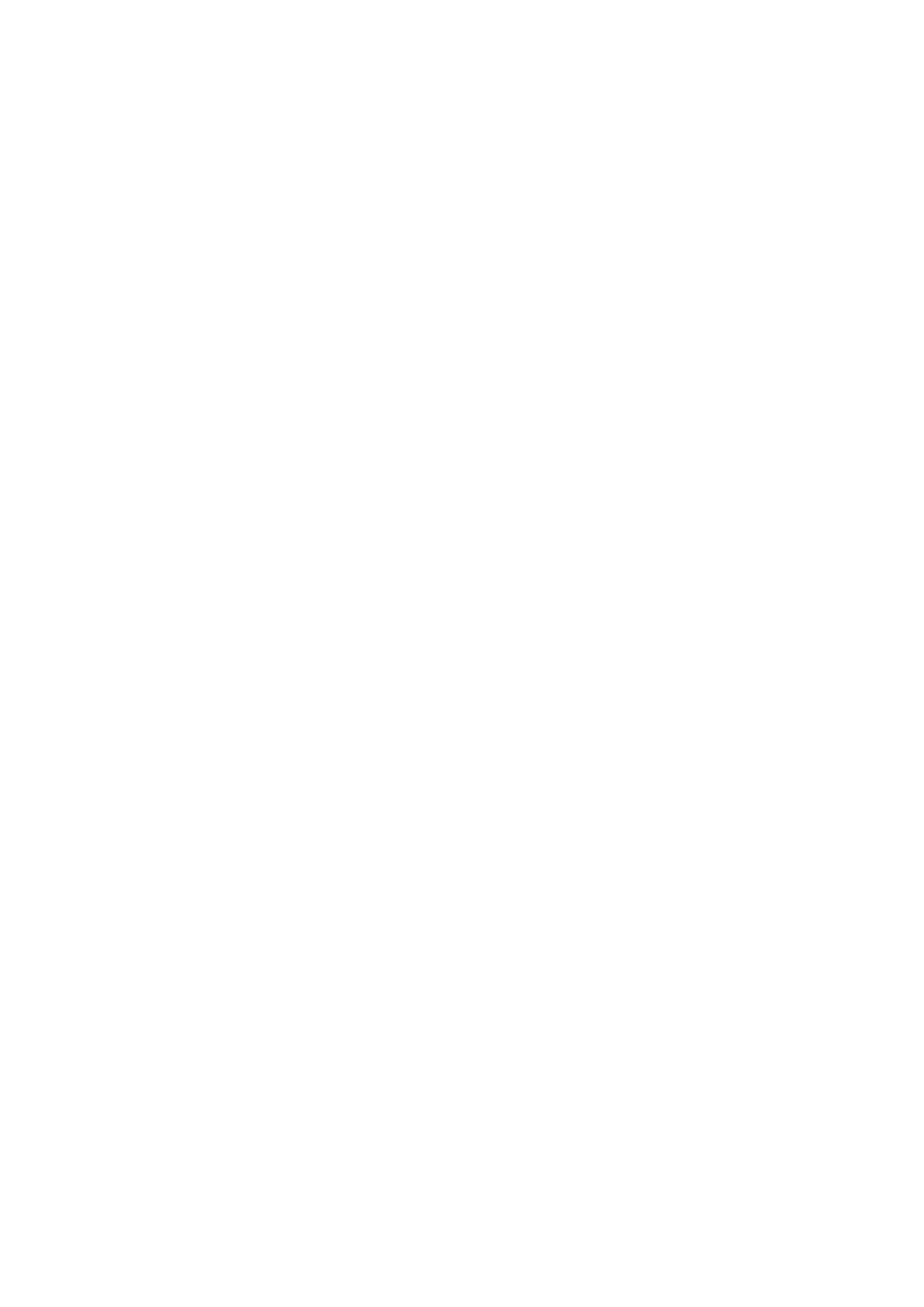## **A non-traditional framework for estimating reserves and reserve uncertainty**

Pietro Parodi\*

*Willis Global Solutions (Consulting Group)[1](#page-2-0)*

#### **Abstract**

 $\overline{a}$ 

This paper argues that all reserving methods based on claims triangulations (the "triangle trick"), no matter how sophisticated the subsequent processing of the information contained in the triangle is, are inherently inadequate to accurately model the distribution of reserves, although they may be good enough to produce a point estimate of such reserves. The reason is that the triangle representation involves the compression (and ultimately the loss) of crucial information about the individual losses, which comes back to haunt us when we try to extract detailed information on the distribution of incurred but not reported (IBNR) and reported but not settled (RBNS) losses.

This paper then argues that in order to avoid such loss of information it is necessary to adopt an approach which is similar to that used in pricing, where a separate frequency and severity model are developed and then combined by Monte Carlo simulation or other numerical techniques to produce the aggregate loss distribution.

A specific implementation of this approach is described, whose core feature is a method to produce a frequency model for the incurred but not reported claim count based on the empirical distribution of delays (delay = the time between loss date and reporting date), after adjustments to make up for the bias towards smaller delays. The method also produces a *kernel* severity model for the individual losses, from which the severity distribution of each year of occurrence can be derived. By combining the frequency and severity model in the usual way (e.g. through Monte Carlo simulation), an aggregate model for IBNR and UPR losses can be produced.

As for RBNS losses, we suggest using one of the many methods to analyse the distribution of IBNER (incurred but not enough reserved) factors to produce a possible distribution of outcomes.

A case study based on real-world liability claims is used to illustrate how the method works in practice.

Also, in a first step towards validating the method for calculating IBNR and comparing it with existing methods, a series of experiments with artificial data sets was undertaken, which show a drastic reduction in the prediction error of both the IBNR claim count and the IBNR total amount with respect to the standard chain ladder method. And what is perhaps most promising, the experiments show that the distribution of IBNR reserves is much closer (in terms of the Kolmogorov-Smirnov distance) to the "true" one than that based on Mack's method in the way it is normally applied. The method promises therefore a more accurate assessment of the uncertainty around reserves.

**Keywords**. Report delay, individual claims, frequency/severity modelling, IBNR, IBNER, RBNS, UPR, kernel severity distribution, chain ladder, reserving uncertainty, reserve distribution, granular reserving

<span id="page-2-0"></span><sup>&</sup>lt;sup>1</sup> E-mail: [pietro.parodi@willis.com,](mailto:pietro.parodi@willis.com) pietro\_parodi@yahoo.com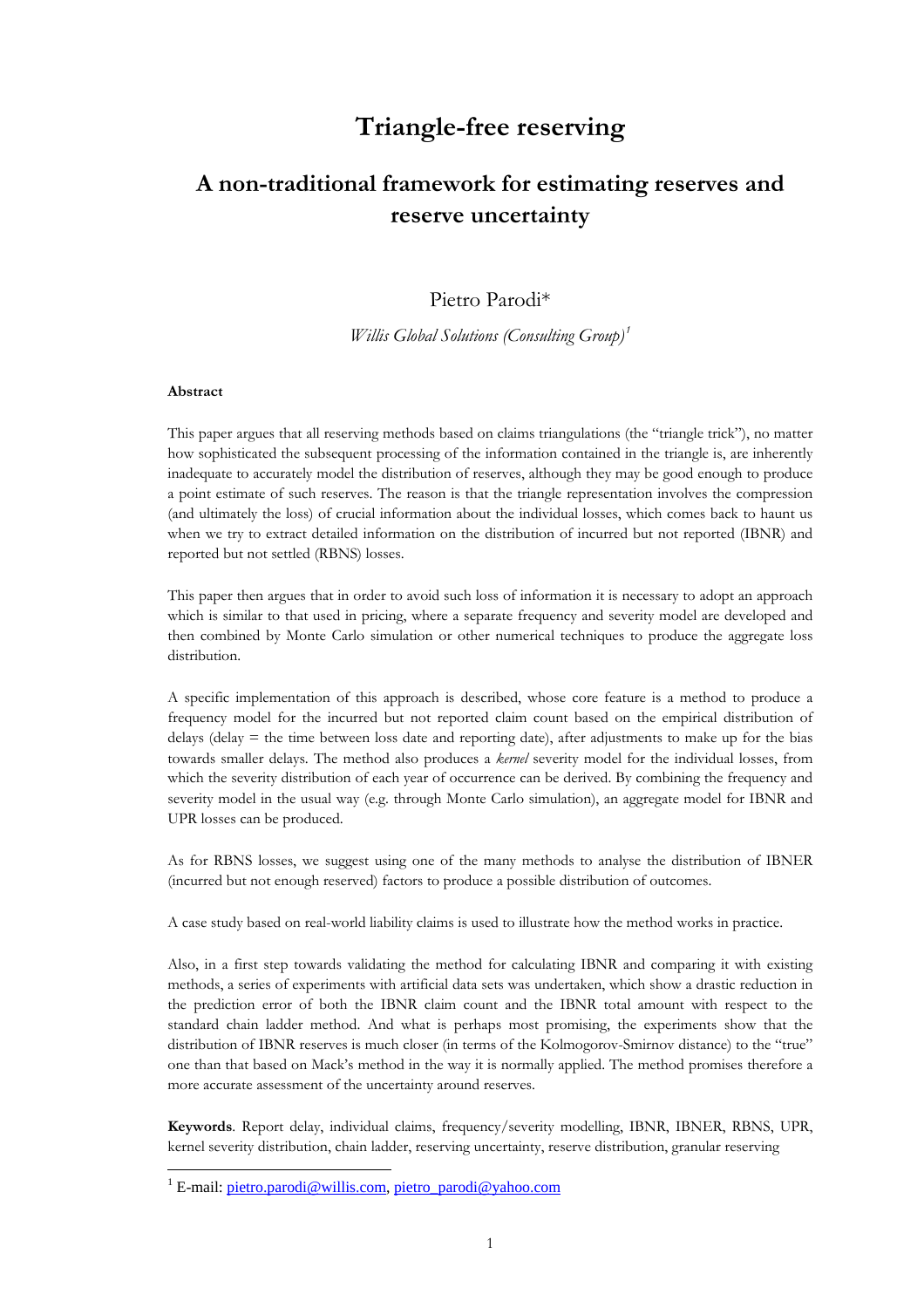### **1. INTRODUCTION**

#### **1.1 The "triangle trick": glory and limitations**

The idea behind most reserving techniques – that of compacting historical loss experience into a loss development triangle, and using these triangles to project the total claims amount to ultimate for every accident period (what one may call the "triangle trick") – has proved to be a powerful tool for underwriters and actuaries, and has enabled them to have an at-a-glance view of the way that the total amount of claims develops over the years.

#### THE TRIANGLE TRICK – ILLUSTRATION

|               | Development year        |           |           |           |           |           |           |           |           |           |           |
|---------------|-------------------------|-----------|-----------|-----------|-----------|-----------|-----------|-----------|-----------|-----------|-----------|
|               |                         | 0         |           |           | 3         | 4         | 5         | 6         |           | 8         | 9         |
|               |                         | 758,859   | 6,712,563 | 7,295,862 | 8,481,698 | 8,581,273 | 8,929,061 | 9,406,673 | 9,421,491 | 9,425,375 | 9,547,636 |
|               | $\overline{2}$          | 588.009   | 1,786,021 | 2,187,149 | 2,365,737 | 2,474,465 | 2,842,739 | 2,842,739 | 2,882,701 | 3,398,944 |           |
|               | $\overline{\mathbf{3}}$ | 514.089   | 1,532,487 | 2,331,175 | 8,377,877 | 8,954,659 | 9,117,566 | 9,138,301 | 9,147,275 |           |           |
|               | $\overline{4}$          | 419.422   | 2,882,030 | 4,009,785 | 4,413,923 | 4,468,089 | 4,616,335 | 4,823,964 |           |           |           |
|               | 5                       | 261,482   | 2,089,735 | 3,050,709 | 3,684,369 | 4,130,221 | 5,036,548 |           |           |           |           |
| Accident year | 6                       | 893,053   | 2,121,944 | 4,368,448 | 4,546,849 | 6,942,262 |           |           |           |           |           |
|               | ⇁                       | 481,366   | 954,766   | 2,026,609 | 2,481,851 |           |           |           |           |           |           |
|               | 8                       | 696.678   | 1,505,950 | 2,283,808 |           |           |           |           |           |           |           |
|               | $\overline{9}$          | 4,336,497 | 5,355,547 |           |           |           |           |           |           |           |           |
|               | 10 <sup>1</sup>         | 433,625   |           |           |           |           |           |           |           |           |           |

*Fig. 1. An example of a claims development triangle. E.g., there's a total of £4,368,448 in claims that occurred in accident year 6 and were reported in development year 2 (i.e. by accident year 8).* 

This method has been used not only to obtain a point estimate of the projected loss amount for each policy year, but also to obtain a measure of the uncertainty around that point estimate, through what has been called *stochastic reserving.* Two popular methods are Mack's method of calculating standard errors (Mack (1993)) and the bootstrap (England & Verrall (2002). With some suitable distributional assumptions (e.g. that the distribution of outstanding reserves is a lognormal distribution), these methods can be used to estimate the full distribution of outstanding reserves.

#### *The problem with triangulation methods: information compression*

The triangle trick has been very successful and has the charm of simplicity. It is also, however, the "original sin" of reserving, and the most severe limitation of reserving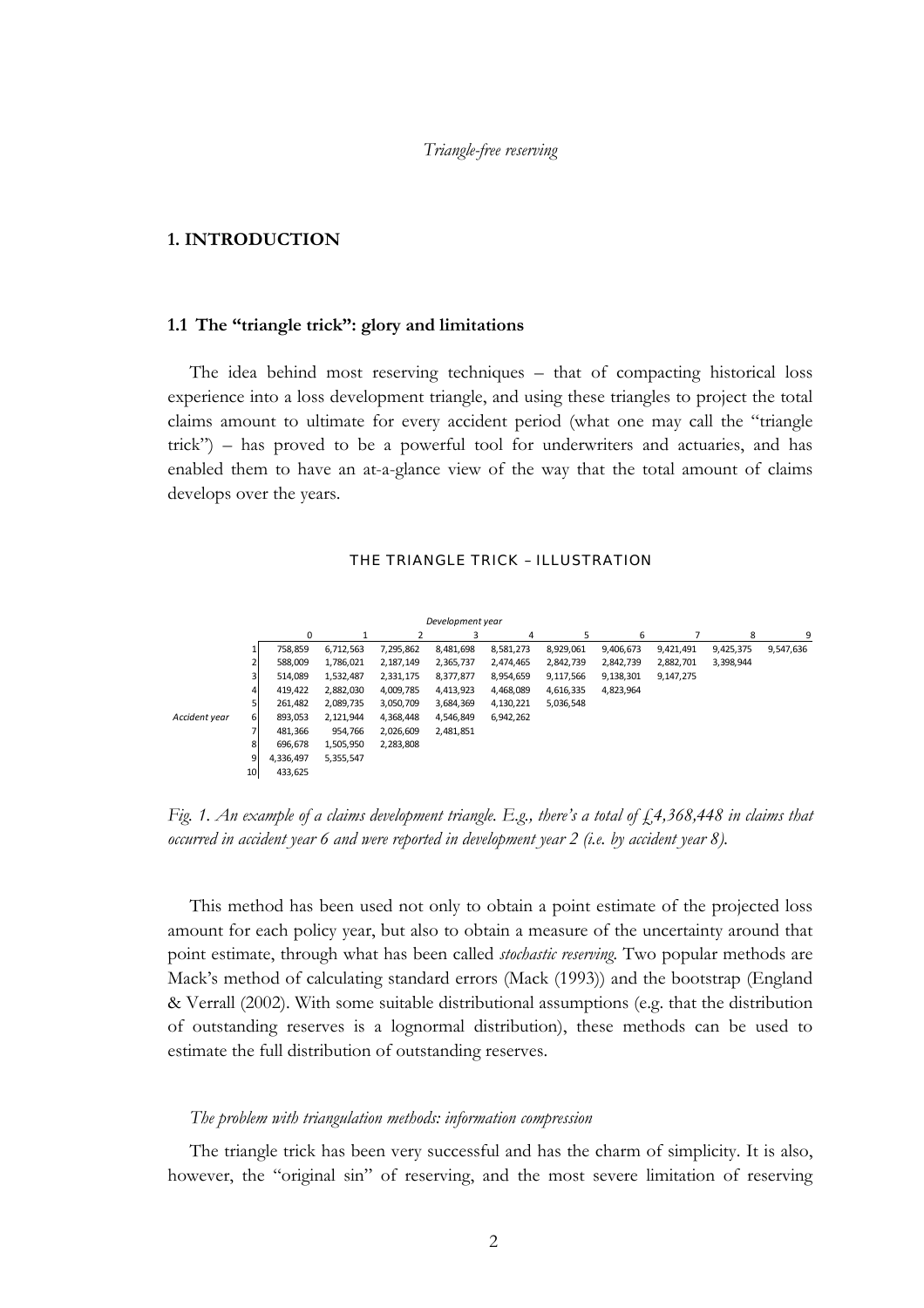techniques. By compacting the information into a small triangle, a large amount of information is lost and cannot be retrieved, no matter how clever one gets at manipulating the triangle itself.

It's a bit like taking a picture with a high-resolution camera, then compressing it into a logo-like image of 16kB, and based on this compressed picture trying to reconstruct the content of the scene (see Fig. 2). Your 16kB compressed picture will give you some sense of the main features of the scene: in Fig. 2 (right) you can certainly see that this is a waterfront scene, with a number of houses, some small and some large, and with some cars parked in front of the water. However, if you want to recover the details – e.g., the name of the hotel on the waterfront, or the brands of the cars parked in front of it, or even the hour that the clock on the bell tower is showing – you have no alternative but to go back to your original image and analyse that instead. This is exactly what this paper is proposing to do with your loss data set: give up on the heroic struggle of extracting information from your logo-like picture of past claims (the triangle), and go back to the original, information-rich image (the full loss data set), and start again from there with different methods.

#### A NON-ACTUARIAL EXAMPLE OF INFORMATION COMPRESSION



*Fig. 2. A waterfront scene from South Devon, at high (left) and low (right) resolution. Enlarge it to find out the name of the hotel, the brand of the cars on the waterfront, the time of the day as shown on the clock of the bell tower – then try to do the same with the image on the right!* 

 $10 \times \frac{10+1}{2} = 55$  points to go by to project the losses to ultimate and to estimate the Leaving metaphors aside, if one has for example 5,000 losses over a period of 10 years, and uses them to build a triangle such as that in Fig. 1, one is left with only distribution of outstanding reserves. Is it any surprise that the infamous  $99.5<sup>th</sup>$  percentile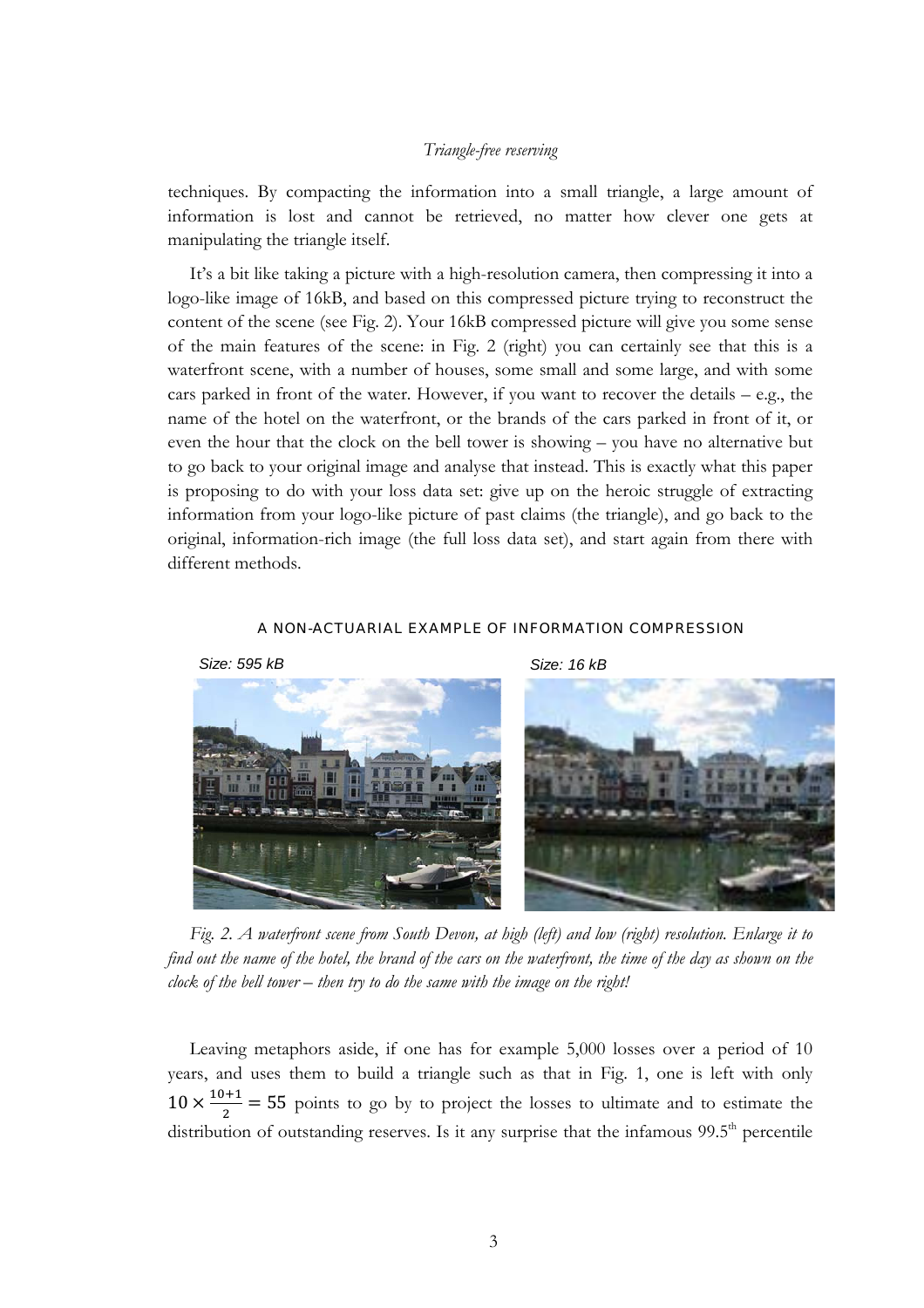(Graham ([2](#page-5-0)011)) is so difficult to capture with any accuracy<sup>2</sup>?

The situation is not too dissimilar to the more traditional approach to pricing, where underwriters and actuaries rely solely on a burning cost exercise. In **burning cost analysis**, one looks at the total amount of losses incurred over a number of years, adjusts for claims inflation and possibly for IBNR (incurred but not reported) losses and other factors, then divides the exposure over the whole period to obtain the expected losses per unit of exposure. By analysing the volatility over the years, one can also estimate the standard deviation of the aggregate loss distribution and even venture to express an opinion on a few percentiles of the distribution. However, it is impossible to use burning cost to get an idea of the aggregate loss distribution with sufficient accuracy. For this reason, the modern approach to pricing, which is based on the collective risk model (see for example Klugman et al. (2008)), is to develop a frequency and a severity model *based on individual loss information*, and combine the two models (plus complications, such as a payment pattern model) with a Monte Carlo simulation or other numerical methods.

#### *Pricing and reserving: two misaligned valuation frameworks*

This leads us, by the way, to another dissatisfying feature of current triangle-based methods: whilst triangle-based reserving methods were "aligned" with the burning cost methodology for pricing, in the sense that the output of the claims triangle projection could be used as the input for an IBNR-adjusted burning cost exercise, the current state of the art is using stochastic methods based on a separate frequency and individual severity model for pricing and triangle-based methods based on the analysis of aggregates for reserving. This means that we have two very different valuation frameworks for what is essentially the same risk, but looked from two different points of view: prospectively (pricing) and retrospectively (reserving)!

#### **1.2 A triangle-free reserving approach**

 $\overline{a}$ 

This paper proposes a reserving method which, like in pricing, is based on building a separate model for the frequency and severity components of IBNR losses using individual loss information, and on using Monte Carlo simulation to produce the IBNR distribution. IBNER (incurred but not enough reserved/reported) is taken into account more traditionally by analysing the empirical distribution of the ratio between successive reserve estimates of open claims (and, where possible, studying the dependency on different variables such as development year, size, etc.). IBNER affects both the reserves

<span id="page-5-0"></span><sup>&</sup>lt;sup>2</sup> Admittedly, one can use a more granular loss triangle, e.g. intervals of three months instead of one year: however, that shifts the problem rather than solve it, and has some side effects, such as the fact that some periods may have no losses from one particular year and it may not be possible to use some of the projection techniques.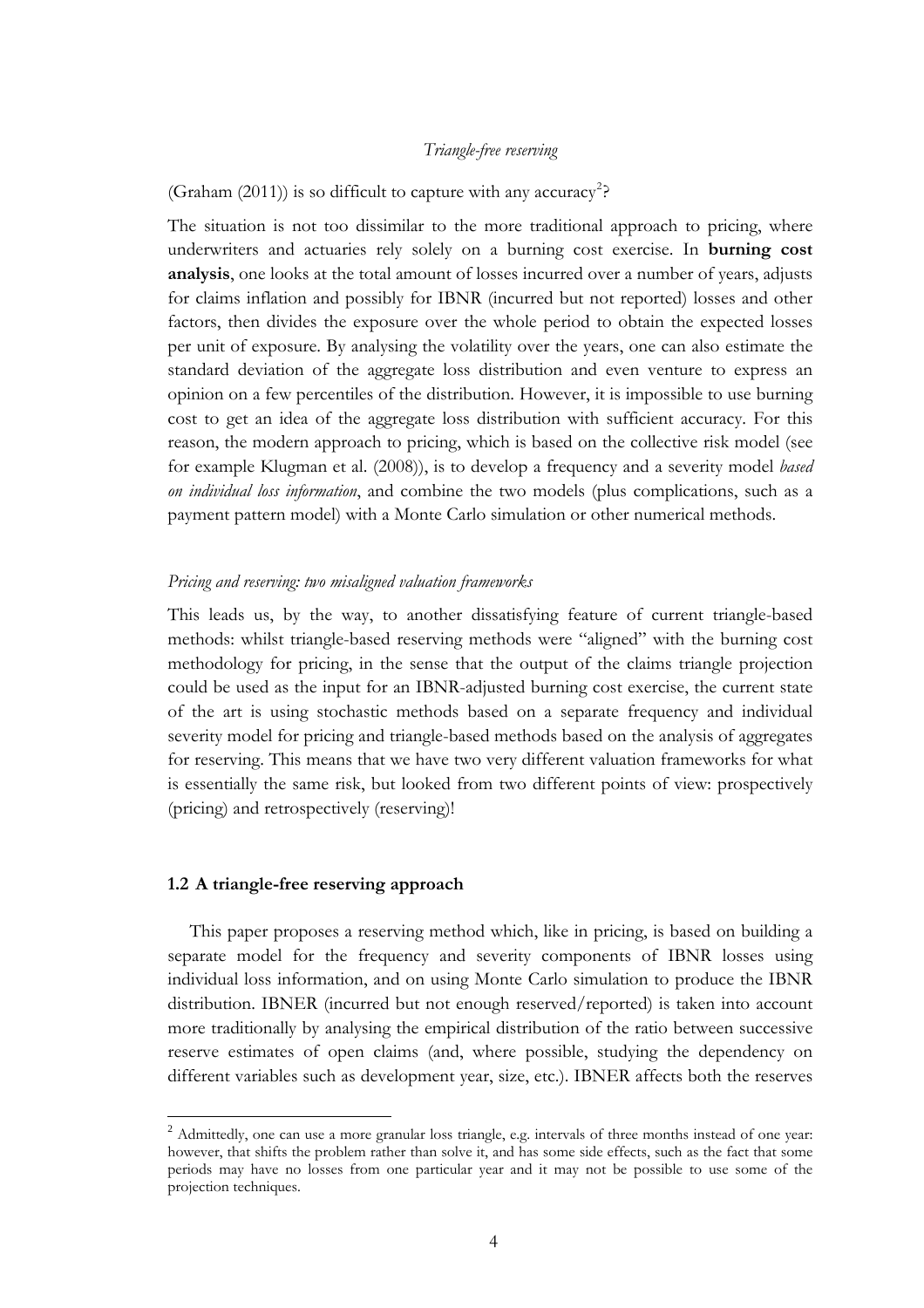for the reported but not settled (RBNS) claims *and* the estimated severity distribution of the IBNR claims. The method is not only "triangle free", but also avoids aggregating individual losses in any other way when projecting the total claims to ultimate.

At the core of the method is (i) the use of the distribution of reporting delays (time between loss occurrence and loss reporting) to calculate the IBNR claim count, in the spirit of works such as that of Kaminsky (1987), Weissner (1978) and Guiahi (1986); (ii) the use of the distribution of the individual loss amounts, as in modern pricing techniques.

In simple terms, the method works as follows:

- *A. IBNR losses*
- (1) Estimate the delay distribution, based on the empirical distribution of delays but *adjusting for the bias towards smaller delays* that is the inevitable consequence of observing delays through a limited time window.
- (2) Use the delay distribution in (1) to estimate the number of incurred but not reported (IBNR) claims based on the number of claims reported to date. Also determine the most suitable frequency model (e.g. Poisson, Negative Binomial) accordingly.
- (3) Model the severity distribution for the IBNR claims (this may be different for each loss year, or at least depend on claims inflation), also taking IBNER (incurred but not enough reserved/reported) claims into account
- (4) Combine the frequency and severity distributions via Monte Carlo simulation or another method (e.g. Fast Fourier Transform, Panjer recursion…) to produce an estimate of the aggregate distribution of IBNR losses
- *B. Future losses (UPR)*
- (5) As a by-product of Steps (1) to (4) we have a frequency/severity model of future losses from those policies that have already been written but are not completely earned yet (what is normally referred to as UPR – unearned premium reserves). Producing a model for future losses is, by the way, a standard pricing exercise.
- *C. Reported but not settled (RBNS) losses*
- (6) Separately analyse RBNS losses with one of the standard methods for IBNER analysis and produce a distribution of currently outstanding claims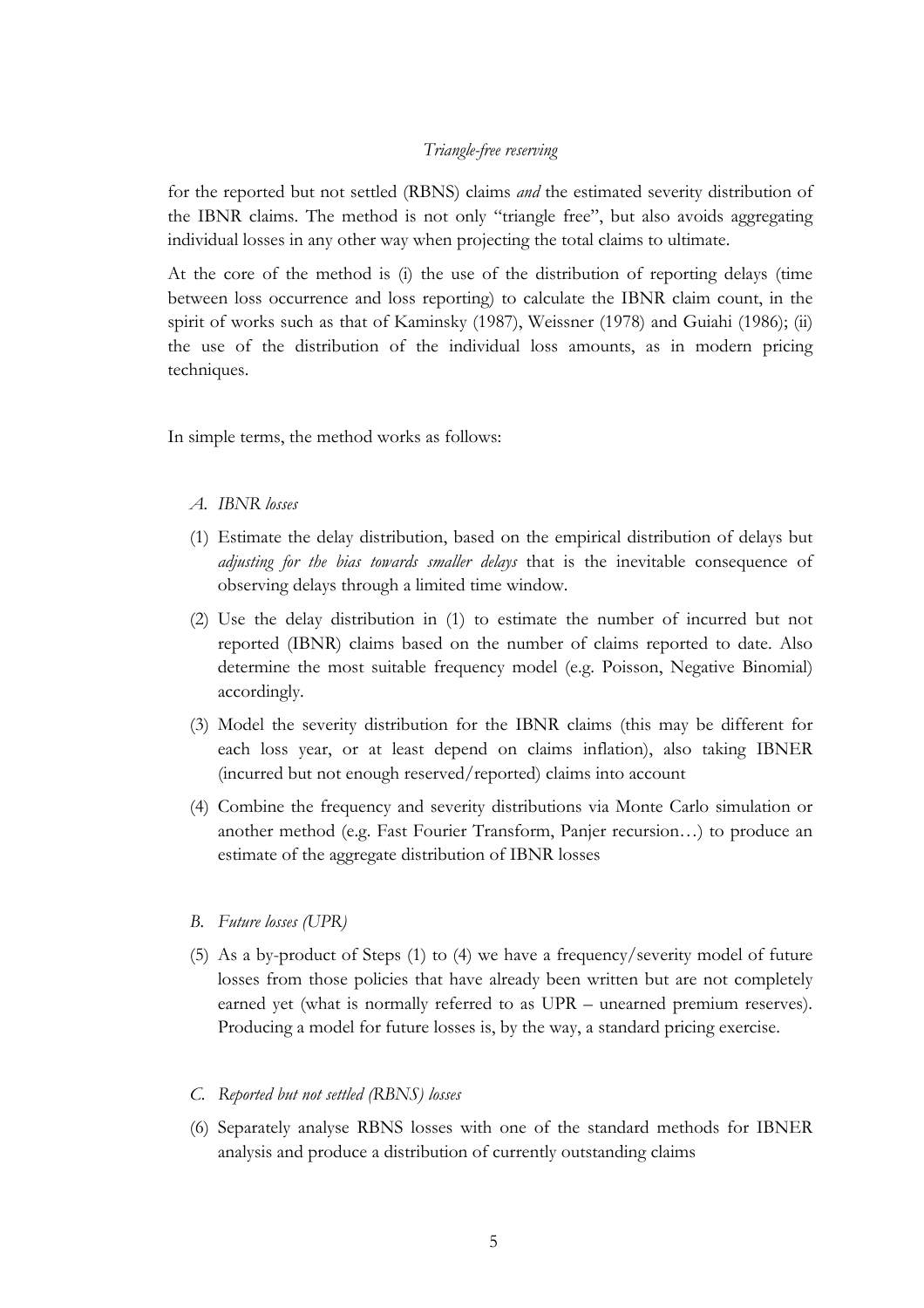- *D. Overall reserve distribution*
- (7) Combine the distributions produce in A, B, C to produce the overall distribution of reserves.

The result of the reserving exercise looks therefore something like in Fig. 3

|                             |                | FREE APPRUALM     |                        |
|-----------------------------|----------------|-------------------|------------------------|
| Return<br>Period<br>(Years) | Percentile     | <b>Total Loss</b> | Total<br><b>Number</b> |
| 1 in 1.33                   | 25%            | 14,205,625        | 230                    |
| $1$ in $2$                  | 50%            | 16,630,426        | 245                    |
| $1$ in $4$                  | 75%            | 19,631,593        | 260                    |
| $1$ in $5$                  | 80%            | 20,369,140        | 264                    |
| $1$ in 10                   | 90%            | 22,627,203        | 274                    |
| 1 in 20                     | 95%            | 25, 143, 560      | 283                    |
| 1 in 50                     | 98.0%          | 29,441,708        | 292                    |
| 1 in 100                    | 99.0%          | 32,382,767        | 298                    |
| 1 in 200                    | 99.5%          | 35,057,817        | 304                    |
| 1 in 500                    | 99.8%          | 64,920,594        | 311                    |
| 1 in 1000                   | 99.9%          | 66,937,322        | 318                    |
|                             | Mean           | 17,363,917        | 245.1                  |
|                             | <b>Std Dev</b> | 4,948,653         | 22.2                   |

## TYPICAL OUTPUT OF A RESERVING EXERCISE WITH THE TRIANGLE-FREE APPROACH

*Fig. 3. The typical output of a reserving exercise with the triangle-free approach is very much like the standard input of a gross loss model for pricing.* 

As can be seen from Fig. 3, the output is very much like that of a standard pricing exercise, giving the expected value of both the total losses and the total number of IBNR/UPR losses, the standard deviation of the same two variables, and various percentiles.

#### **1.3 The comparison with the basic chain-ladder approach**

The workings of this approach to a case study with real-world data are illustrated in Section 7. This is certainly important to understand how the method works in practice.

Anecdotal evidence based on a number of case studies is however not sufficient to validate the method – ultimately, a large-scale controlled experiment where different methods are allowed to compete is necessary.

In a first step towards model validation and comparison with competing methods, in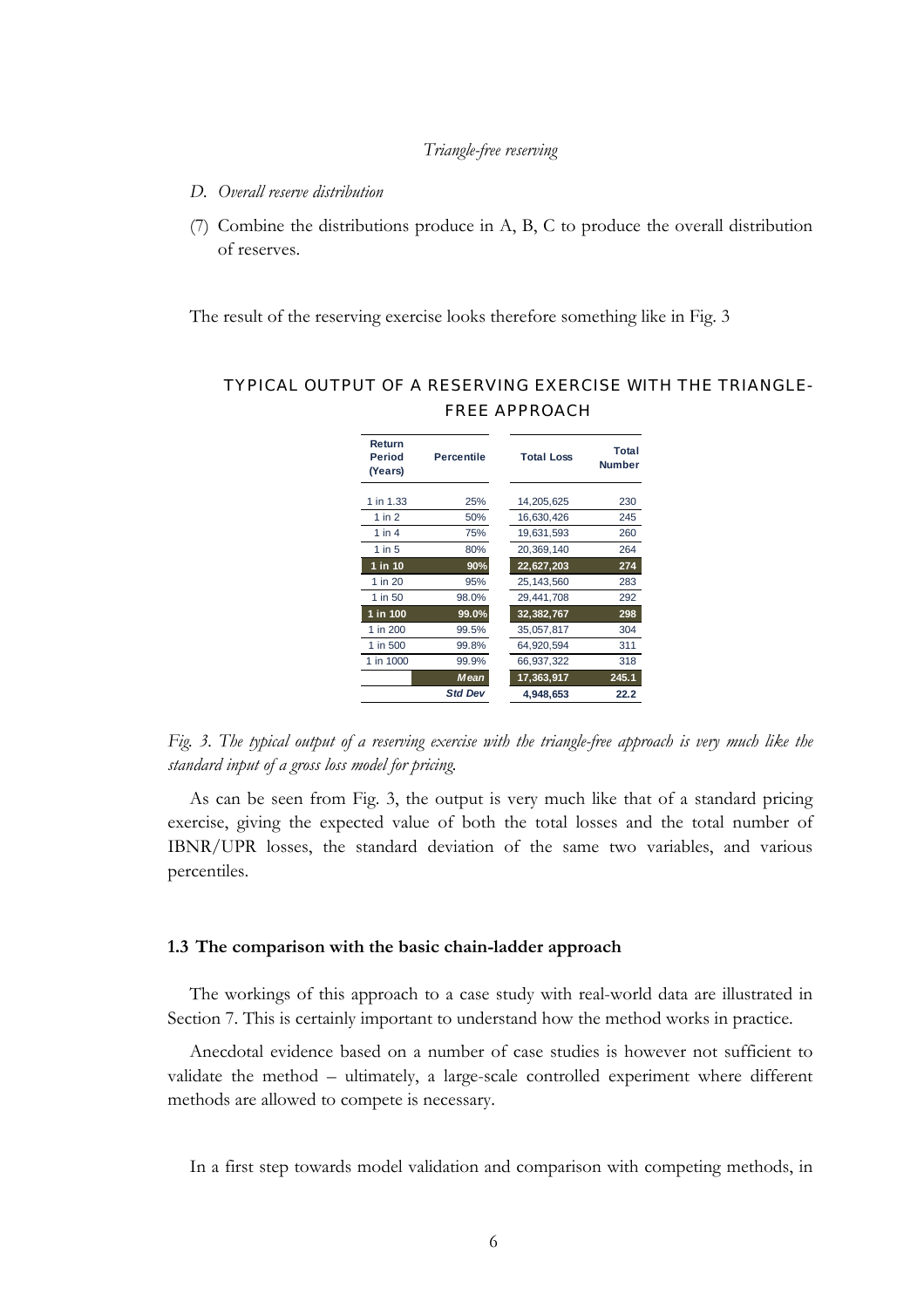this paper we have assessed the triangle-free method against the chain ladder by using controlled experiments where the underlying loss process was assumed to be known and the data was produced artificially based on that loss process. It is therefore possible to compare the estimated IBNR with the "true" IBNR.

Based on this, we have found that

(i) The triangle-free approach normally leads to a more accurate estimate of the ultimate value of the claim count and of the total claim amount over a period. The difference in accuracy may be partly explained by the experimental set-up, but the main reason behind it lies probably in the fact that the triangle-free approach does not need to produce a different projection for every loss year, including loss years that are too immature and for which the ultimate outcome is therefore very uncertain. However, this is not a very exciting result: why do we need an umpteenth method that claims to be more accurate at the price of extra complication?

#### TRIANGLE-FREE APPROACH v CHAIN LADDER

|                      | <b>Chain</b> | <b>Triangle-free</b> | <b>Triangle-free</b> |
|----------------------|--------------|----------------------|----------------------|
|                      | ladder       | (empirical)          | (model)              |
| Prediction error     | 7,392,262    | 4,423,237            | 3,842,561            |
| Prediction error (%) | 44.7%        | 26.8%                | 23.3%                |

COMPARISON OF PREDICTION ACCURACY

cases a compound Poisson distribution  $(A = 100)$  with a lognormal severity distribution  $(\mu = 9.52, \sigma = 1.70)$ . The delay distribution was assumed to be exponential with an average delay  $\tau = 3$  years. For simplicity's sake (although this is not a crucial assumption) the *Fig. 4. Prediction error (in GBP) calculated as the mean squared error between the true value*  and the projected value for 100 different random data sets. The underlying model was in all *underlying loss model has been assumed to be inflation-free and the reserving process has been assumed to be IBNER-free.* 

(ii) What's more exciting, the experiments show that the reserving distribution produced by the chain ladder method is inadequate. It's not that it is more conservative or more optimistic  $-i$  is just not the right reserving distribution, and we should think twice about using it for deciding important matters, such as how much capital your company needs to satisfy Solvency II. The triangle-free approach produces a far more realistic result, or in other terms has more predictive power.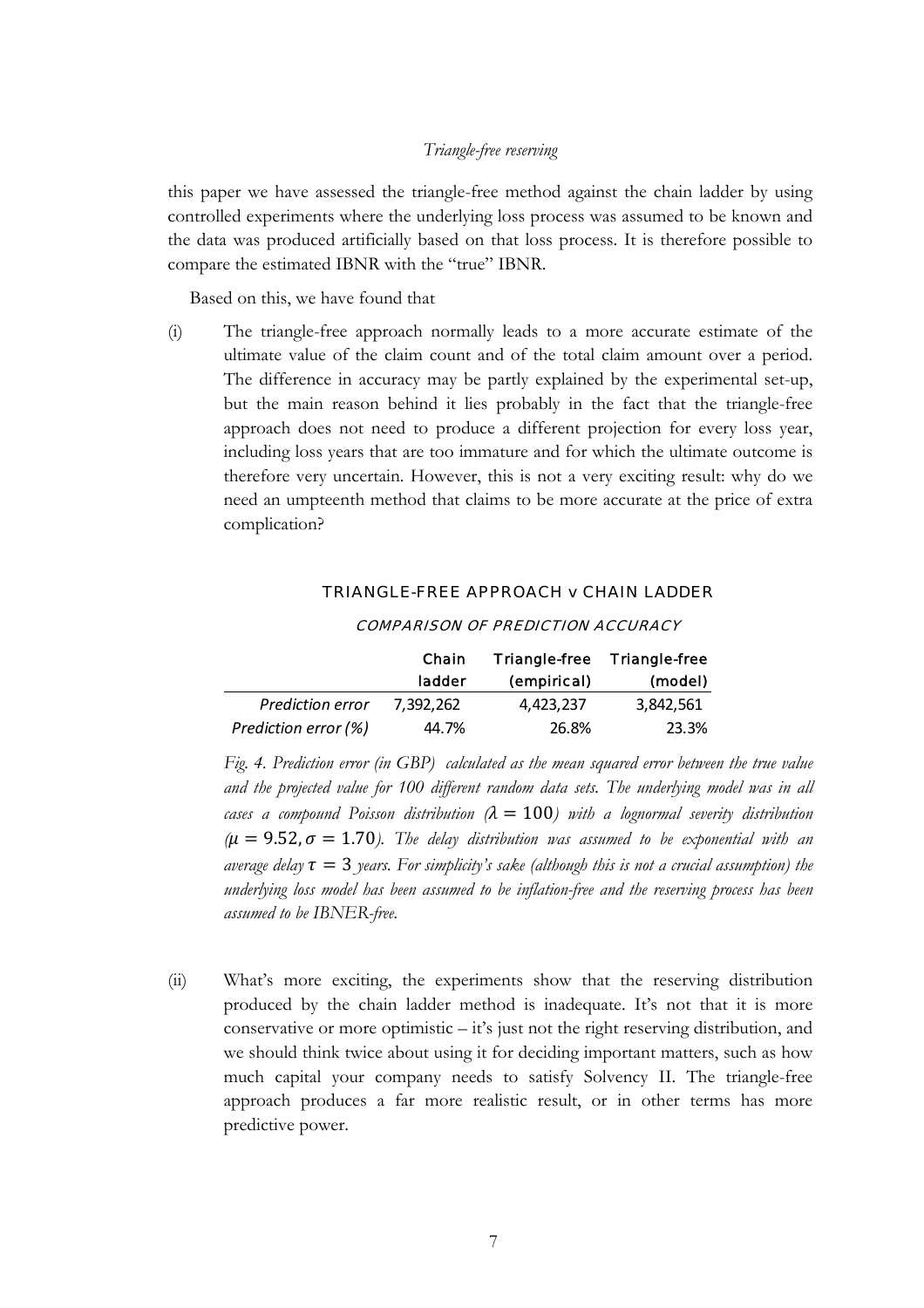A larger-scale experiment on this has not been undertaken yet, but Fig. 4 shows an example in which the triangle-free approach and the chain ladder method have been used to calculate the IBNR distribution. Since we've already established that the triangle-free method performs better than the chain ladder on average, we have focussed on a simulation where the projected ultimate was similar for the chain ladder and the trianglefree method.



*Fig. 5 The cumulative distribution function (CDF) of the IBNR distribution as calculated by the triangle-free distribution method and the chain ladder method (with different assumptions on the resulting distribution), all of them compared with the true distribution, both graphically and (more formally) with the Kolmogorov-Smirnov statistic. The triangle-free distribution shows a far closer fit to the true*  distribution (the two distributions are almost indistinguishable on the chart). Note that the role of parameter uncertainty has been taken into account *both in the triangle-free method and in the "true" distribution – as well as in the chain ladder method. The same assumptions for the tail were used in the two methods, to avoid introducing extraneous differences.* 

Apart from the question of accuracy and predictive power, the triangle-free approach has several advantages. Some of these are listed below:

- The approach can incorporate naturally any further information that we have on the risk: e.g. we can use a different model for losses above a given threshold, for which we only have market information and not client information;
- it doesn't break down as easily as the chain ladder when the number of claims per year becomes small and some of the accident years start with no claims at all;
- the calculation of the tail factor can be done more scientifically rather than in the heuristic fashion that is typical of triangle-based approaches;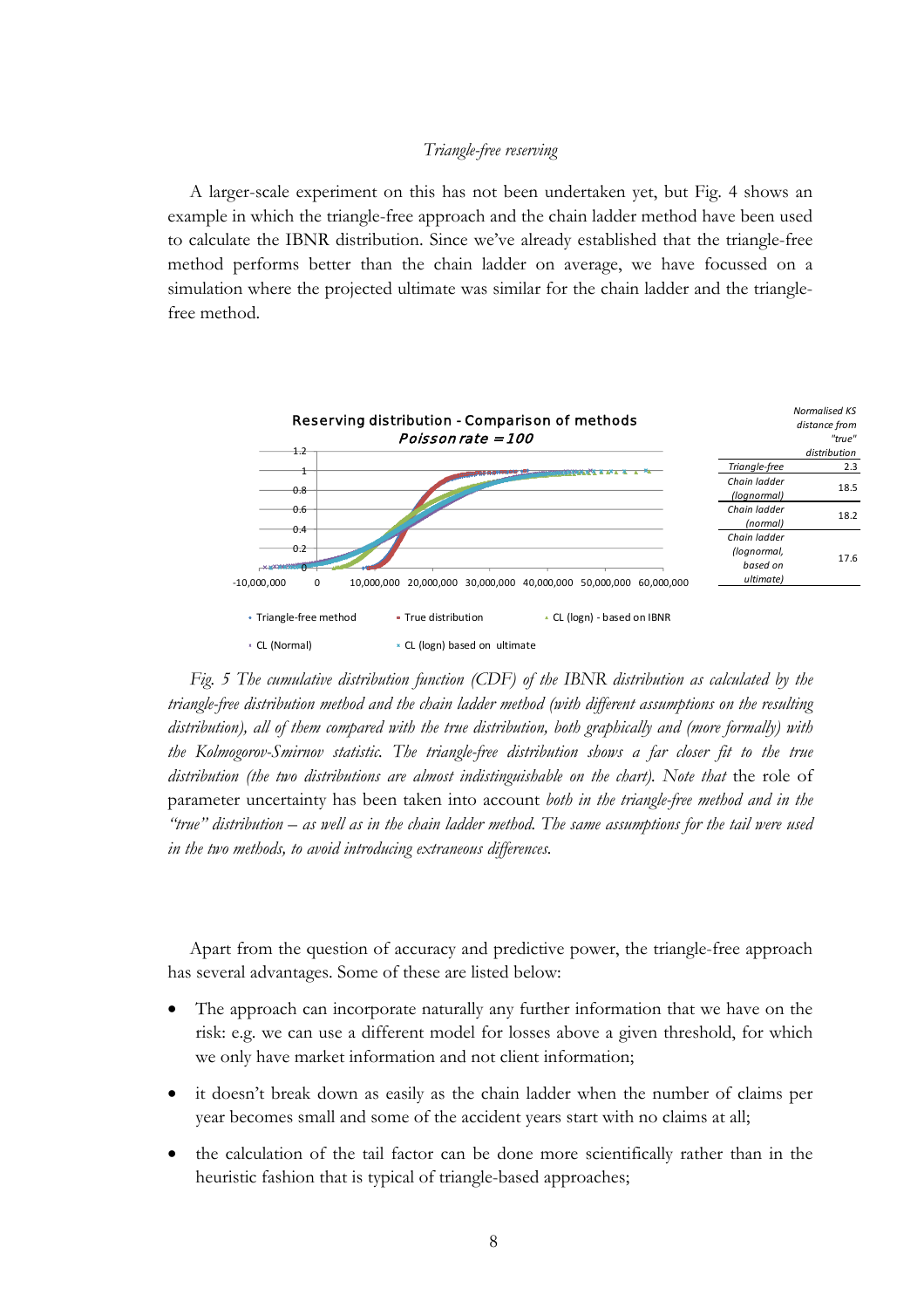• the methodology is completely aligned to the state-of-the-art methodology used in pricing, and therefore provides a consistent valuation framework of the risk under investigation, regardless of what use this valuation is put to.

#### **1.4 This is a framework rather than a specific method**

It should be stressed that although this paper often describes triangle-free reserving as "a method", it is actually more of **a framework** for estimating reserves and their uncertainties. If we accept that this framework is useful, we still have to agree on a particular implementation of it. E.g., what distributions do we use to model the frequency and the severity of IBNR claims? How do we deal with IBNER? As in pricing, there is not a unique answer to these questions, but there is a framework that allows (and actually requires) to address them and, where necessary, make explicit assumptions.

If we embrace this different framework, this has consequences not only on the way we carry out the reserving analysis but also on the **data requirements**, since we need more detailed information on the losses and their characteristics: specifically, we need individual loss information including (for IBNR analysis) loss date and reporting date for each loss, and (for IBNER analysis) historical information on the reserve amount for each claim. The method can easily be used when some of this information is not available, but at the price of replacing empirical data with assumptions or at least approximations.

## **1.5 Limitations**

The main limitation of this approach is that it is more complex than the approaches based on claims triangulations. This paper makes no apology for this – after all, the frequency/severity approach used in pricing to calculate the aggregate loss distribution describing a risk is more complex than a straightforward burning cost analysis. The extra granularity adds complexity but is necessary to a more in-depth understanding of the risk.

Another limitation is that the triangle-free approach doesn't provide an at-a-glance view of the inputs and outputs as the triangle-based methods do. No matter how sophisticated our tools are going to be in the future, triangles are here to stay at least as a representation tool and as a check and benchmark.

Finally, data requirements are more substantial in this approach, and good data capture and management is necessary (although nothing which is not already captured in insurance companies which follow good practice).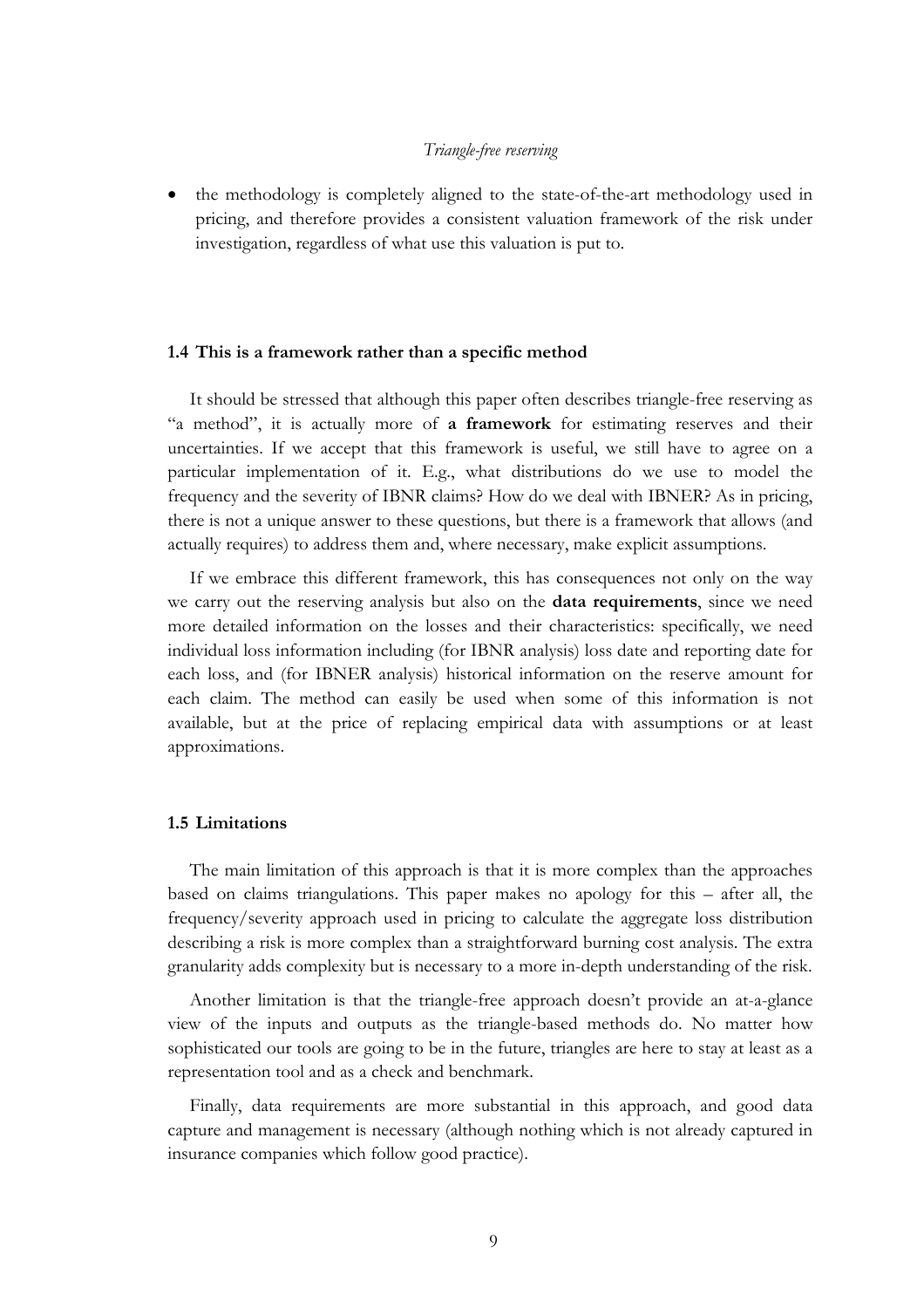Despite all this, it should be noted that this approach is not a theoretical proposal but is currently routinely used in the author's company, often in a simplified fashion depending on the data available, and hybridised with triangulation methods as needed.

## **1.6 Further research**

And then there's the question of the limitations of this research rather than the limitations of the approach itself. It is almost a cliché but further research is obviously needed.

What is needed the most is probably a large-scale experiment (we have limited ourselves to 100 different data sets here) with a number of different reserving methods (not only a simple chain ladder) competing with each other, possibly with data provided by an independent party or possibly produced with CAS's loss generator, in order to give more weight to the claim that the triangle-free approach actually gives better results (at least in estimating the reserving distribution if not the point estimate) than *any* method for which information has been compressed into a triangle.

Also, a systematic comparison of the approach presented here with other approaches that also advocate the use of more granular data for reserving should be undertaken. Since the first presentation of this approach at the GIRO conference in 2012 (Parodi (2012b)), several people have dug out references to works are similar in spirit to the present paper. Examples are the papers by Norberg (1993, 1999), by Taylor et al. (2008) and by Antonio & Plat (2012).

#### **1.7 Outline**

The core of the approach is the estimation of IBNR claim count based on the empirical distribution of delays, and therefore Section 2 ("Predicting IBNR claim counts") is the biggest chunk of the paper. Sections 3 to 6 illustrate how an aggregate loss model for the overall liabilities can be produced based on the triangle-free approach. Section 7 illustrates the application of triangle-free reserving to a real-world case study. Section 8 shows how the triangle-free approach can be validated and compared to the chain ladder methodology, and Section 9 explains what further research is needed.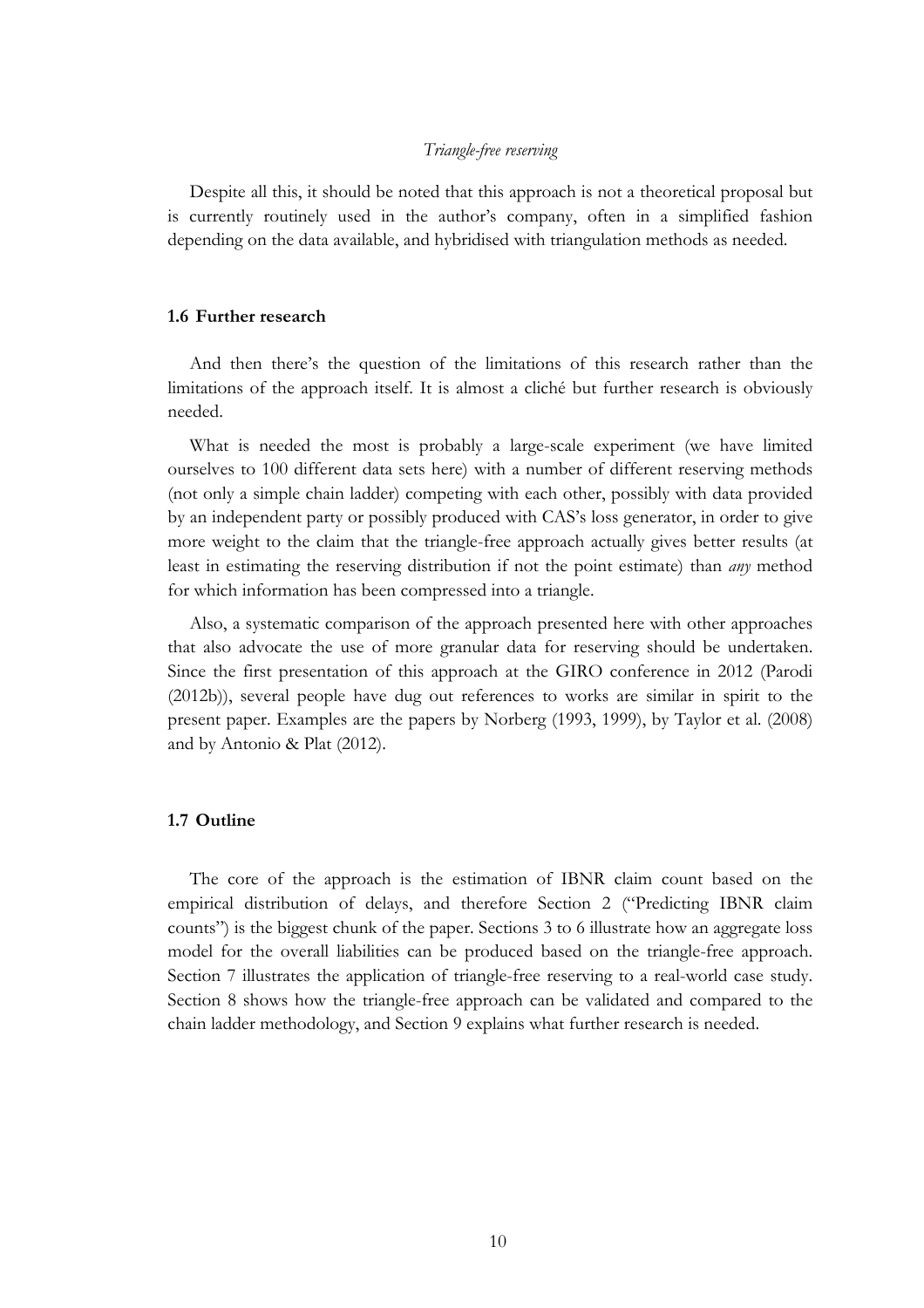#### **2. PREDICTING THE IBNR CLAIM COUNT**

#### **2.1 The problem**

Suppose your company had a number of losses  $X_1$ , ...  $X_n$  over a period of  $k$  years. For each loss  $X_j$  we have the loss date  $LD_j$  and the reporting date  $RD_j$ , normally (but not  $n_1$ , ...  $n_k$  reported losses for years 1 to  $k$ . The objective is to calculate the projected number of losses  $N_1$ , ...  $N_k$  for each year: always) expressed with the precision of one day. By aggregating the accident year we have

The traditional approach to this problem is to aggregate losses in a frequency development triangle analogous to that in Fig. 1, which gives the number of losses for each accident year (rows) and for each development year (columns), then project to ultimate using a triangle projection technique, such as the chain ladder.

The main issue with this approach is that aggregating claim counts in a triangle throws away most of the information we have: e.g. if we have 1,000 losses over 10 years, we will compress the information on the reporting delay (which is made of 1,000 different numbers) into a small triangle (which is made of 55 different numbers). Bizarrely, increasing the number of losses from, say, 1,000 to 10,000 does not increase at all the information that we can use to project to the final number of claims! This information compression is helpful for visualisation purposes and made sense in an age when calculations were performed by hand, and is surprisingly resilient in terms of finding an accurate projected number of claims for each year, but it ties our hands when trying to calculate the distribution of possible outcomes, making the uncertainty difficult to assess.

In Section 2.2 we propose an alternative approach. This approach is in the same spirit as the works by Kaminsky (1987), Weissner (1978) and Guiahi (1986).

#### **2.2 A method for frequency projection**

The method we propose is based on using the distribution  $F(t)$  which gives the cumulative probability that a loss occurred at time  $0$  will be reported by time  $t$ .

### **2.2.1 The continuous case with known delay distribution F**

Assume first that the delay distribution  $F(t)$  is known. Assume t is the current date, and interpreted as a risk profile – where  $v(t)$  is higher, the probability of having a claim is also higher. This may be due to seasonality (e.g.  $v(t)$  may be higher in winter) or to nonthat we want to estimate the total number of claims that will ultimately be reported for the period [0, t]. Let  $v(t)$  the frequency density of claims at time  $t-$  it can also be seasonal systemic effects. The total (unknown) number of claims expected to occur in  $[0, t]$  will be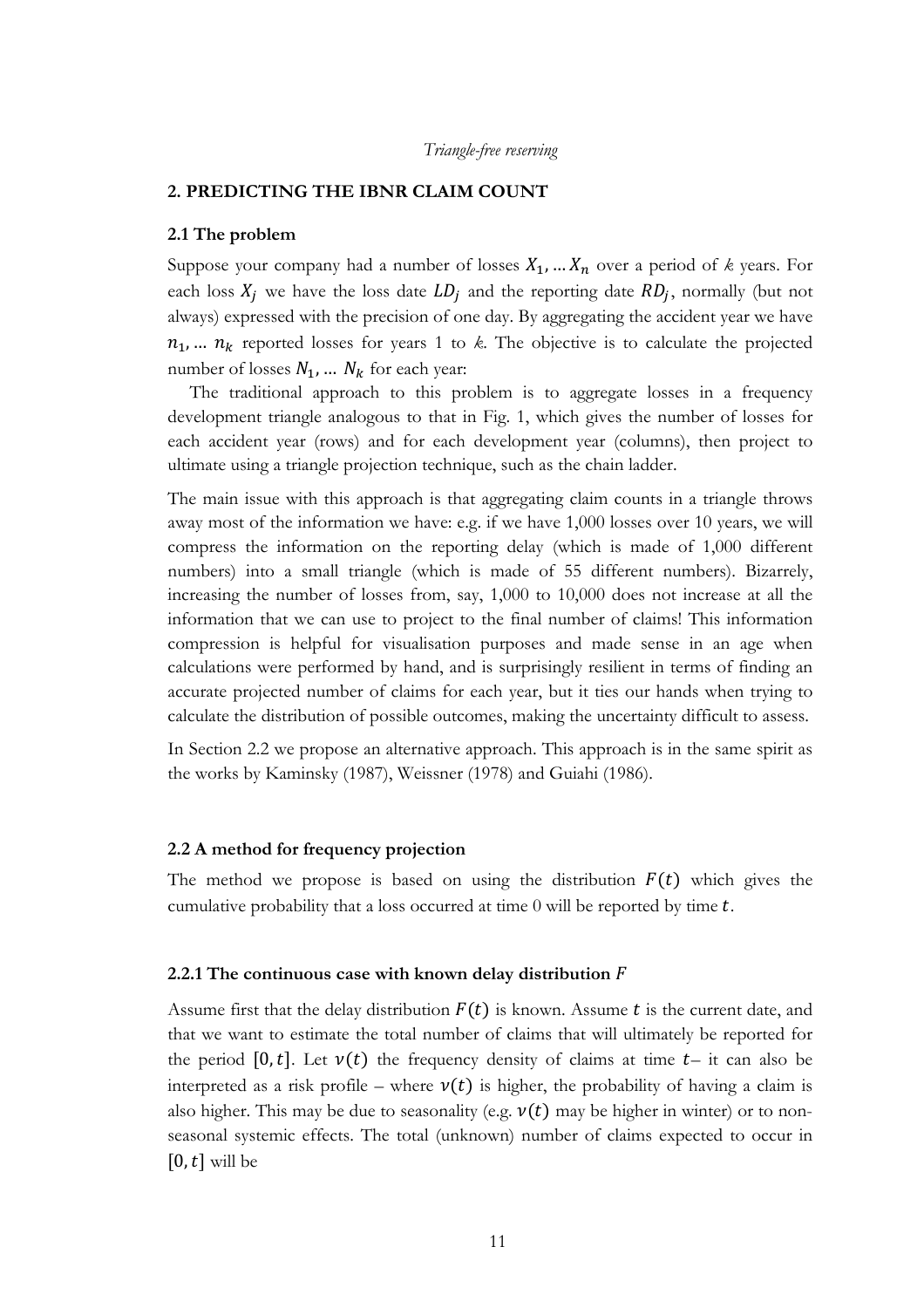$$
E(\mu_t) = \int_0^t v(\tau) d\tau
$$
 (2)

The expected number of claims to be reported by time  $t$  is

$$
E(r_t) = \int_0^t v(\tau)F(t-\tau)d\tau
$$
\n(3)

Normally  $r_t$ , the number of reported claims, will be known, whereas  $\mu_t$  is to be estimated: the estimated value of  $\mu_t$ ,  $\hat{\mu}_t$ , is given by

$$
\hat{\mu}_t = \frac{\int_0^t \nu(\tau) d\tau}{\int_0^t \nu(\tau) F(t-\tau) d\tau} r_t \tag{4}
$$

If the probability of having a claim can be assumed to be uniform, this simplifies to

$$
\hat{\mu}_t = \frac{t}{\int_0^t F(t-\tau)d\tau} r_t \tag{5}
$$

If we wish to project to ultimate the frequency for a period  $(0, t')$  which is completely in the past  $(t' < t)$  then it is sufficient to replace the upper limit of the integral with  $t'$ (note that the point  $t$  inside the integral from which the CDF is calculated remains unaltered):

$$
\hat{\mu}_{t'} = \frac{t'}{\int_0^{t'} F(t-\tau)d\tau} r_{t'},
$$
\n(6)

Formulae (5) and (6) have a simple geometric interpretation, which is illustrated in Fig. 6.

## **GEOMETRIC INTERPRETATION OF THE IBNR CALCULATION**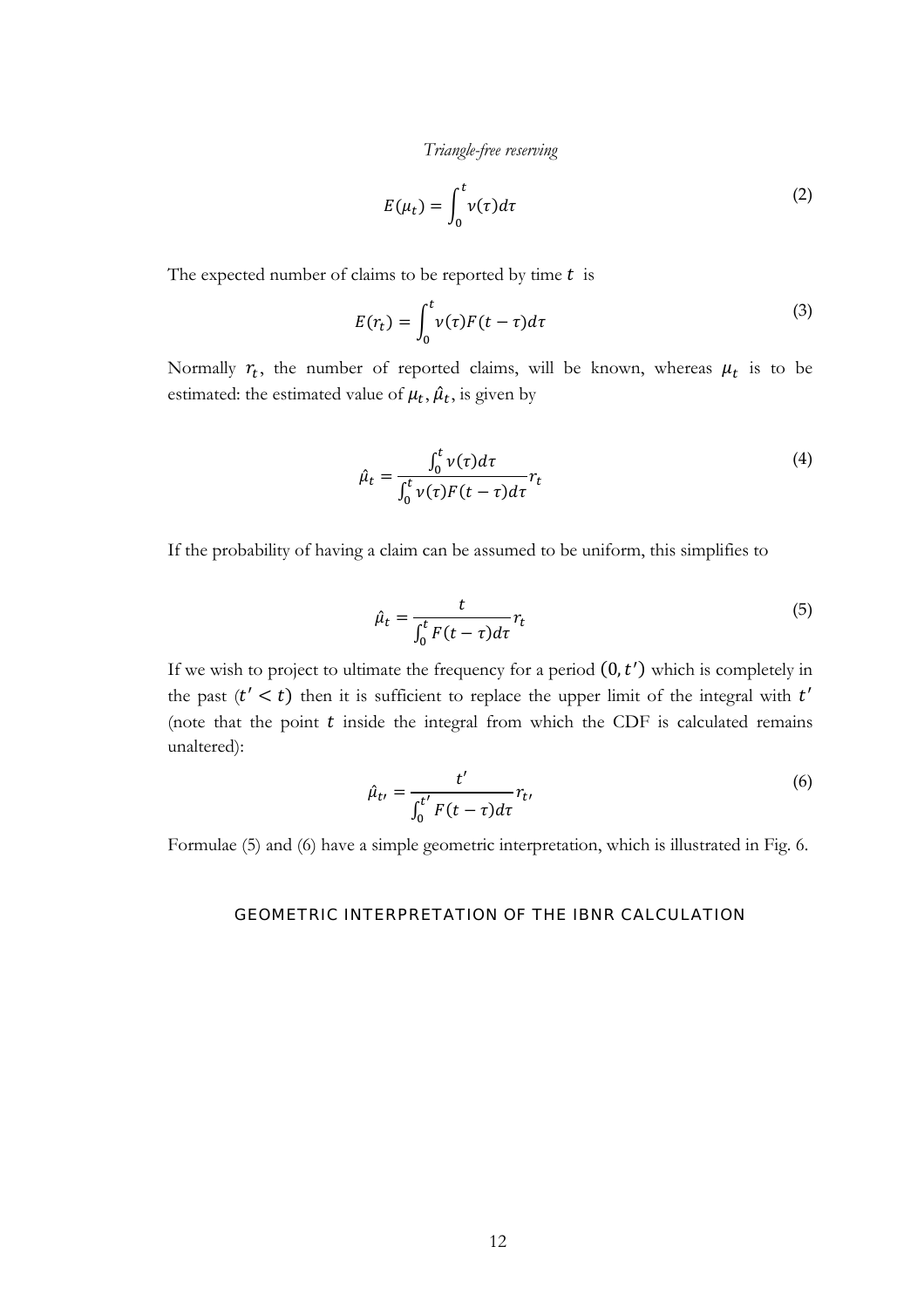

Fig.6. The denominator of the fraction in Equation  $(5)$  can be pictured as the gray area below the CDF and to the right of the y-axis ("Expected reported") and the numerator as the rectangle with sides  $t$ and 1 ("Expected IBNR" + "Expected reported"). The factor to ultimate for the whole period  $[0, t]$  is therefore the ratio of the two areas. Analogously, the denominator of the fraction in Equation (6) can be pictured as the area below the CDF, between the y-axis and the axis  $\tau = t'$ , and the numerator as the rectangle of sides  $t'$  and 1. The factor to ultimate for the period  $[0, t']$  is again the ratio of the two areas.

### 2.2.2 The discrete case

In practice, of course, the number of reported claims in a period  $[0, t]$  will only be known for discrete values of  $t$ , typically expressed in days: The estimated delay distribution  $\hat{F}(t)$  (more on it later) will also be a distribution known at discrete values. It is perhaps helpful, therefore, to give a discrete version of the formulae above.

In particular, if the time  $t$  is expressed in days, Equation (5) becomes

$$
\hat{\mu}_t = \frac{t}{\sum_{k=0}^t \hat{F}(t-k)} r_t \tag{7}
$$

Now if we define

# of earned days in the period 
$$
[0, t] = \sum_{k=0}^{t} \hat{F}(T - k)
$$
 (8)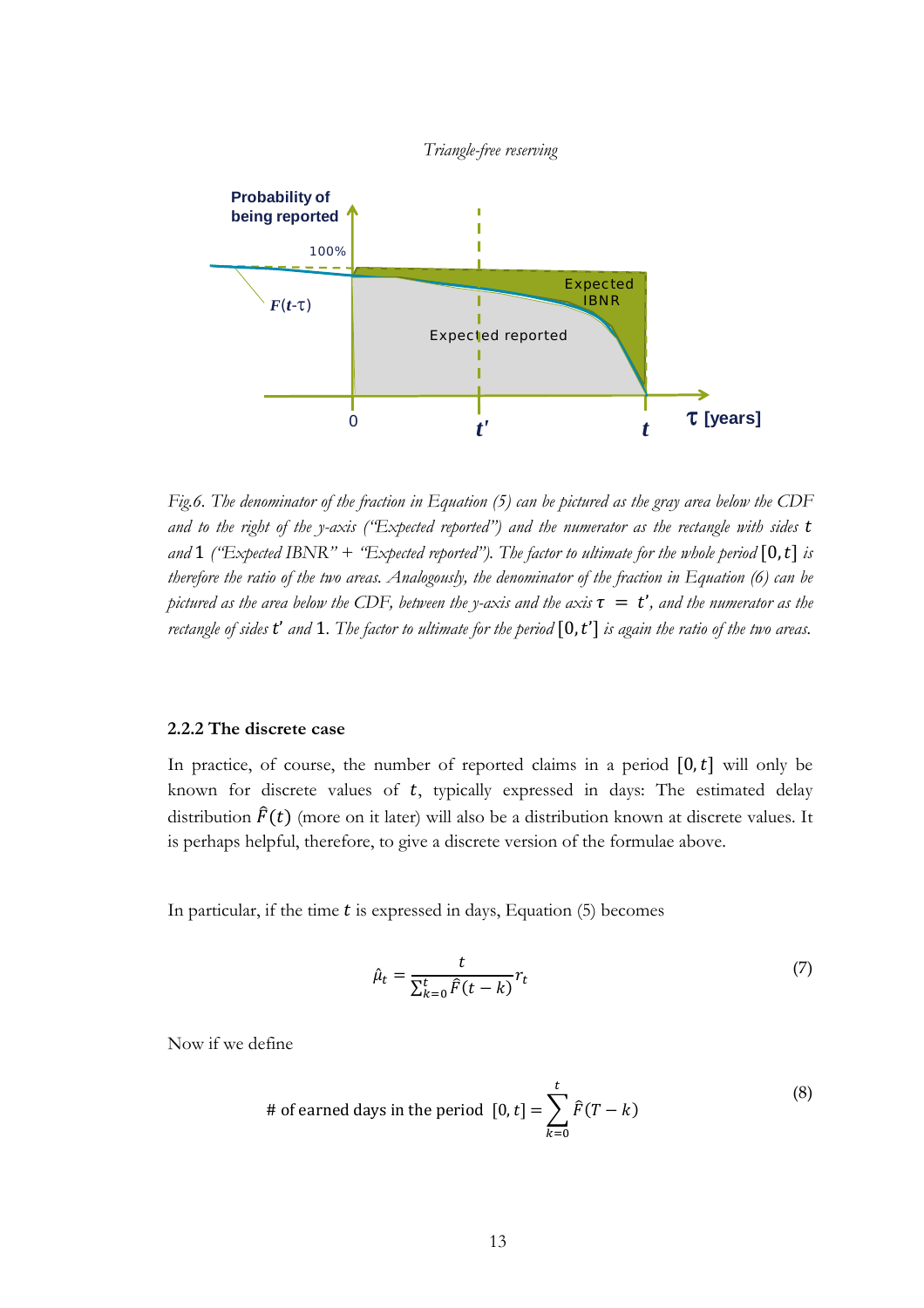We can rewrite the equation above in a much more intuitive way:

$$
\hat{\mu}_t = \frac{\text{# of days in the period } [0, t]}{\text{# of earned days in the period } [0, t]} \quad r_t \tag{9}
$$

Analogously, Equation (6) becomes, in discrete time:

$$
\hat{\mu}_{t'} = \frac{\text{\# of days in the period } [0, t']}{\text{\# of days in the period } [0, t'] \text{ earned by time } t} \quad r_{t'}
$$
\n(10)

Fig. 7 shows an example of calculation based on formulae (9) and (10) above, in which the number of earned days is calculated either for the whole period lumped together and for different accident years separately.

## PROJECTION TO ULTIMATE -- ALL YEARS TOGETHER

| <b>Davs</b>      |          | <b>Earned Factor to</b> |                                 |     |        | Latest Ultimate Standard |
|------------------|----------|-------------------------|---------------------------------|-----|--------|--------------------------|
| Period elapsed   |          |                         | days ultimate Exposure reported |     | losses | error                    |
| 2001-10 3.652.00 | 1.967.62 | 1.86                    | 10.000                          | 352 | 653.33 | 31.85                    |

## PROJECTION TO ULTIMATE -- YEAR BY YEAR

|      | <b>Days</b> | <b>Earned Factor to</b> |          |                        |          |               | <b>Latest Ultimate Standard</b> |  |
|------|-------------|-------------------------|----------|------------------------|----------|---------------|---------------------------------|--|
| Year | elapsed     | days                    | ultimate | <b>Exposure</b>        | reported | <b>losses</b> | error                           |  |
| 2001 | 365         | 347.94                  | 1.05     | 1,000                  | 56       | 58.75         | 3.16                            |  |
| 2002 | 365         | 302.13                  | 1.21     | 1,000                  | 59       | 71.28         | 6.06                            |  |
| 2003 | 365         | 275.29                  | 1.33     | 1,000                  | 43       | 57.01         | 7.24                            |  |
| 2004 | 366         | 254.25                  | 1.44     | 1,000                  | 41       | 59.02         | 8.07                            |  |
| 2005 | 365         | 220.78                  | 1.65     | 1,000                  | 42       | 69.44         | 9.18                            |  |
| 2006 | 365         | 190.62                  | 1.91     | 1,000                  | 41       | 78.51         | 10.10                           |  |
| 2007 | 365         | 158.90                  | 2.30     | 1,000                  | 23       | 52.83         | 10.98                           |  |
| 2008 | 366         | 119.16                  | 3.07     | 1,000                  | 30       | 92.15         | 12.00                           |  |
| 2009 | 365         | 71.35                   | 5.12     | 1,000                  | 14       | 71.62         | 13.10                           |  |
| 2010 | 365         | 27.19                   | 13.42    | 1,000                  | 3        | 40.27         | 14.05                           |  |
|      |             |                         |          |                        |          |               |                                 |  |
|      |             |                         |          |                        | Mean     | 65.09         |                                 |  |
|      |             |                         |          | Variance-to-mean ratio |          | 3.28          |                                 |  |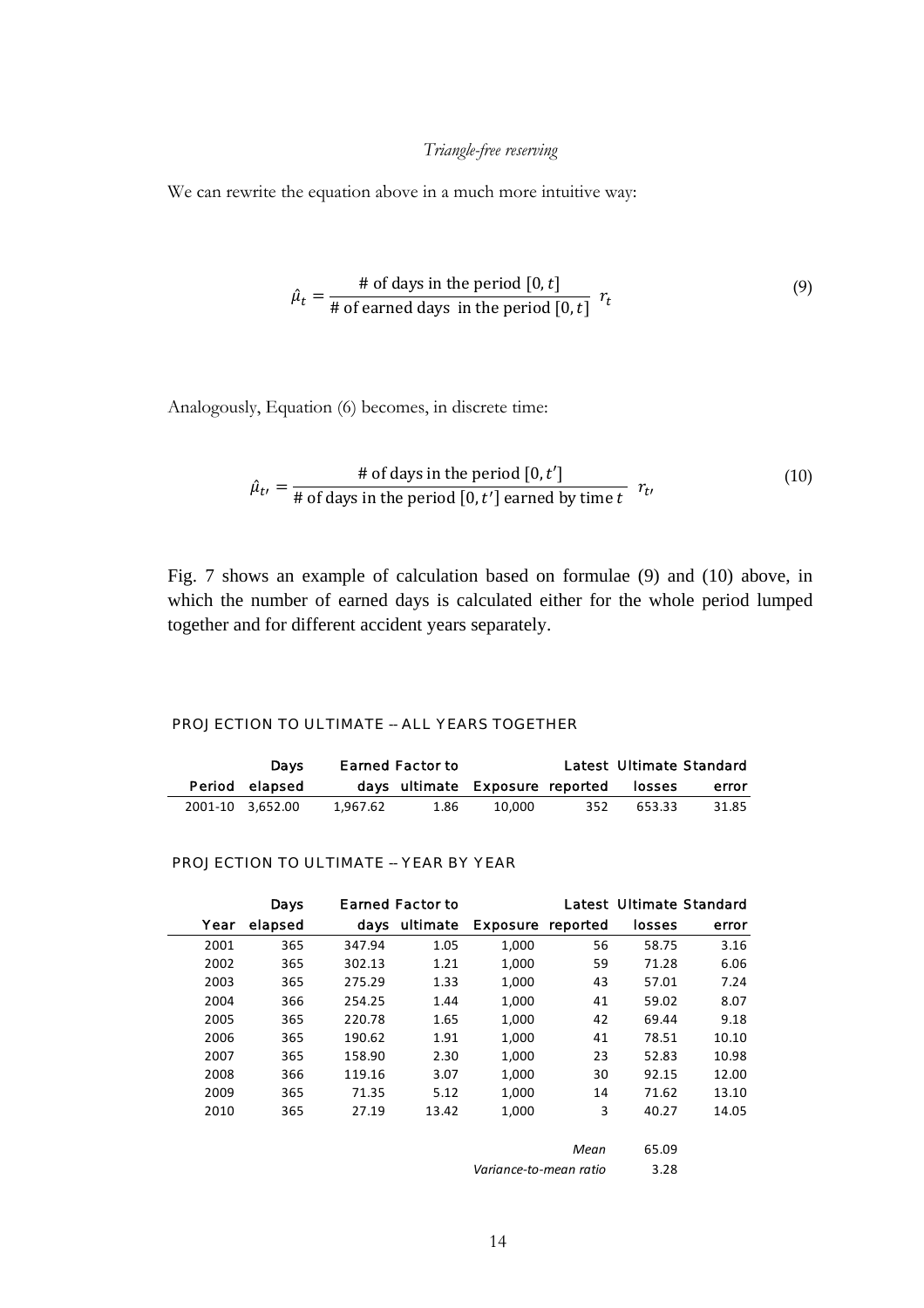(top) and when the calculations are carried out separately for each individual accident year (bottom). The *posure has been assumed constant in this specific case, although this is not a necessary assumption, as ex Fig. 7. An example of calculation for the factors to ultimate, both when all years are lumped together the case study in Section 7 shows.* 

However, in many circumstances it will be useful to identify the IBNR in the claim count for each individual year. This will also allow us to estimate the year-on-year volatility. The method that lumps all years together leads to more accurate results, since the projection of isolated years is affected by large errors for the more recent years.

The problem with calculating the IBNR separately for each year is of course that the more recent years may have some numerical instability. In the most extreme case, there might be no claims at all in the last year(s), and the projection would always yield zero.

around this problem one can use a credibility approach, much in the same way as it is done with Bornhuetter-Ferguson (which uses a prior estimate of the loss ratio) or by This problem is common to triangulation methods such as the chain ladder. To get Cape-Cod (which uses an average of the previous years). Section 7.1.3 shows in detail the workings of a possible credibility approach for triangle-free reserving in a practical case.

### 2.2.3 Calculating the uncertainty

The standard error on the projected number of claims can be easily calculated if we can make a reasonable assumption of what the underlying claim count process is  $-$  e.g. Poisson, negative binomial, etc.

the variance of a Poisson process is equal to its mean, the variance of the process is also  $\mu_t - E(r_t)$ , which can be estimated from the data as  $\hat{\mu}_t - r_t$ . The square root of this can If underlying claim count process is Poisson with rate  $\mu_t$ , it can be easily proved that the number of IBNR claims also follows a Poisson distribution with rate  $\mu_t - E(r_t)$ . Since be used as an estimate of the standard error by which we know the ultimate claim count for the period  $[0, t]$ :

$$
\text{s.e.}(\text{IBNR}) = \sqrt{\hat{\mu}_t - r_t} \tag{11}
$$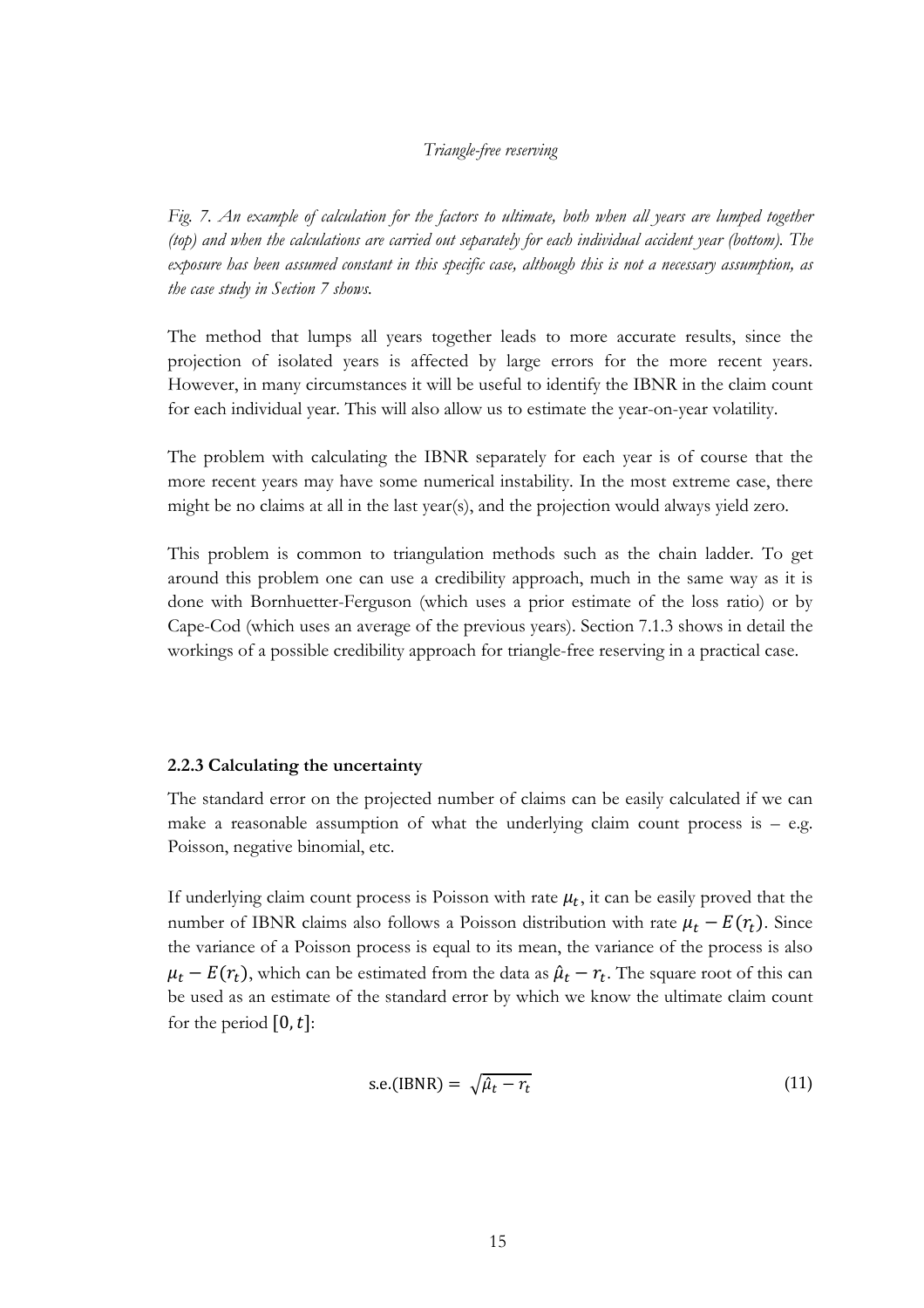(Note that we are not speaking here of the standard error on the estimated Poisson rate, which would be much smaller, but of the standard error of the projected claim count. This is why we do not need to divide by the number of observations.)

In case of an overdispersed Poisson process, e.g. a negative binomial process, this method can be easily modified by setting the standard error equal to

s.e.(IBNR) = 
$$
\sqrt{(1+r)(\hat{\mu}_t - r_t)}
$$
 (12)

where  $1 + r$  is the variance-to-mean ratio.

### 2.2.4 A special case: exponential delays

It is often the case that the delay distribution can be well approximated by something simple,

e.g. an exponential distribution with average delay  $\tau$ :

$$
F(t) = 1 - \exp(-t/\tau) \tag{13}
$$

In this case Equation (5) simplifies to:

$$
\hat{\mu}_T(T) = \frac{T}{T - \tau \left(1 - \exp\left(-\frac{T}{\tau}\right)\right)} r_T \tag{14}
$$

and Equation (6) simplifies to:

$$
\hat{\mu}_T(T') = \frac{T'}{T' - \tau \exp\left(-\frac{T}{\tau}\right) \left(\exp\left(\frac{T'}{\tau}\right) - 1\right)} r_T,\tag{15}
$$

(note that  $T > T'$  in the equation above).

Although the exponential approximation may be viewed as simplistic, it becomes handy when the delay data is very scarce. In this case it might make sense – rather than relying on a patchy delay distribution – to assume an exponential distribution and just calculate the observed mean. Also, it provides a first rough approximation of the development year started on 1/1/2010 and finished on 31/12/2010. The number of reported claims factors without embarking on any complex calculation: e.g., assume we have a general liability risk with an average reporting delay of  $\tau = 3$  years. We look at the reported claims as at  $31/8/2012$ , and we want to project to ultimate the experience of the policy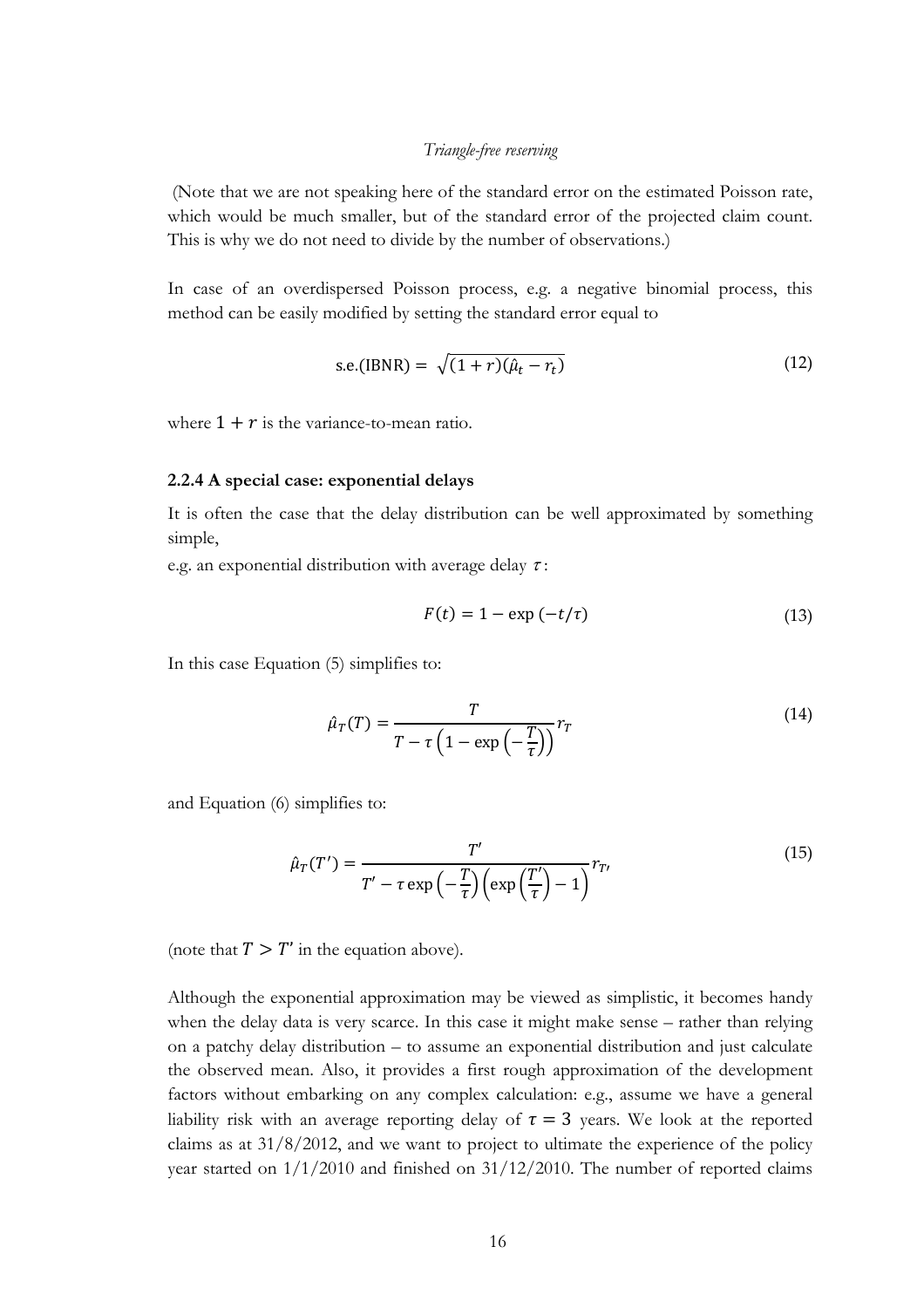exponential with an average of three years and we arbitrarily use the start date of the policy (1/1/2010) as  $t = 0$ , we can plug in the numbers  $T' = 1 y$ ,  $T = 2.67 y$ ,  $\tau = 3 y$ , for the 2010 policy year is 10 claims. If you assume that the distribution of delays is  $r_{T}$ , = 10 in Equation (15), obtaining

$$
\hat{\mu}_{2.67}(1) = \frac{1}{1 - 3\exp\left(-\frac{2.67}{3}\right)\left(\exp\left(\frac{1}{3}\right) - 1\right)} 10 = 19.5
$$

#### **2.3 Estimating the reporting delay distribution**

In Section 2.2 we have assumed that we knew the reporting delay distribution. In practice, all we typically have is a collection of claims for each of which the delay can be calculated as the difference between the reporting date and the occurrence date. We can then sort these delays from the smallest to the largest obtaining the empirical delay distribution.

One may be tempted to use this empirical distribution as a proxy for the true nderlying report delay distribution. However, such empirical distribution will u inevitably be biased towards shorter delays, as no reporting delay bigger than the observation period can of course be observed, and delays of length near the length of the observation period will also be very rare.

In this section we show how to correct the empirical distribution for this bias.

#### **2.3.1 Calculating the bias-corrected empirical distribution**

As we said above, we do not observe the true PDF  $f(t)$  of the delays but an empirical, biased version of it. More accurately, we observe an empirical version of the distribution  $f_a(t)$ , which gives the probability that a delay of length t is observed in the observation window [0,  $a$ ]. In order to reconstruct the unbiased  $f(t)$ , we need to be able to determine the relationship between  $f_a(t)$  and  $f(t)$ .

First of all, let's introduce some notation:

- Let  $T$  be a random variable representing the delay between occurrence and reporting
- Let  $T_0$  be the time at which the loss occurs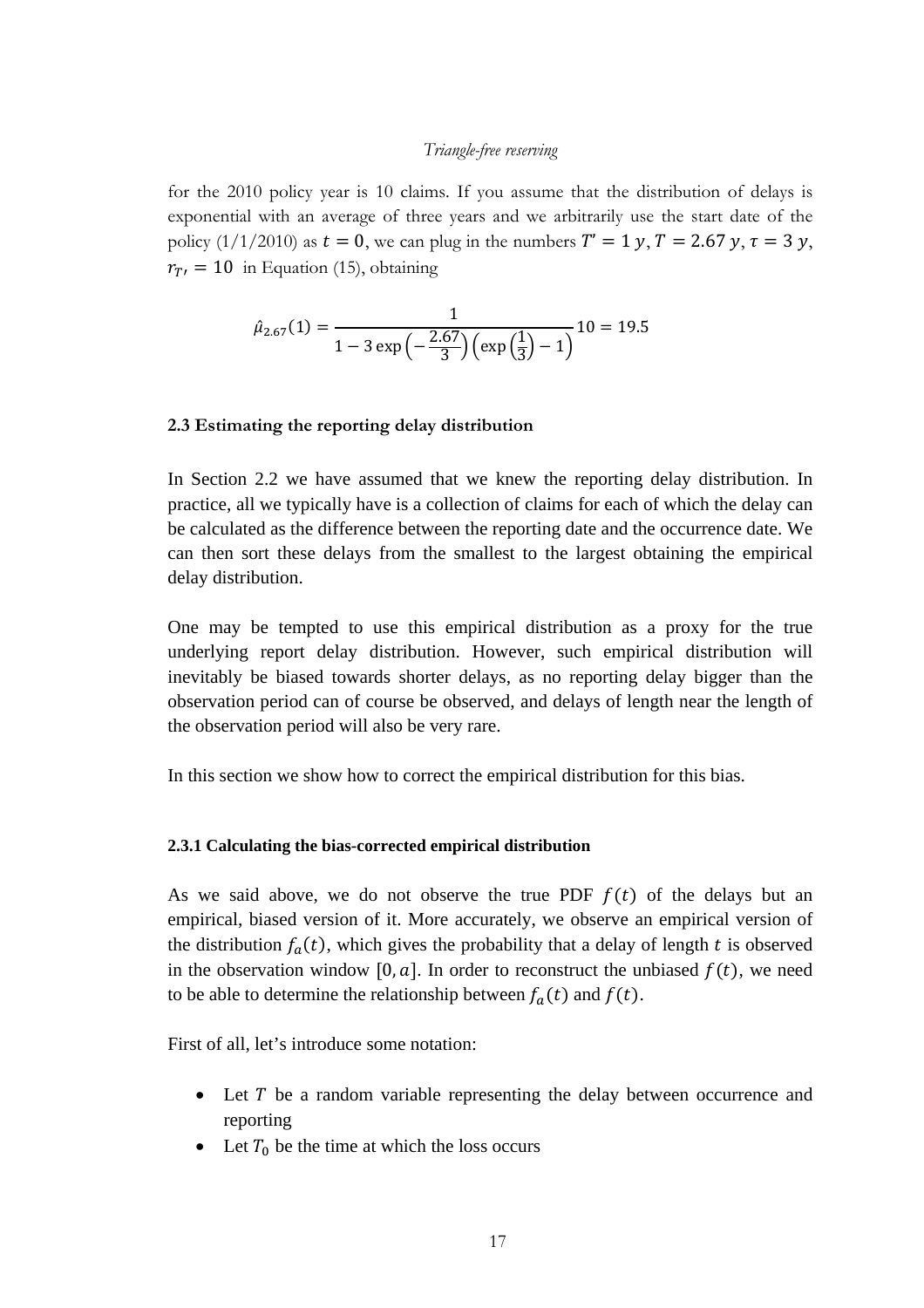As a consequence,  $T + T_0$  represents the time at which the loss is reported.

 $f_a(t)$  is by definition the probability that the delay T is equal to t given that the time  $T + T_0$  at which the loss is reported falls within [0, a]. Using Bayes' theorem,

$$
f_a(t) = \Pr(T = t | T + T_0 \le a) =
$$
  
= 
$$
\frac{\Pr(T + T_0 \le a | T = t) \Pr(T = t)}{\Pr(T + T_0 \le a)} =
$$
  
= 
$$
\frac{\Pr(T_0 \le a - t) \Pr(T = t)}{\Pr(T + T_0 \le a)}
$$
(16)

The uniform case. Assuming for the moment that the loss is equally likely to happen at any time within the interval<sup>3</sup> [0, a], we can write:

$$
\Pr(T_0 \le a - t) = 1 - \frac{t}{a} \tag{17}
$$

and (by definition)

$$
\Pr(T = t) = f(t) \tag{18}
$$

As usual, calculating the denominator of the Bayes rule (the probability  $Pr(T + T_0 \leq$ a) is not crucial as this is only a normalising factor<sup>4</sup>.

We can therefore write

$$
g(t) = \mathcal{L}^{-1}\left(\mathcal{L}(f(t))\mathcal{L}\left(\frac{\theta(t) - \theta(t-a)}{a}\right)\right)
$$

In the expression above, L is the Laplace transform, and  $\frac{\theta(t)-\theta(t-a)}{a}$  is the uniform distribution between  $0$  and  $a$ .

 $3$  This is not a crucial hypothesis and can be easily modified if we have more information on, e.g., the different exposure or risk profile of different years.

For completeness, however, the calculation follow: define goes as  $G(a) = Pr(T + T_0 \le a)$ 

where  $G(a)$  is the cumulative distribution of  $T + T_0$ , which can be obtained as the convolution of the distributions of  $T$  and  $T_0$ , which in turn can be obtained using Laplace transforms: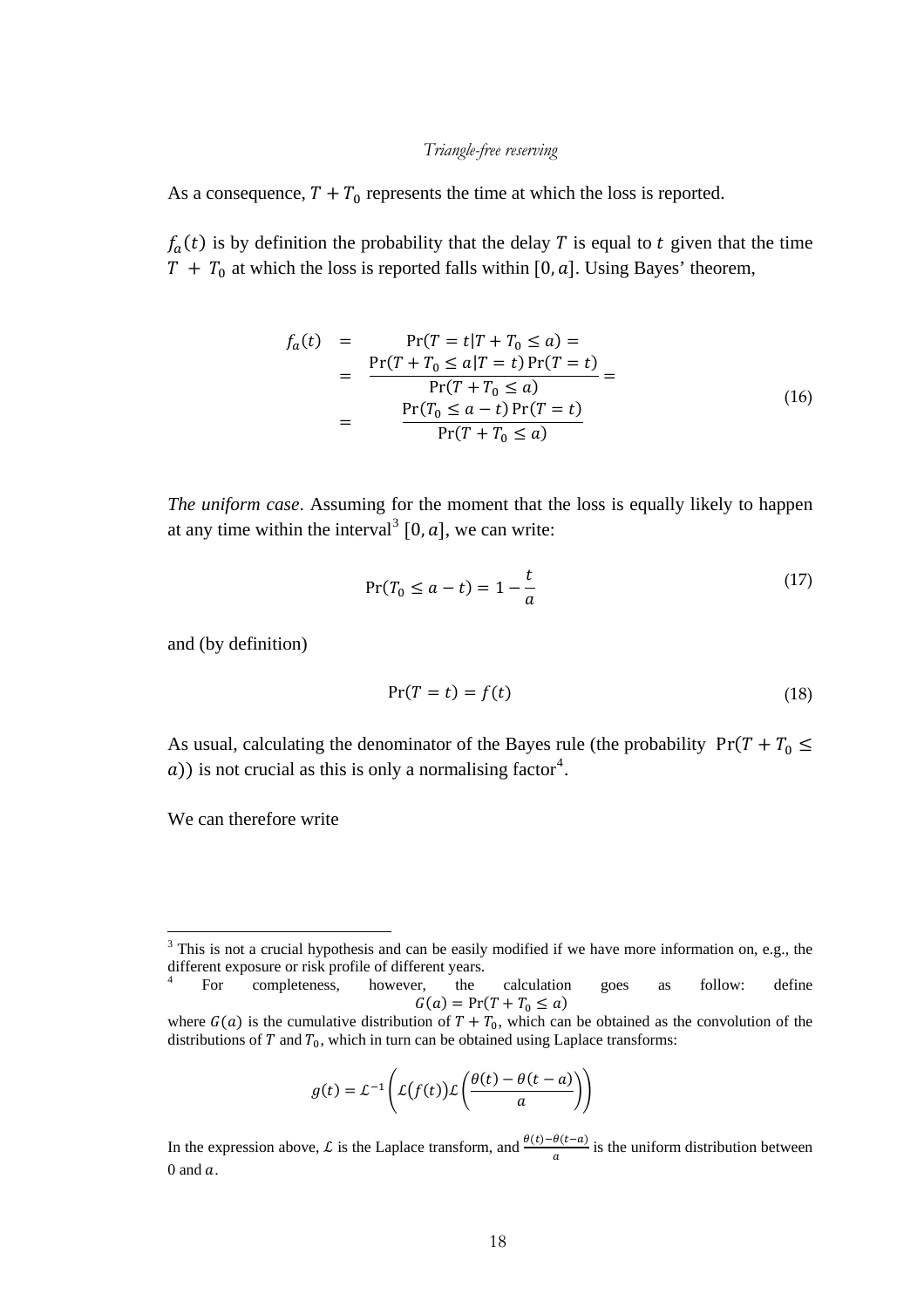$$
f_a(t) = \begin{cases} \left(\frac{1 - \frac{t}{a}}{f(a)}\right) & \text{for } t < a\\ G(a) & \text{elsewhere} \end{cases}
$$
 (19)

Which we can invert to derive an expression for  $f(t)$ .

$$
f(t) = \begin{cases} \frac{G(a)}{\left(1 - \frac{t}{a}\right)} f_a(t) & \text{for } t < a\\ \text{undefined} & \text{elsewhere} \end{cases} \tag{20}
$$

There is no strictly empirical way of deriving  $f(t)$  for  $t > a$ . However, if we make some assumption on the way the empirical distribution tails off based on the behaviour for  $t < a$ , this derivation becomes possible. This is explored further in Section 2.5.

*The non-uniform case.* As mentioned above, Equation (17) and all the equations derived from it only hold if it is equally likely that a loss comes from any point inside  $[0, a]$ . In actual fact, this will almost never be the case, because of changes in the exposure and in the risk profile. All of this can be captured in the variable  $v(t)$ introduced in Section 2.2.1, which we then called the "frequency density".

Equation  $(17)$  can now be rewritten as

$$
\Pr(T_0 \le a - t) = \frac{\int_0^{a - t} v(t_0) dt_0}{\int_0^a v(t_0) dt_0} = \int_0^{a - t} \frac{v(t_0)}{\int_0^a v(t') dt'} dt_0 = \int_0^{a - t} \tilde{v}(t_0) dt_0
$$
\n(21)

where  $\tilde{v}(t)$  is the normalised version of  $v(t)$ . Equations (19) and (20) can now be amended to take (21) into account.

As a simple but very typical example, consider the case in which the risk profile from one year to the other only changes because of the different exposure (e.g. number of vehicle years for motor insurance, or wageroll/number of employees for employers' liability). Following the standard (and rough) practice, we'll assume that the exposure undergoes step changes at the beginning of every accident year.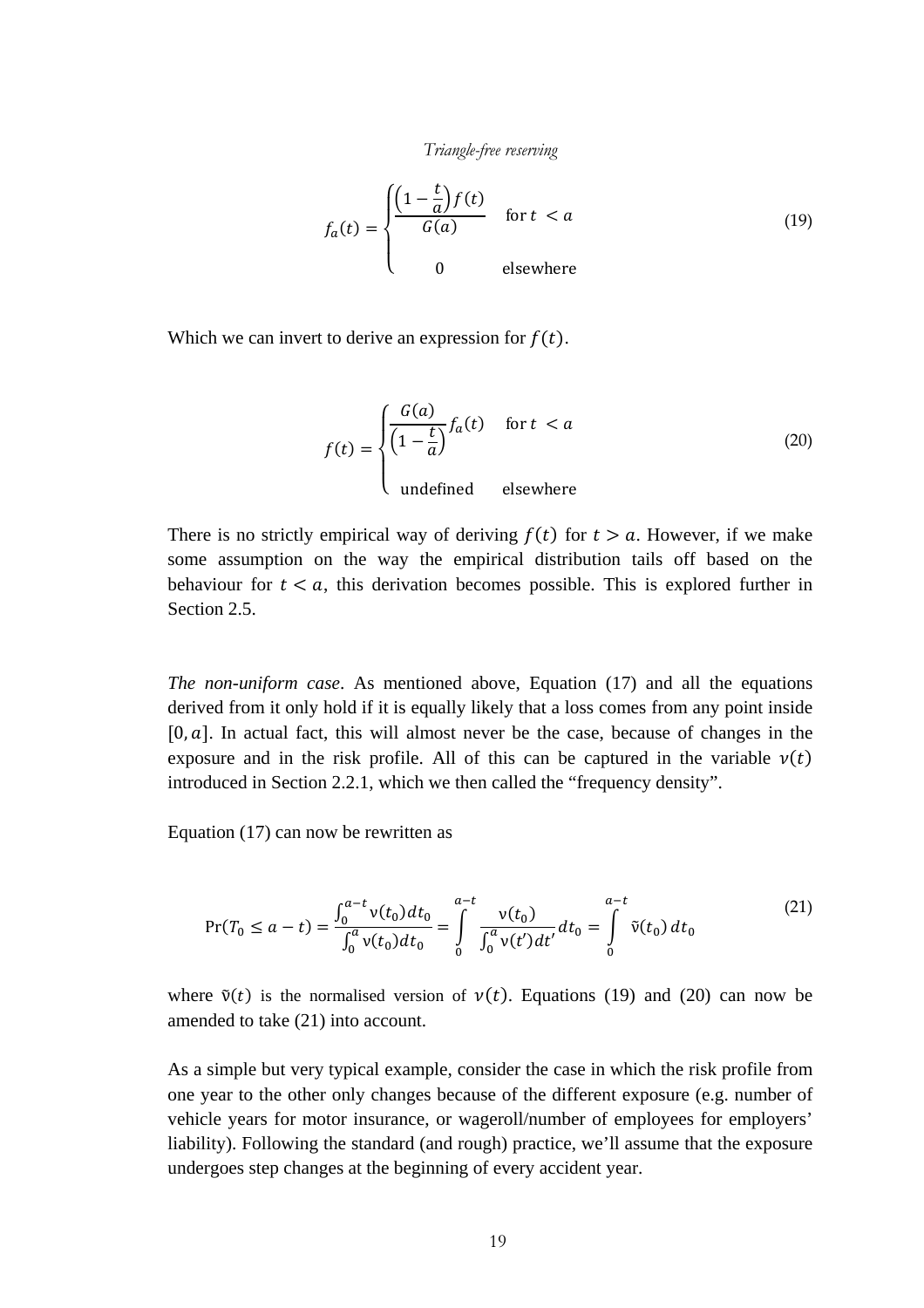Under these assumptions, it is easy to see that

$$
\Pr(T_0 \le a - t) = \int_0^{a - t} \tilde{v}(t_0) \, dt_0 = \frac{\sum_{i=0}^{\lfloor a - t \rfloor - 1} \varepsilon_i + \varepsilon_{\lfloor a - t \rfloor} \times (a - t - \lfloor a - t \rfloor)}{\sum_{i=0}^{\lfloor a \rfloor - 1} \varepsilon_i + \varepsilon_{\lfloor a \rfloor} \times (a - \lfloor a \rfloor)}\tag{22}
$$

where  $\varepsilon_i$  is the (on-levelled) exposure in year *i* and  $\lfloor x \rfloor$  is the integer part of *x*.

#### 2.3.2 Geometric interpretation

The calculation in Section 3.1 has a simple interpretation in terms of stochastic geometry, as illustrated in Fig. 8. Imagine you have a machine that generates random segments with of length t, where the length of t follows a given distribution  $f(t)$ , and the segment starts at a point  $t_0 \in [0, a)$ , with an equal probability of starting at any point inside that interval.

The probability of a segment of length t being fully contained inside the slot  $[0, a)$  is then

$$
Pr(\text{segment is inside } [0, a)) = \frac{a - t}{a} = 1 - \frac{t}{a}
$$
\n
$$
(23)
$$

and the probability that a segment of random length t is fully contained in the slot is  $f_a(t)$  as calculated in Equation (21).



Fig. 8. A geometric illustration of the probability of observing a delay of length t. Assume we are generating segments of random length  $t$  (according to the probability  $f(t)$ ) with initial point between  $0$ and  $\alpha$  and "letting them fall" – what is the likelihood that they'll make it through the slot? If the length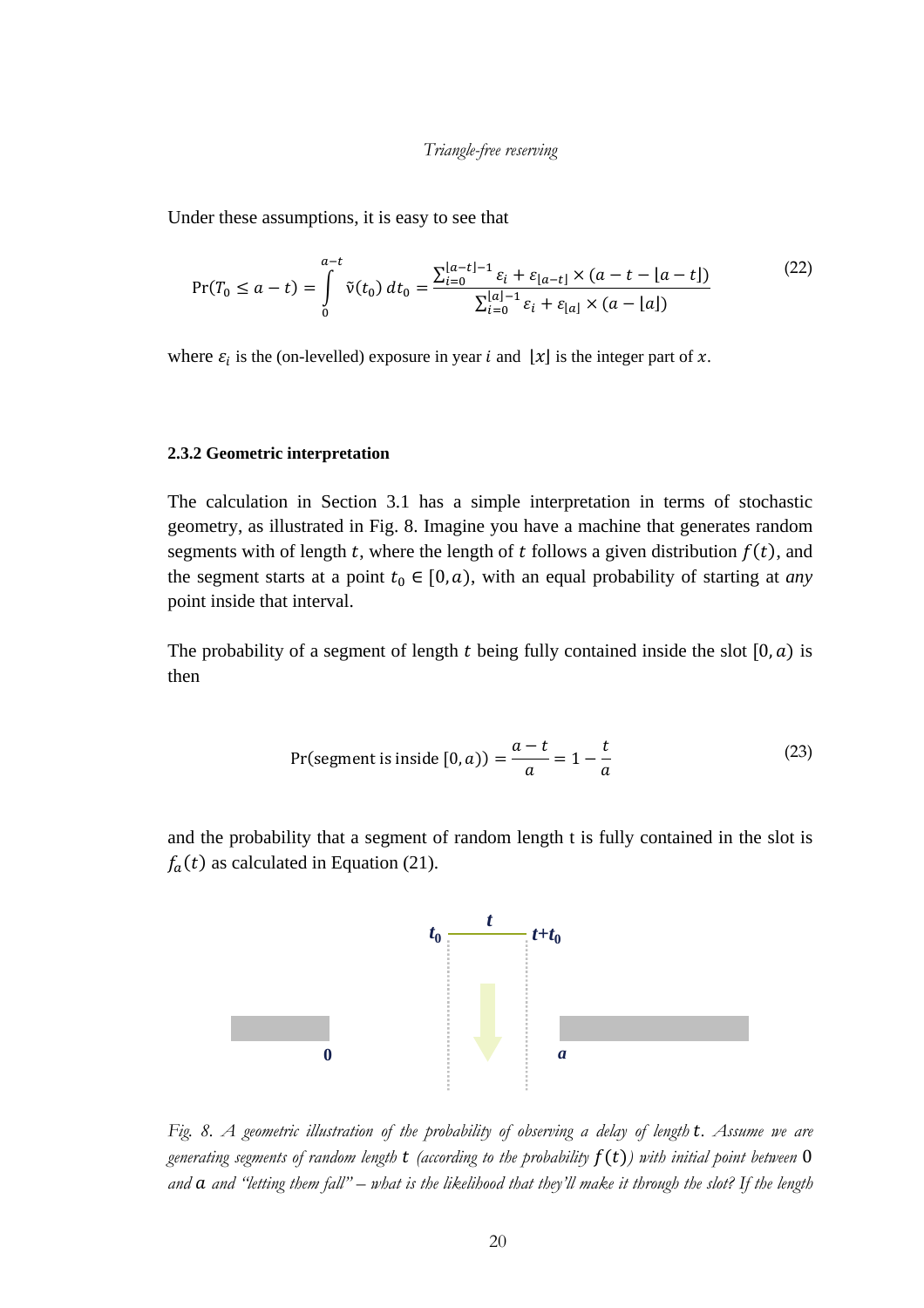the segment exceeds the length of the slot, because it is impossible for the segment to go through a slot which is smaller than the segment itself. . The probability of a segment of random length making it *through the slot is instead*  $f_a(t)$ . **t** is given, this probability is simply  $1 - t/a$  (the length of the segment as a proportion of the length of *the slot), which decreases as the length* **t** of the segment increases – and becomes zero when the length of

## **2.4 The case of exponential delays**

We have seen in Section 2.2.4 that the expression for the factor to ultimate somewhat simplifies when the underlying distribution  $f(t)$  is an exponential distribution with average delay  $\tau$ :

$$
f(t) = \frac{1}{\tau} \exp\left(-t/\tau\right) \tag{23-i}
$$

Using this approximation, the observed distribution in a time window  $[0, a)$  becomes

$$
f_a(t) = \frac{\frac{1}{\tau} \left( 1 - \frac{t}{a} \right) \exp\left(-t/\tau\right)}{1 - \frac{\tau}{a} \left( 1 - \exp\left(-\frac{a}{\tau}\right) \right)}
$$
(23-ii)

and zero elsewhere.

As a consequence, the observed average delay is

$$
\tau_{\text{obs}} = \frac{\mathbb{E}(T)}{1 - \frac{\tau}{a} \left(1 - \exp\left(-\frac{a}{\tau}\right)\right)} \int_0^a \frac{t}{\tau} \left(1 - \frac{t}{a}\right) \exp\left(-\frac{t}{\tau}\right) dt =
$$
\n
$$
= \tau \left(1 + \frac{e^{-\frac{a}{\tau}} - \frac{\tau}{a} \left(1 - e^{-\frac{a}{\tau}}\right)}{1 - \frac{\tau}{a} \left(1 - e^{-\frac{a}{\tau}}\right)}\right)
$$
\n(23-iii)

The true underlying average delay can be estimated from Equation (23-iii) by finding  $\tau$ numerically.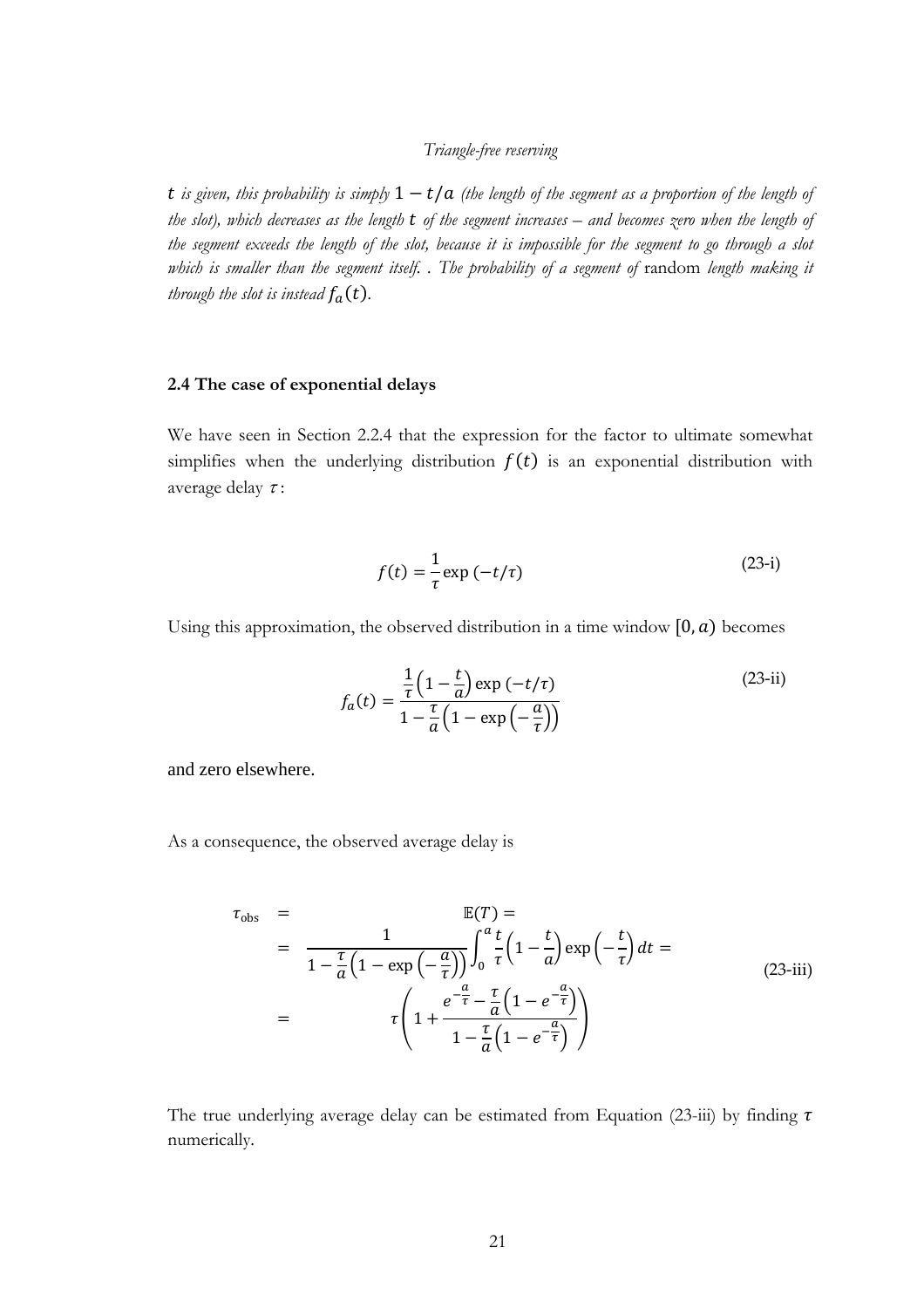#### 2.5 Calculating the tail factor

Equation (22) shows how to calculate the delay distribution  $f(t)$  from the distribution observed through the slot  $[0, a]$ ,  $f_a(t)$ . However, this prescription works by definition only for delays that are smaller than  $a$ . In order to estimate the "tail factor"  $-$  *i.e.*, the additional factor by which we have to multiply our projected ultimates in order to take into account delays larger than  $a$  – we need to have a prior model for  $f(t)$ .

If  $f(t)$  can be assumed to be an exponential distribution with average mean delay equal to  $\tau$ , then of course the PDF above  $\alpha$  can be modelled as  $f(t) = \frac{1}{\tau} \exp(-t/\tau)$ . In general, even if  $f(t)$  is not an exponential distribution, we can make a broad approximation and do as follows:

- Calculate the average observed delay  $\tau_{obs}$  based on our delay data set  $(i)$
- Assume that the delay distribution is exponential and invert Equation (23- $(ii)$ iii) to calculate the implied average delay  $\tau$
- $(iii)$ Approximate the delay distribution as

$$
f(t) = \begin{cases} \frac{G(a)}{\left(1 - \frac{t}{a}\right)} f_a(t) & \text{for } t < a \\ \frac{1}{\tau} \exp\left(-t/\tau\right) & \text{for } t \ge a \end{cases} \tag{23-iv}
$$

Note that in practice this corresponds to a **tail factor**  $\varphi_{\text{tail}}$  given by

$$
\varphi_{\text{tail}} = \frac{1}{1 - \exp(-a/\tau)}
$$
\n(23-v)

This is of course a rough approximation, but it gives reasonable results in most cases, unless the tail of the delay distribution has a behaviour which is distinctly not exponential. In any case, there's no reason to get married to this first approximation and if the data are there one can always make a more thorough study of the tail of the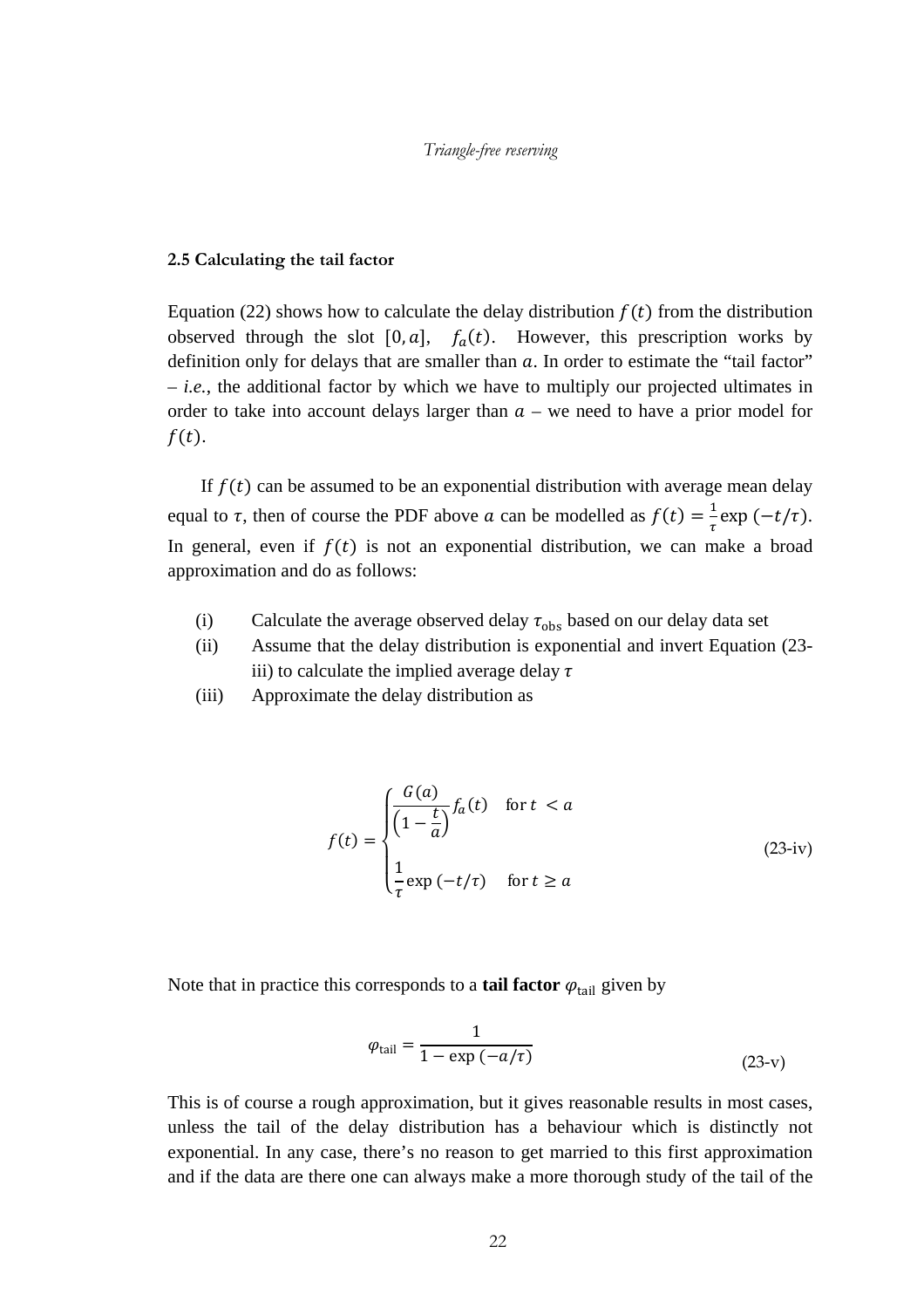distribution by using extreme value theory and finding the parameters of a Generalised Pareto distribution for the tail.

The main risk, as is often the case, is to become a bit too clever and quibble about the exact behaviour of the tail of the delay distribution when there's actually not enough data to support anything more than a simple, one-parameter distribution such as an exponential.

## **2.6 Other considerations**

distribution  $f(t)$  remains constant over time. The method, however, can be easily remaining time to reporting is "accelerated" for all claims from a certain date forwards for all accident years. The key thing is to make sure that one has enough data to support ny time-dependency of the delay distribution in order not to introduce spurious a *Non-constant delay distribution*. The results above depend on the assumption that the delay modified to reflect changes of the delay distribution, e.g. by using a different delay distribution depending on the loss occurrence date. The exact calculations will depend on whether one can consider that the delay depends only on the loss occurrence date (i.e., all losses occurred around a given time have the same average delay) or whether the accuracy.

delay distribution (after the bias correction) before and after a certain time  $t^*$  for Note that the fact that the delay distribution is constant over time is itself a hypothesis that can be easily tested statistically if enough data is available, e.g. by comparing the different values of  $t^*$  with the two-sample Kolmogorov-Smirnov statistic.

Size-dependent delay distribution. In the same way, we can test whether the hypothesis that the delay distribution is the same for claims of all sizes or if, on the contrary, we need a different delay distribution for, e.g., attritional and large losses. We can then apply different IBNR corrections for claims of different size class.

One simple approach in the case that all we need is a distinction between attritional and large losses is as follows:

- i. Revalue all claims with some measure of claims inflation, to bring them all to current terms
- ii. Identify the threshold for which the difference in the average mean delay between attritional and large losses is highest
- iii. Produce a separate delay distribution for attritional and large losses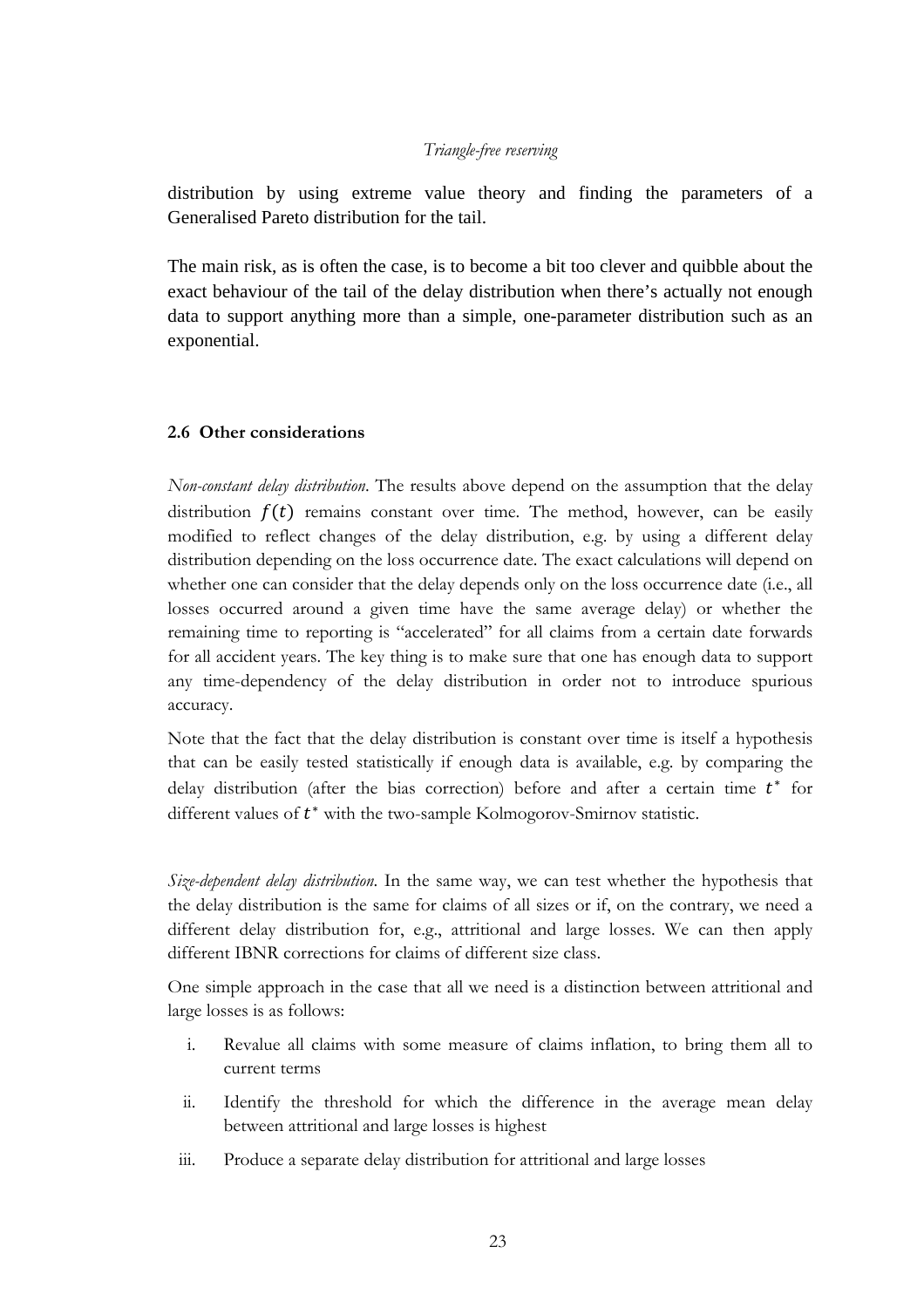- iv. Estimate the number of IBNR attritional losses and IBNR large losses
- v. Produce a separate severity model for attritional and large losses
- vi. Produce two different aggregate loss models for attritional and large losses, based on Steps iii to v
- vii. Combine the two models with a Monte Carlo simulation

important to show that a possible dependence of the delay on the size of the loss is not a showstopper . However, we caution against using too many fine distinctions in the case The details of how to produce the severity model and how to set up a Monte Carlo simulation will be addressed later on in the paper – at this stage, we just think that it's one can't really support them with sound experimental results.

Relationship with claims triangles. As we mentioned before, accident years can be developed individually to ultimate as well as all together. Considering IBNR as a whole leads to a more accurate result, since the development of the more recent years individually to ultimate intr oduces a large error.

Interestingly, the method can also be used as a complement to the usual claims triangle projection, when the last diagonal is not complete, as a means for grossing up the last diagonal. However, this is perhaps not worth the effort!

## **3. AN AGGREGATE LOSS MODEL FOR IBNR LOSSES**

In order to estimate the IBNR distribution, we need to have not only a point estimate of the expected number of IBNR losses but a full frequency model (e.g. Poisson, Negative Binomial) with an estimate of its parameters and of the uncertainty (standard error) on GPD...). Finally, we'll need a protocol to combine the two models in order to produce the parameters themselves, as well as a severity model for IBNR losses (e.g. lognormal, an aggregate loss model for IBNR losses.

#### **3.1 A frequency model for IBNR losses**

In this paper we will assume that the underlying frequency distribution is either a Poisson distribution or a negative binomial distribution.

volatility, clustering of claims or simply parameter uncertainty, the dispersion of the Poisson distribution (for which the variance-to-mean ratio is 1) may not be sufficient to The Poisson distribution has its theoretical justification as the natural model for rare independent events arising from a stationary process. In the presence of systemic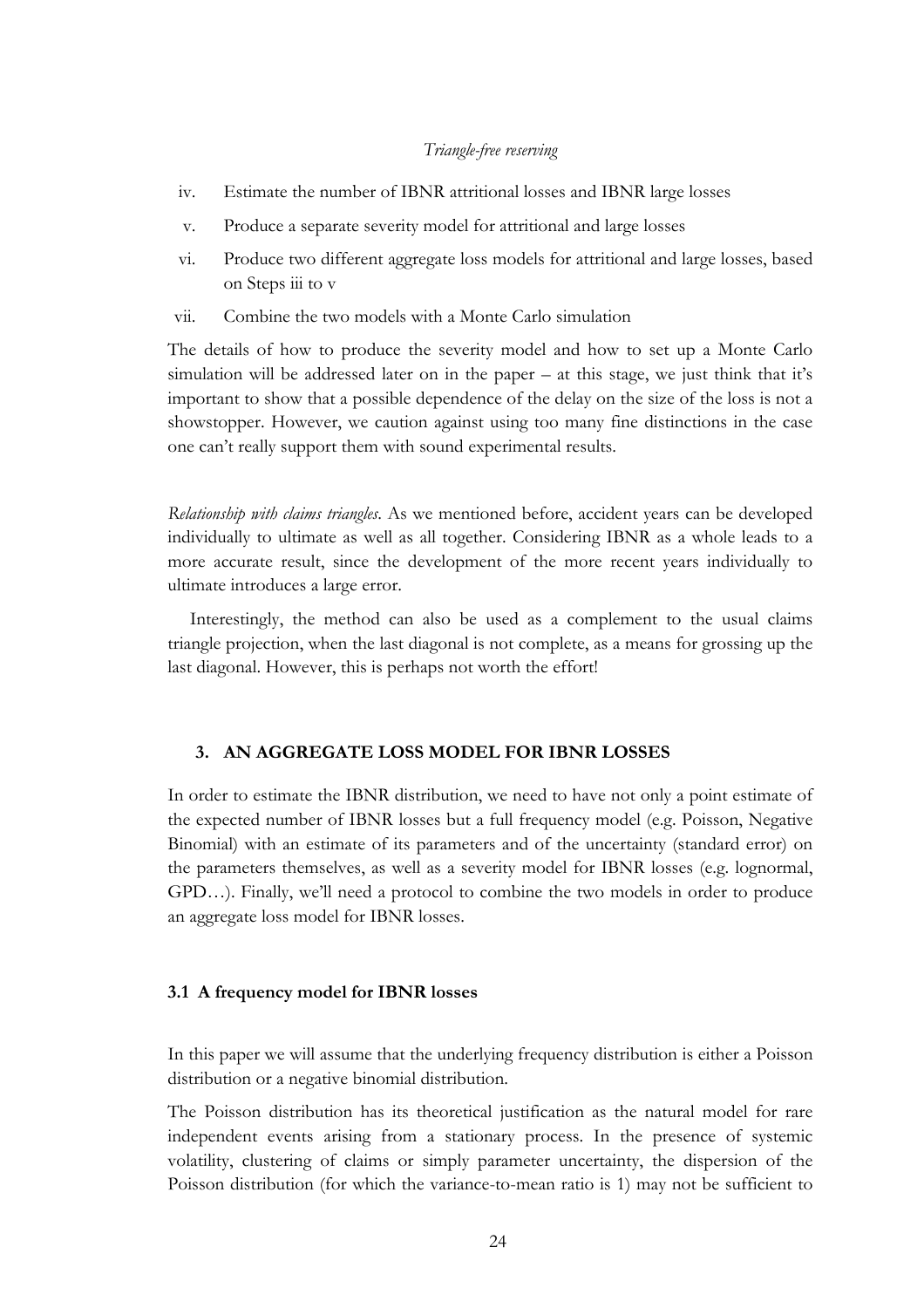reproduce reality. The negative binomial distribution is simply one way to account for a random variable drawn from a Gamma distribution. It is very seldom the case that one this additional dispersion, and there is nothing fundamental about this distribution  $-i\mathbf{t}'s$ just that it can be easily represented as a Poisson distribution whose Poisson rate is itself has such a wealth of experimental data that the use of the negative binomial can be challenged!

## *The Poisson case*

Under the Poisson assumption, the IBNR claim count can be represented as a Poisson distribution for which:

- The **Poisson rate** is the point estimate of the IBNR claim count, as calculated by Equation (5) (or Equation (7) for the discrete case);
- of the Poisson rate itself (as this is the best estimate of how much variation we expect from one simulation to the other). • The **standard error on the Poisson rate** can be approximated as the square root

Note that although the process is assumed to be Poisson, when we use this frequency distribution: specifically, we will use the negative binomial approximation by assuming a variance-to-mean ratio of 2 (as in this case the process variance is equal to the parameter uncerta inty). distribution later on for Monte Carlo simulation, we will need to take the parameter uncertainty into account and this will be equivalent to having an overdispersed Poisson

## *The nega tive binomial case*

 $\overline{a}$ 

Under the negative binomial assumption, the IBNR claim count can be represented as a NB distribution for which:

- The **rate** is the point estimate of the IBNR claim count, as calculated by Equation (5) (or Equation (7) for the discrete case);
- number of claims for different years, as in the "Ultimate losses" column of Fig. 7, The **variance-to-mean ratio** can be estimated by calculating the projected calculating the variance based on those ultimate  $losses<sup>5</sup>$ , and dividing it by the average of the ultimate losses;
- The **effective variance-to-mean ratio** can then be derived from the variance-tomean ratio by adding an allowance for the parameter uncertainty as in the

<sup>&</sup>lt;sup>5</sup> This, at least, is true in the simple case where the exposure is uniform over the years. If this is not the case, the formula for the calculation of the variance gets a bit more complicated. We won't get into the details here.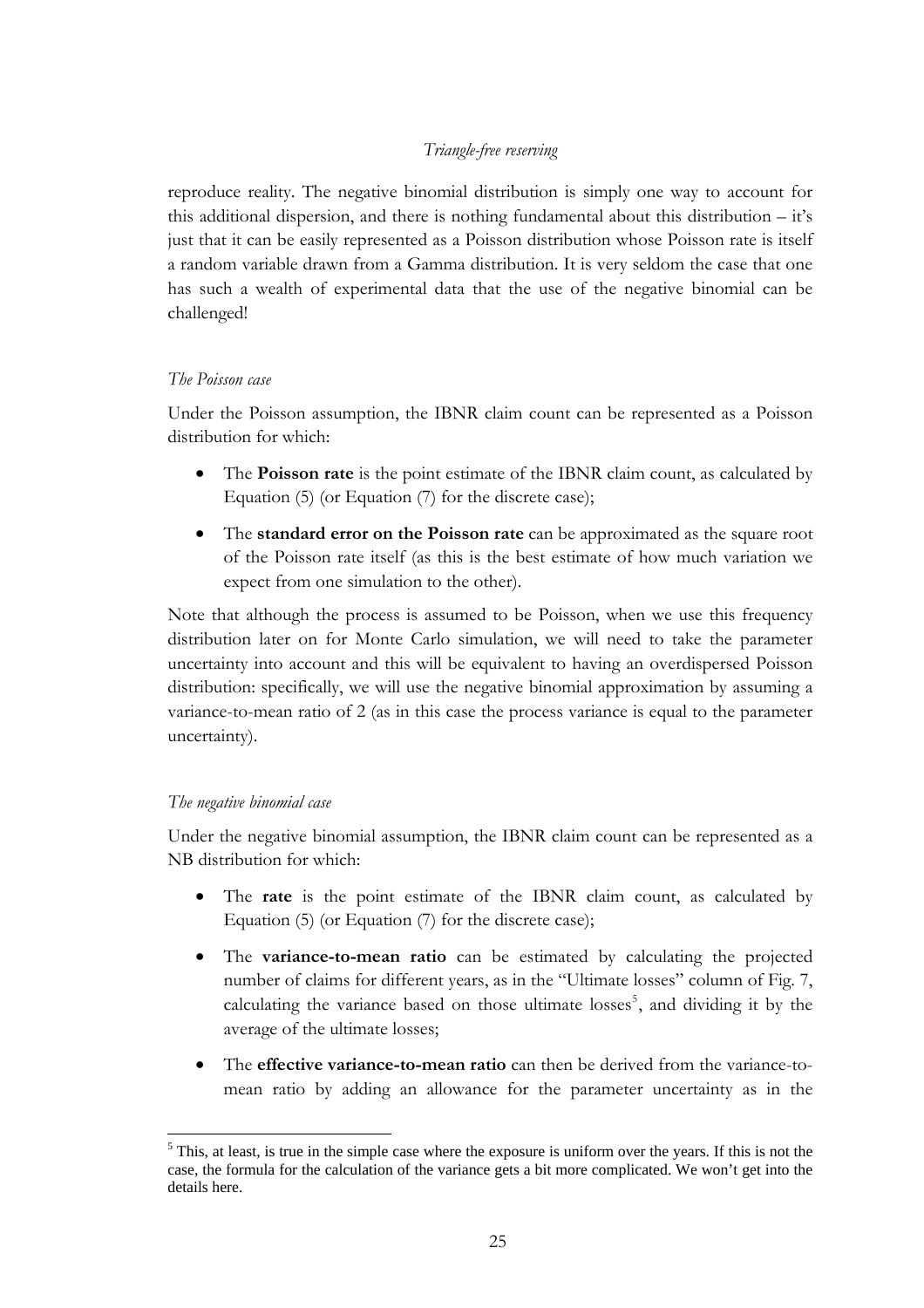Poisson case. As a simple rule of thumb (using a rough application of the central limit theorem), the effective variance-to-mean ratio can be written as  $(V/M)_{\text{eff}} =$  $(V/M) + 1/n$  where *n* is the number of years over which the variance was calculated. (It can be seen that in the case of Poisson this gives back the "variance-to-mean ratio  $= 2$ " rule stated for the Poisson case.)

#### **3.2 A severity model for IBNR losses**

 $\overline{a}$ 

Since one of the things that we'll need to simulate will be the actual occurrence date for the claims, the distribution from which we sample the random loss amounts will in general be different depending on the occurrence date. This dependency is analysed in Section 4.1. We now need to produce a severity model for IBNR claims, with the ultimate goal of producing an aggregate loss distribution for IBNR claims via Monte Carlo simulation.

Another thing we need to take into account is IBNER, which is dealt with in Section 4.2.

Once we take these two elements into account, we'll have a way of sampling the severity of claims. The algorithm is illustrated in Section 4.3.

#### *3.2.1 Dependency of the loss distribution of IBNR claims on the occurrence date*

clai ms will come from different years of experience, and each accident year may well hav e a different severity distribution, depending on the specific business mix that was written in that particular year<sup>6</sup>. As in experience rating, the main difficulty in obtaining a severity model is that IBNR

There are at least two different elements that drive the dependency of the severity distribution *on the accident year*.

• The proportion of different types of claims may change, as a result of changing business conditions or simply the changing nature of risk due environmental/technological changes (e.g., the relative number of "slips and trips" public liability claims might be increasing due to a more litigious environment, or decreasing due to better risk control mechanisms such as anti-slippery carpets)

<sup>6</sup> Actually the subdivision in accident years (or accident periods) is rather artificial and simply corresponds to the frequency by which the information on the business relevant to the claims experience is updated, and we can say that the severity distribution of losses changes continuously through time.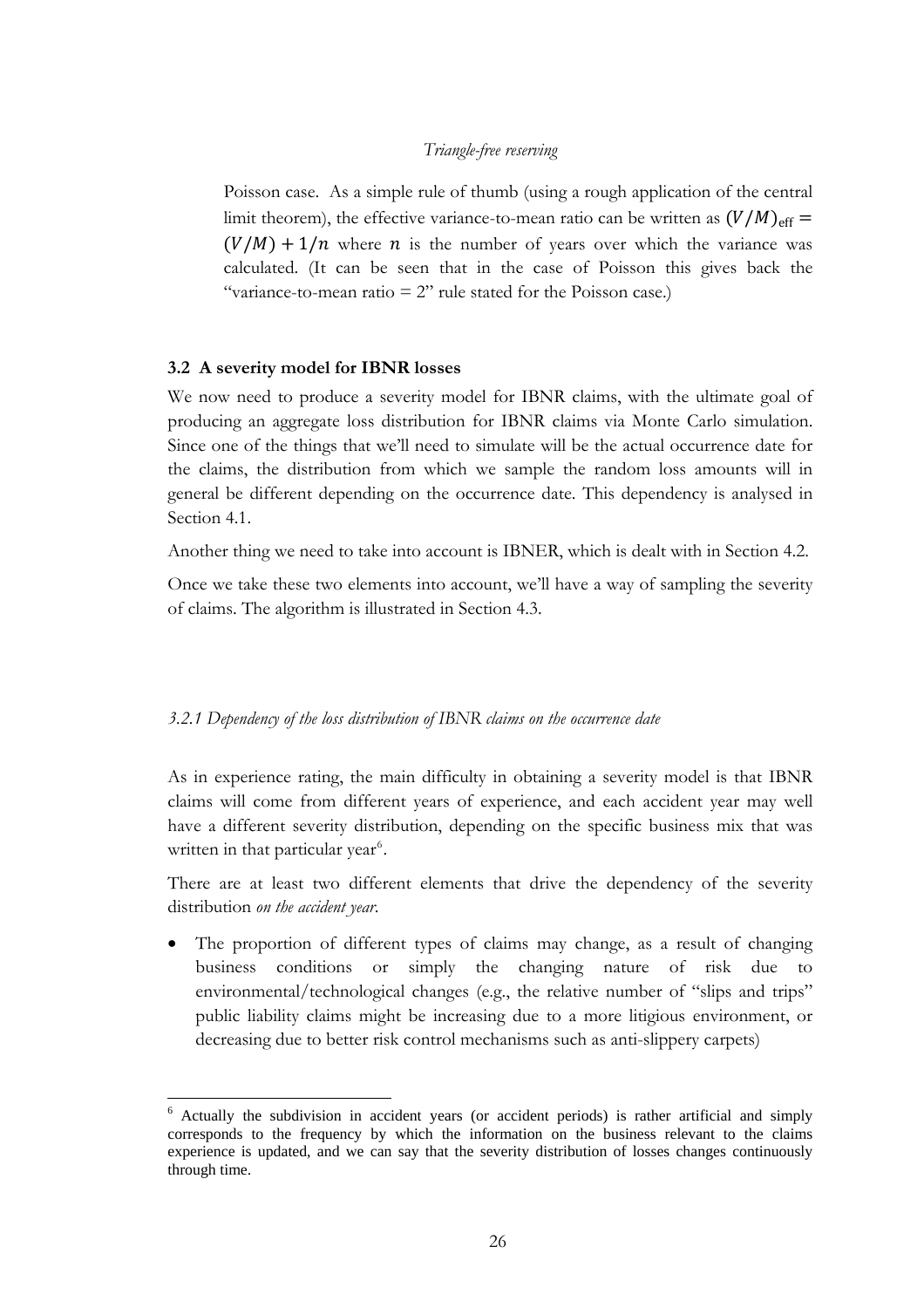• higher) than losses occurred a number of years ago. Furthermore, the severity distribution of losses that have not been reported yet might also be conditional on and will certainly be reported shortly. Only empirical evidence can help us make an informed stance.) Claims inflation – losses occurring now will generally have a different cost (usually the reporting delay: e.g., losses that have occurred five years ago and were reported then might not follow the same distribution as losses that have occurred five years ago and are reported today. (It is not obvious whether they will be bigger or smaller – one can argue that a menial loss will either be reported immediately or not be reported at all, but might also argue that if a loss is really big it will be more evident

independently, assuming that the severity distribution within each segment remains the In the following, we will focus on claims inflation and ignore changes coming from changes in business mix or in the type of claims: if this is not the case, we always have the option of splitting the loss experience into claims of different type and analyse them same except for claims inflation.

So how do we take claims inflation into account? In experience rating what one normally does is to analyse the past experience over a period and **revalue to current terms (or** rather, to the mid-term of the policy one wishes to rate) all past claims by a certain index (e.g. a wage inflation index, perhaps amended to include extra inflation) or a flat inflation rate which is assumed to incorporate all necessary elements of inflation.

interested in the probability  $F_X^{t_0,\delta}(x)$  that a loss  $X$  be  $\leq x$  conditional to  $X$  having occurred at time  $t_0$  (assume the time is given in years) and being reported after  $\delta$  years. In determining the severity model for IBNR losses, we need to go through a similar process, with the complication explained above and repeated here more formally: we are

$$
F_X^{t_0, \delta}(x) = \Pr(X \le x, X \text{ occurred at } t_0, \text{ reported at } t_0 + \delta)
$$
 (23-vi)

There are therefore two (possibly conflicting) effects: that of claims inflation and that of being reported after a number of years.

Ultimately, only empirical evidence helps tell us what this distribution looks like. One approximation that we can often use is to assume that  $F_X^{t_0,\delta}(x)(x)$  is simply a scaled version of the kernel distribution  $F(x)$ , where the scaling depends on both the year of occurrence and the reporting delay: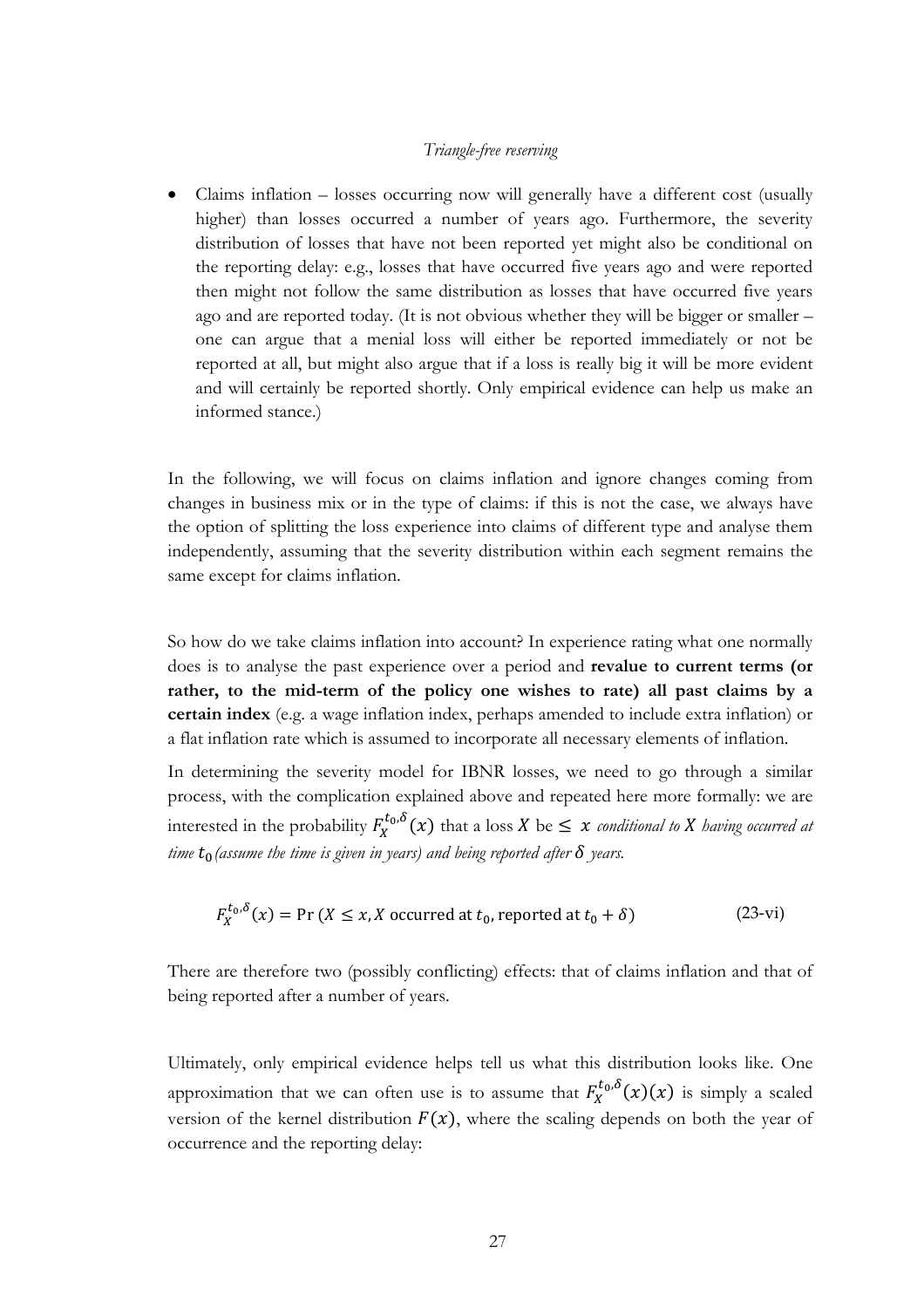$$
F_X^{t_0, \delta}(x) = F_X \left( \frac{(1+r)^{t-t_0} x}{(1+s)^{\delta}} \right)
$$
 (23-vii)

where  $t$  is the current time,  $r$  is the claims inflation (assumed constant here for simplicity), and  $s$  is an inflation that captures the effect of the reporting delay: e.g., if claims tend to become larger when  $\delta$  increases, then  $s > 0$ . Vice versa, it is < 0.

liability losses for a large UK company for the same accident year (2006) and different reporting years (2006, 2007, 2008 and later). Even without any delay-related inflation (i.e., This is just a rough working assumption, but it is often a good approximation of reality, as it is shown for example in Fig. 9, which shows the empirical distribution of employers' assuming  $s = 0$  in Equation (23-vii)), we see that the empirical distributions are quite close, e.g. there is no obvious effect on the severity distribution due to reporting delay.

A rough approximation may therefore be to simply ignore delay inflation and set  $r$  equal to a standard claims inflation rate for the line of business under consideration: e.g.  $r = 5\%, s = 0.$ 

The situation needs of course to be assessed on a case-by-case basis and ultimately only empirical evidence can lead us one way or another – the important thing to remember as usual is that models that are more sophisticated than Equation (23-vii) need to be supported by a proportionate wealth of empirical evidence.



Fig. 9. The graph shows the empirical distribution of employer's liability losses for a large UK company in the food services industry, after some scaling to make the losses unrecognisable. The empirical distributions for 2006 losses that have been reported in 2006, 2007 and 2008 or later have been compared, without adding any delay-related inflation. The empirical distributions are visually very *milar, and this is confirmed by the Kolmogorov-Smirnov statistical test: the normalised KS distance sibetween the differen pairs is*  $KS(RY=2006, RY=2007)=1.22$  *(p=10%),*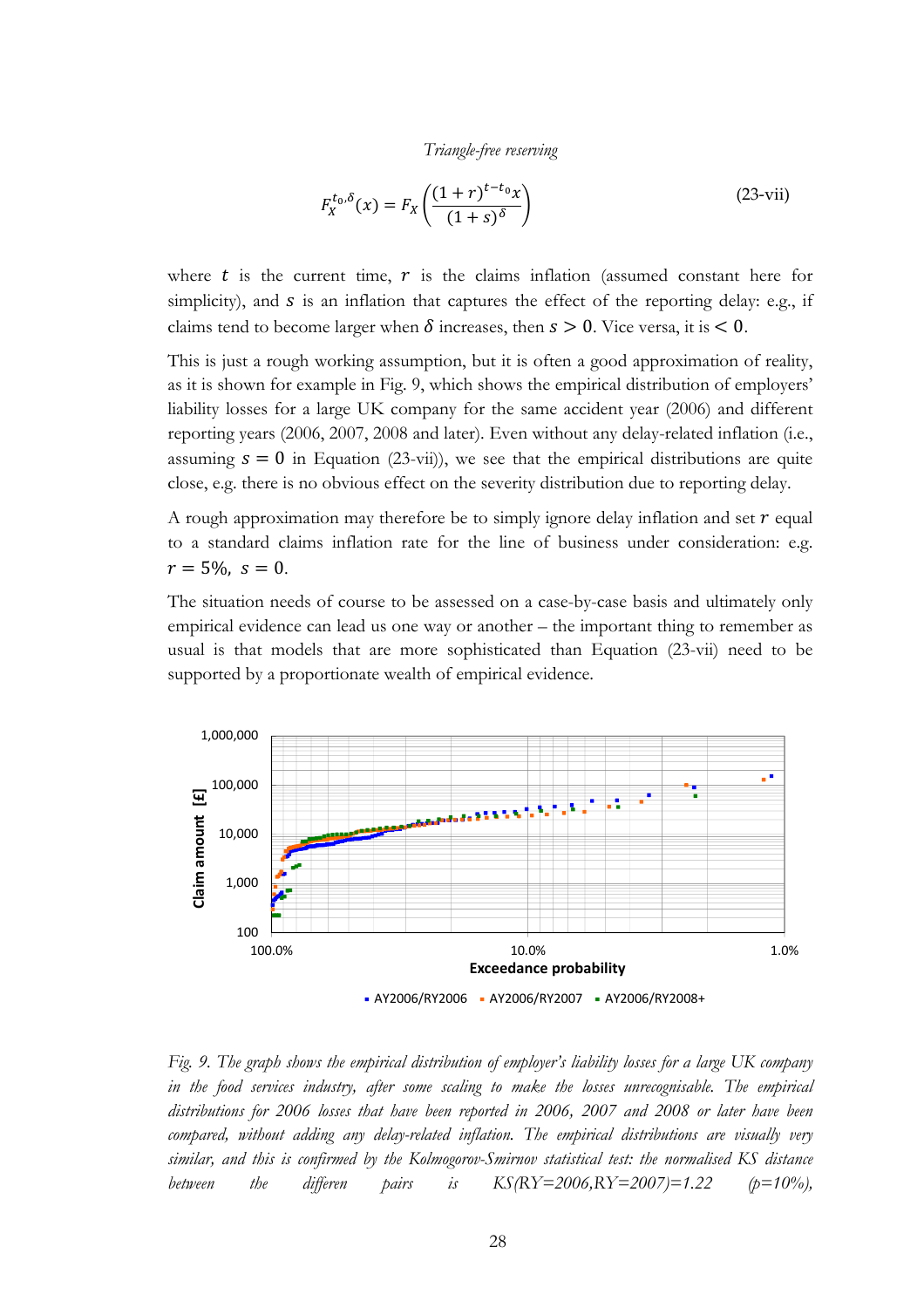*008+)=0.74 (p>>10%). KS(RY=2006,RY=2008+)=1.36 (p=5%), KS(RY=2007,RY=2*

### *3.2.2 Determining IBNER in order to derive the severity distribution*

change in value. This is a type of *data uncertainty* which we denote generically as "IBNER" Many of the losses that make up the loss data set and that we need to use to derive the severity distribution are still outstanding (not paid up) and as such are still liable to (incurred but not enough reserved/reported). IBNER has an impact on both the selection and the parameterisation of the severity distribution.

The idea of IBNER analysis is to identify systematic underestimation or overestimation of claims and to put it right by adding the relevant (possibly negative) amount to all open claims.

For large losses (and especially in reinsurance), this is normally done by using an individual claims development table which is made of triplets of rows like that in Fig. 10.

|                     | 2000          | 2001    | 2002                                                                                             | 2003    | 2004                                                                | 2005  | 2006  | 2007  | 2008     |
|---------------------|---------------|---------|--------------------------------------------------------------------------------------------------|---------|---------------------------------------------------------------------|-------|-------|-------|----------|
| Paid                | 19.792        | 363.306 |                                                                                                  |         | 487,648 1,735,328 1,922,504 1,922,504 1,922,504 1,922,504 1,922,504 |       |       |       |          |
|                     | $O/S$ 967.500 | 877.200 | 753.360                                                                                          | 147.060 | 0                                                                   | 0     |       |       | $\Omega$ |
|                     |               |         | Incurred 987,292 1,240,506 1,241,008 1,882,388 1,922,504 1,922,504 1,922,504 1,922,504 1,922,504 |         |                                                                     |       |       |       |          |
|                     |               |         |                                                                                                  |         |                                                                     |       |       |       |          |
| O/S ratio           | 98.0%         | 70.7%   | 60.7%                                                                                            | 7.8%    | 0.0%                                                                | 0.0%  | 0.0%  | 0.0%  | 0.0%     |
| <b>IBNER</b> factor |               | 1.256   | 1.000                                                                                            | 1.517   | 1.021                                                               | 1.000 | 1.000 | 1.000 | 1.000    |
|                     |               |         |                                                                                                  |         |                                                                     |       |       |       |          |

## CALCULATION OF IBNER FACTORS

Fig. 10. The history of a claim occurred in 2000 and reported in the same year. For each year of development, the paid, outstanding and incurred (estimated) amounts are given. The outstanding ratio *fiable information (Figure borrowed from Parodi (2012a)). identi (outstanding amount divided by incurred amount) is also given for each year. The last row shows the IBNER factors for this claim, calculated as the ratio between the incurred amounts of two successive years. The claim shown here is a real claim after scaling by a random amount and the removal of any* 

The calculation of the IBNER factors between two successive years of development of the claims is usually performed by an average (weighted or unweighted) over all open claims (settled claims will of course have no IBNER, unless they are re-opened) as in Fig. 11.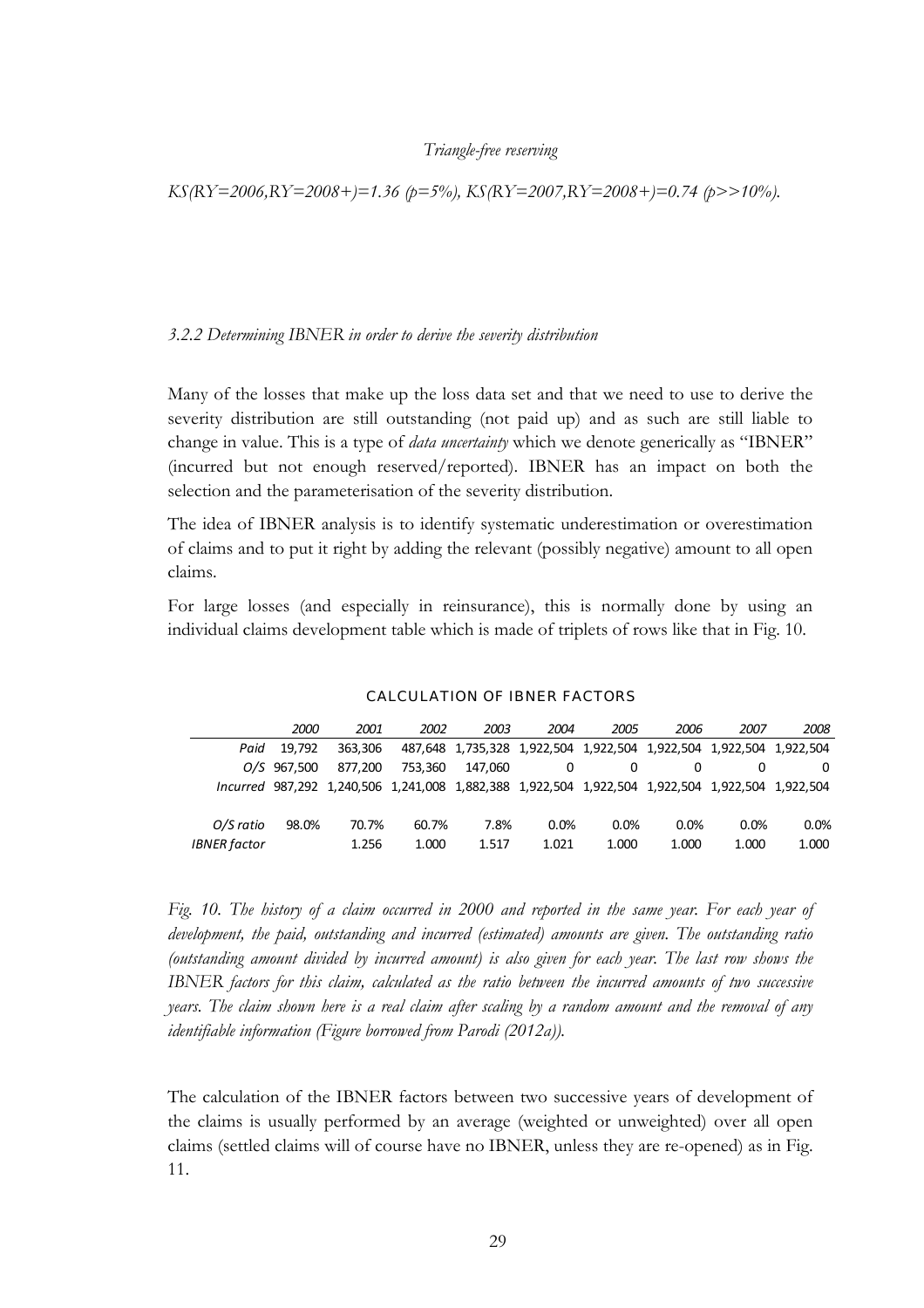#### EXAMPLE IBNER CALCULATION

|              |      |                  |                 |                      |                 | Year $1 \rightarrow 2$ |                 | Year $2 - 3$ |                          | Year $3 - 4$ |
|--------------|------|------------------|-----------------|----------------------|-----------------|------------------------|-----------------|--------------|--------------------------|--------------|
|              |      |                  |                 | <b>IBNER</b> factors |                 | 1.219                  |                 | 1.019        |                          | 0.839        |
|              |      |                  |                 |                      |                 |                        |                 |              |                          |              |
|              |      |                  |                 | Year 1               |                 | Year 2                 |                 | Year 3       |                          | Year 4       |
|              |      | Year             |                 |                      |                 |                        |                 |              |                          |              |
|              |      | Loss reported as |                 |                      |                 |                        |                 |              |                          |              |
| Date of Loss | Year | non-zero         | <b>Estimate</b> | O/S%                 | <b>Estimate</b> | O/S%                   | <b>Estimate</b> | O/S%         | <b>Estimate</b>          | O/S%         |
| 03/07/2004   | 2004 | 2004             | 2,486,700       | 100.00%              | 1,535,000       | 100.00%                | 472,780         | 61.00%       | 438,321                  | 57.93%       |
| 04/07/2004   | 2004 | 2004             | 116,660         | 100.00%              | 85.960          | 100.00%                | 85.960          | 100.00%      | $\overline{\phantom{a}}$ | 0.00%        |
| 10/07/2004   | 2004 | 2004             | 30,700          | 100.00%              | 52,190          | 100.00%                | 39,910          | 66.50%       | 31,278                   | 0.00%        |
| 15/07/2004   | 2004 | 2004             | 162,710         | 100.00%              | 184,200         | 100.00%                | 184,200         | 100.00%      | 6.844                    | 100.00%      |
| 16/07/2004   | 2004 | 2004             | 1,334           | 0.00%                | 1,334           | 0.00%                  | 1,334           | 0.00%        | 1,334                    | 0.00%        |
| 12/07/2004   | 2004 | 2004             | 921,000         | 100.00%              | 921,000         | 100.00%                | 1,019,133       | 0.00%        | 1,019,133                | 0.00%        |
| 02/07/2004   | 2004 | 2004             | 1,123           | 0.00%                | 1,123           | 0.00%                  | 1,123           | 0.00%        | 1,123                    | 0.00%        |
| 23/07/2004   | 2004 | 2004             | 68,400          | 100.00%              | 49,120          | 100.00%                | 49,120          | 83.31%       | 49,120                   | 83.31%       |
| 03/07/2004   | 2004 | 2004             | 39,910          | 100.00%              |                 | 0.00%                  |                 | 0.00%        | ٠                        | 0.00%        |
| 28/07/2004   | 2004 | 2004             | 151,658         | 100.00%              | 168,850         | 100.00%                | 116,342         | 0.00%        | 116,342                  | 0.00%        |
| 24/07/2004   | 2004 | 2004             | 171,920         | 100.00%              | 196,480         | 100.00%                | 35,682          | 0.00%        | 35,682                   | 0.00%        |
| 26/07/2004   | 2004 | 2004             | 214,900         | 100.00%              |                 | 0.00%                  |                 | 0.00%        | $\blacksquare$           | 0.00%        |
| 26/07/2004   | 2004 | 2004             | 4.169           | 100.00%              | 2,541           | 0.00%                  | 2,541           | 0.00%        | 2,541                    | 0.00%        |
| 03/08/2004   | 2004 | 2004             | 493             | 0.00%                | 493             | 0.00%                  | 493             | 0.00%        | 493                      | 0.00%        |
| 07/08/2004   | 2004 | 2004             | 127,098         | 100.00%              | 61,400          | 100.00%                | 61,400          | 100.00%      | $\sim$                   | 0.00%        |
| 10/08/2004   | 2004 | 2004             | 1,245           | 0.00%                | 1,245           | 0.00%                  | 1,245           | $0.00\%$     | 1,245                    | 0.00%        |
| 27/07/2004   | 2004 | 2004             | 1,588           | 0.00%                | 1,588           | 0.00%                  | 1,588           | 0.00%        | 1,588                    | 0.00%        |
| 07/08/2004   | 2004 | 2004             | 844,250         | 100.00%              | 905,650         | 100.00%                | 905,650         | 100.00%      | 905,650                  | 100.00%      |
| 15/08/2004   | 2004 | 2004             | 33,770          | 100.00%              | 36,840          | 100.00%                | 36,840          | 100.00%      |                          | 0.00%        |
|              |      |                  |                 |                      |                 |                        |                 |              |                          |              |

average of the individual IBNER factors of non-zero claims that are still outstanding (settled claims  *year 1 to 2: IBNER(1->2) = ,535,000+85,960+…)/(2,486,700+116,660+…). If the data is abundant it is also possible to (1 Fig. 11. Claims listing in a format suitable for IBNER calculation. The claims are actual anonymised general liability claims from a single large company (only the first three years of development of only the first few claims are shown). The IBNER factor, e.g., from year 1 to year 2 is calculated as a weighted obviously have no IBNER*) *measure the volatility of this IBNER factor and the distribution around the mean value.*

If the data is abundant, it is also possible to estimate the volatility of the IBNER factors around the mean value and actually the whole distribution of the IBNER factors, as in Fig. 12.

#### DISTRIBUTION OF THE IBNER FACTORS (YEARS 1 TO 2)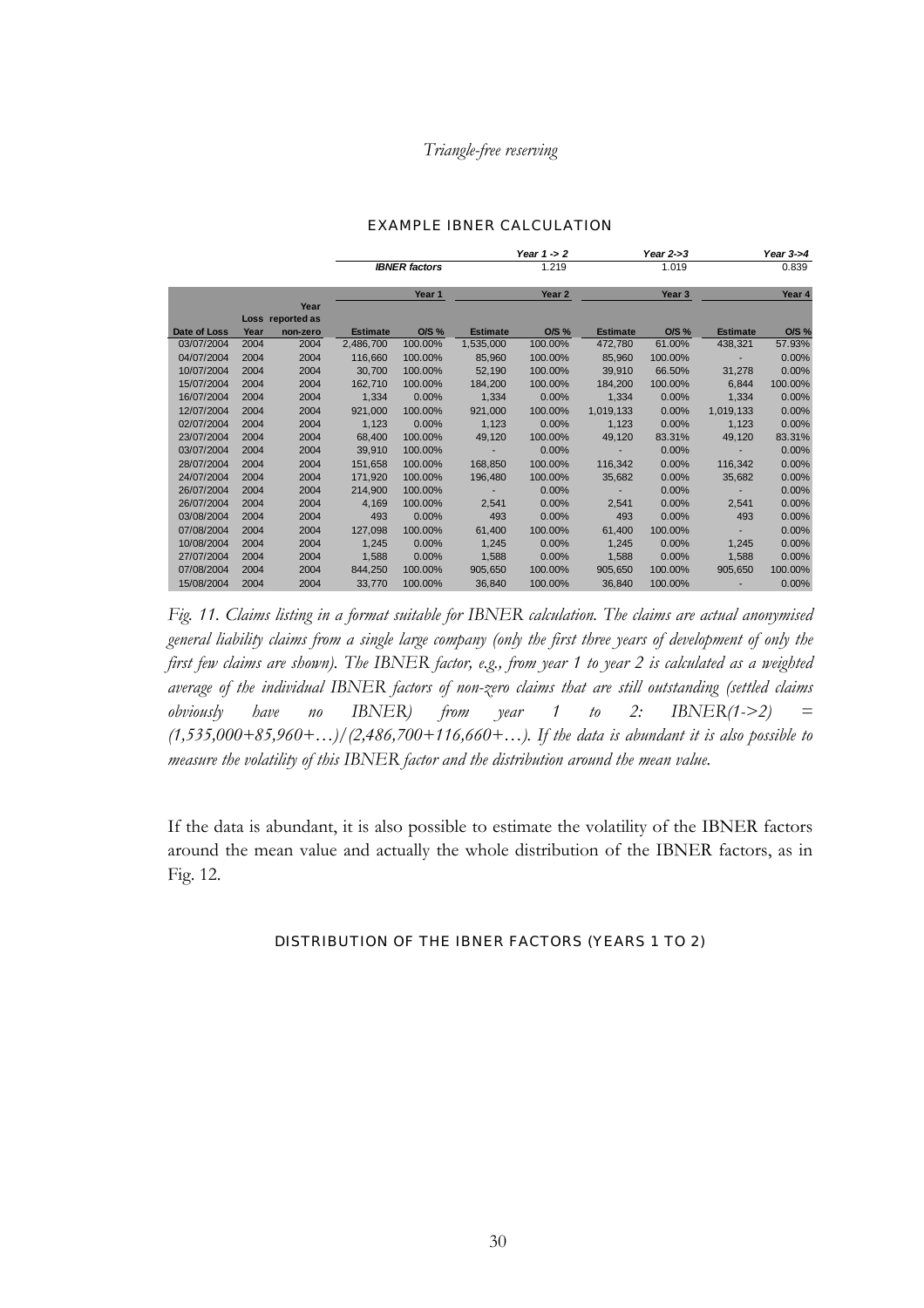

*Fig. 12. The distribution of the IBNER factors from development year 1 to development year 2, based on the data set whose first few rows are shown is Fig. 11. Note that the largest factors (>2) have been removed for legibility's sake. Also note the peak at 1, showing that many claims did not change their value from the first to the second year of development.* 

## *A more refined analysis*

The simple method described above focuses on the dependence of the IBNER factor from the year of development, be it from the loss year or from the reporting year. However, it is obvious that the IBNER factor will depend in general on many factors, such as:

- development year *d* (the younger the claim, the more scope there is for it to deviate from the incurred estimate), as already mentioned;
- size of claim  $x$  (larger claims may have more uncertainty about them);
- outstanding ratio *r* (the larger the outstanding amount, the more conjectural the estimate of the incurred value will be);
- type of claim *t* (for example, bodily injury claims will be more difficult than property claims to estimate reliably as the victim's health may worsen unexpectedly);
- ...

As in all situations in which one needs to understand how different factors impact a given variable, this is a problem of statistical learning (see for example Parodi (2012a), where the problem of IBNER analysis was specifically addressed as an example). A typical technique used in insurance to solve statistical learning problems is generalised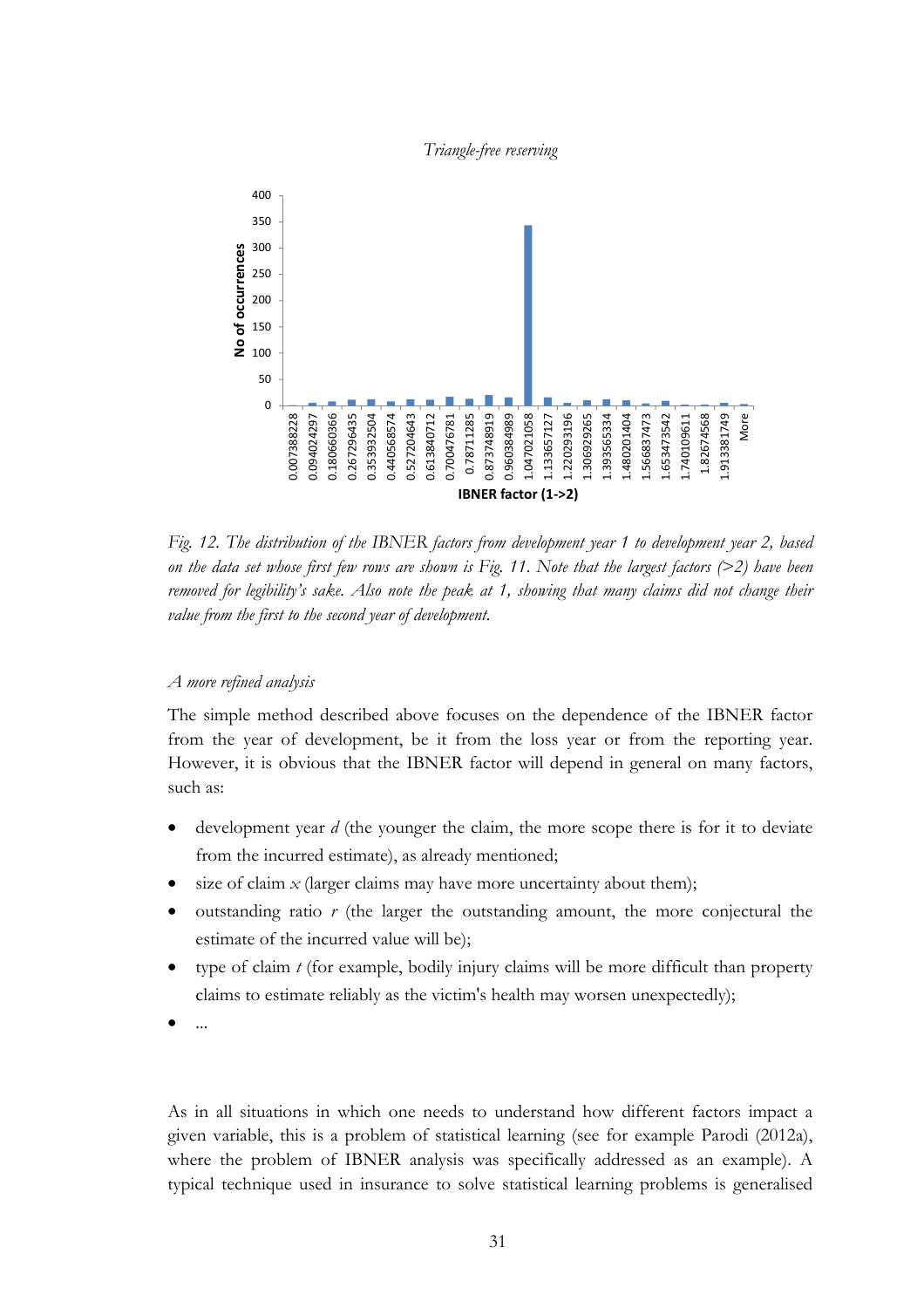linear modelling. According to this approach, we can write IBNER factors as a linear combination of different variables, possibly further transformed by a function *h:*

$$
IBNER(d, x, r, t ... ) = h(a_1 f_1(d, x, r, t ... ) + ... + a_n f_n(d, x, r, t ...))
$$
\n(24)

and identify the relevant functional form of *h*,  $f_1$ ...  $f_n$  and the parameters  $a_1$ , ...  $a_n$  that are suitable to describe the IBNER factors. For example, one might consider a very simple model such as

$$
IBNER(d, x, r) = e^{-(a_1 + a_2d + a_3x + a_4r)}
$$
\n(25)

which is a special case of the more general Eq. (24), where  $f_1(d, x, r, t, s ...)$  $exp(x)$ .  $T_1, f_2(d, x, r, t, s ...)=d, f_3(d, x, r, t, s ...)=x, f_4(d, x, r, t, s ...)=r, h(x)$ 

#### *Output of the IBNER analysis*

As a result of this GLM analysis  $-$  or even if we use the simple approach outlined at the beginning of this section – we will have:

- a. The IBNER factors to project each existing claim to ultimate. We can then use the projected values of the outstanding claims along with the settled claims to derive the severity distribution
- b. A distribution of values around each IBNER factor, which will allow us to consider each outstanding claim not as a point estimate but as a distribution of possible ultimate values

Note that the fact that there is uncertainty around the ultimate value of each claim, as captured by the distribution in Point (b) above, has the consequence of increasing the parameter uncertainty on the parameters of the severity distribution, as discussed for example in Parodi (2012a).

Note, finally, that there is no theoretical reason why we need to separate the claims estimates into accident years, as if claim reserves only could be revised at regular intervals, so the variable *d* in the equations above may be a continuous as well as a discrete variable.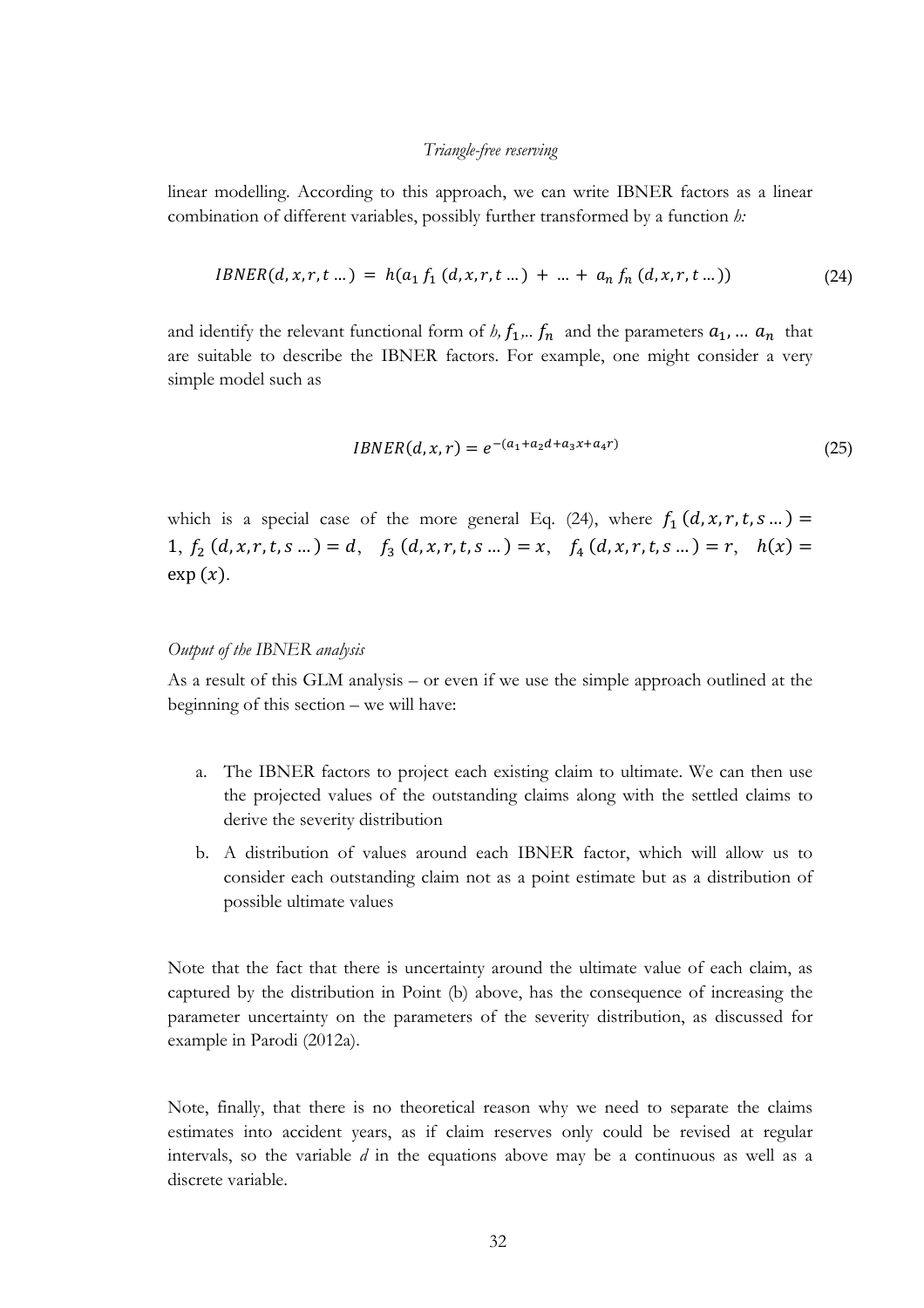## *racticalities P*

In practice, the historical development of each claim may not be available, especially for small claims, in which case other solutions must be used:

- If we have at least an initial estimate for the claim and then the final settlement value, we can use those to estimate IBNER;
- If we only have the information on whether a claim is open or closed, we may want to check whether the distribution of the open and closed claims are close enough (in terms, e.g., of the Kolmogorov-Smirnov distance) and if not, we may want to only consider closed claims to derive the severity distribution. However, this is often dangerous and risks underestimating the average loss severity a great deal as large losses often take much longer to settle and therefore they may be hugely underrepresented. This method should be used only if most claims are settled quickly, and making sure that no significant bias is introduced;
- In some cases we may have both a database of individual losses with little or no information on the history of claim reserves, but we may be given a pre-cooked claims triangle (which is sometimes the only input used for reserving studies) with both the non-zero claim count and the aggregate losses. In this case we can derive a triangle for the average claim amount and from that derive a rough measure of IBNER, which we can then use to modify the individual claim amounts. This is a hybrid method which is unlikely to be satisfactory but it may be better than ignoring IBNER altogether.
- If we have no information at all which is relevant to IBNER, that is, we have no average claim triangles and we do not even know which claims are open and which are closed, then as a first approximation we'll simply need to assume that there is no IBNER, or use industry IBNER factors. E.g., in the US market IBNER factors are provided by institutions such as the NCCI and the ISO for different classes of business (e.g. workers' compensation, auto liability), by territory and by type of risk.

## *3.2.3 Overall algorithm to create a severity model for IBNR claims*

Now that we have methods for revaluing IBNR claims (Section 4.1) and to adjust for IBNER (Section 4.2) we can put the pieces together and produce a severity model for IBNR claims. This is a bit different from what one does in pricing.

In the case of pricing, all we need is the severity distribution for the policy we wish to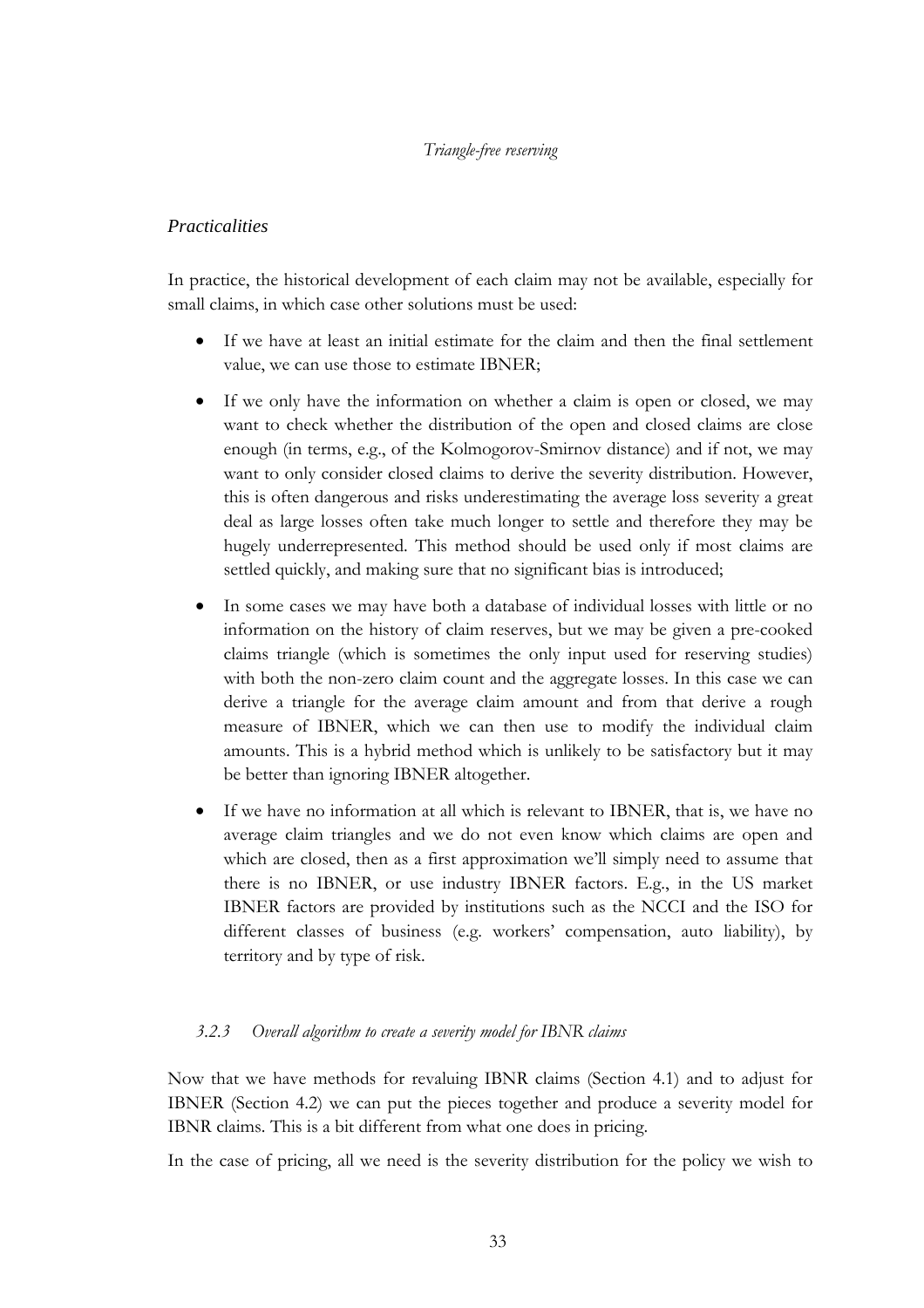This can be estimated empirically by fitting a suitable statistical distribution to the past price. The severity model is simply a statistical distribution  $F_X(x)$  that gives the probability that a given loss X has a value less than or equal to  $x: F_X(x) = Pr(X \leq x)$ . losses after they're revalued and adjusted for IBNER.

The severity model for IBNR claims will need to be a slightly more complicated object, as we will need to take into account the fact that the size of the claim will also depend on when the claim occurred. What we need is therefore the probability that a loss  $X$  is less than or equal to x conditional on the fact that the loss has occurred at time  $t_{\rm occ}$  and has not been reported by the as-at date  $(t_{\text{as-at}})$ :

$$
F_X^{\text{IBNR}}(x, t_{\text{occ}}, t_{\text{as-at}}) = \Pr(X \le x | T_{\text{occ}} = t_{\text{occ}}, T_{\text{rep}} \ge t_{\text{as-at}})
$$
(26)

A possible algorithm to create a severity model for losses  $X$  occurring at time  $t_{\rm occ}$  and not yet reported as at  $t_{\rm as\text{-}at}$  is as follows:

*Input*. The inputs to the severity analysis are the individual claim amounts (both paid and estimated)

- 1. Adjust individual past losses for IBNER, as in Section 3.2.2.
- 2. Revalue the individual past losses to current terms with some agreed index/inflation rate
	- distribution from all years, as if all losses were to occur today • This we need to do so as to determine the joint underlying severity
- 3. Model the severity distribution in current terms, according to standard methods (e.g. a lognormal distribution plus separate tail modelling), obtaining what we will refer to as the **kernel severity distribution** (since this is the nucleus from which the distribution for the different years will be constructed through transformations).
- 4. Estimate the severity distribution for losses that occurred at time  $t_{\rm occ}$  and that have not yet been reported by transforming the kernel severity distribution according to the method explained in Section 3.2.1 (perhaps using the approximation that there is no delay inflation), or any alternative valid method.

The algorithm outlined in Steps 1 to 4 (and which simply collects all observations dealt with in Sections 3.2.1 and 3.2.2) gives the theoretical background for the severity model of IBNR losses. In Section 3.3 we will see how we can actually sample from the IBNR distribution.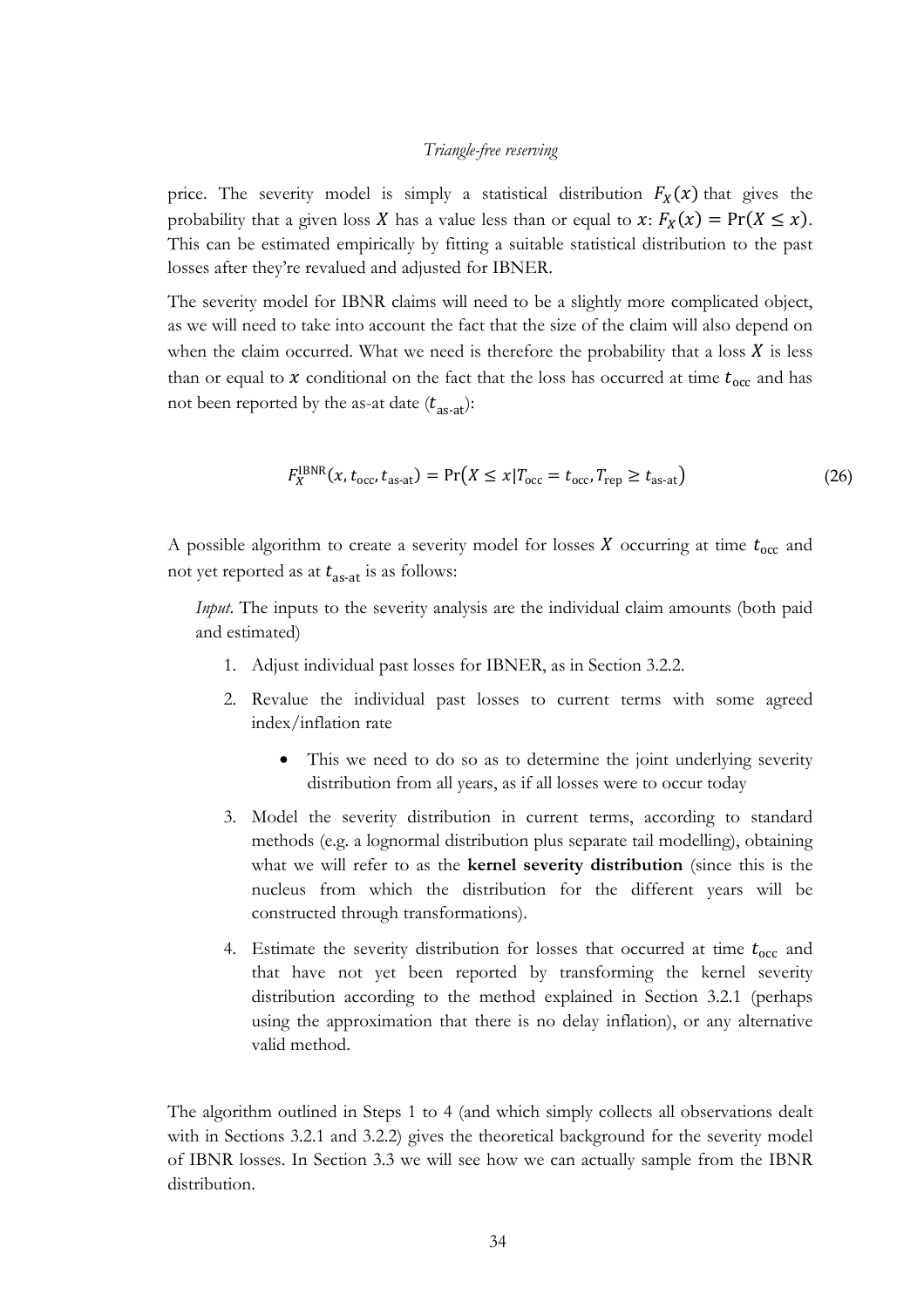# **3.3 A protocol for simulating IBNR losses**

Now that we have a frequency model and a severity model, we can combine them in the spirit of the collective risk model to produce an aggregate loss distribution. This can be done, e.g., by a Monte Carlo simulation.

simulated scenario, but also when each of these losses is assumed to have occurred, and We need a "simulation protocol" which takes all the subtleties of the IBNR distribution into account: we need to determine not only how many losses there will be in each from what severity distribution we need to sample.

uniform over the years (i.e., the variable  $v(t)$  in Section 2.2.1 is constant): an assumption There are many ways in which we can do this, but as an illustration we are going to use a property of the Poisson distribution – assuming, for now, that the Poisson rate is we'll drop shortly.

there will be some constraint on how far back we can go) into small intervals  $(t', t' +$  $\Delta t$ ) of length  $\Delta t$ , we can assume that the number of losses in each of these small If we subdivide the period from which the losses are assumed to originate (normally intervals is either 1 or 0 (see, e.g., Ross (2003)), and that it is 1 with probability

 $(t', t' + \Delta t)$  has been reported by time t (see Section 2).  $\lambda(1 - F(t - t')) \Delta t$ , where  $F(t - t')$  is the probability that a loss from the interval

This has a simple geometric interpretation: it is exactly like drawing a number (distributed as a Poisson variate with rate equal to the point estimate of the IBNR claim count over the years) of random dots uniformly from inside the dark green area of Fig. 6 (which we reproduce here for convenience), and select the  $x$ -coordinate as the simulated time of occurrence.

In the general case, the Poisson rate is not uniform, and the process may actually be a negative binomial process). Let's deal with these two aspects in turn.

uniform, but the geometric figure must be warped a bit: instead of the rectangle the function  $v(t')$ , and instead of the light-green area in Fig. 6 giving the expected *Non-uniformity.* The geometric interpretation above is still valid if the Poisson rate is not representing the expected ultimate claims as in Fig. 6 we have to consider the area below reported we have the area below the function  $v(t') F(t-t')$ .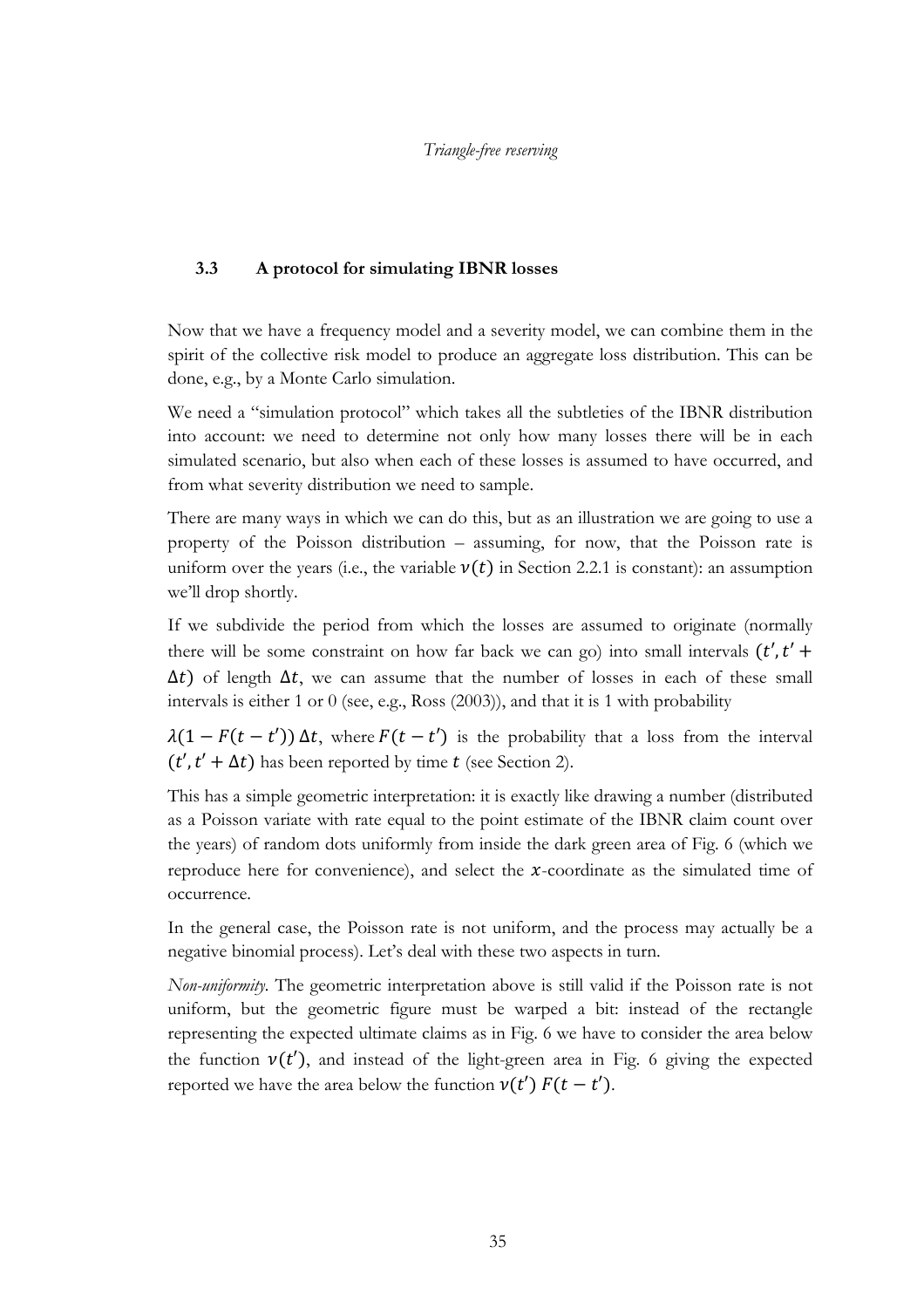

*Fig. 6 (repeated).* 

Negative binomial case. In case a negative binomial distribution process is used as a model for the IBNR loss count (even if only to represent the parameter uncertainty for the Poisson case), we can simply draw the number of IBNR losses from a negative binomial the variation is not *within*, but *between* processes" (Kozubowski & Podgorski (2009)). If we distribution by using the familiar Poisson/Gamma mixture process, and then sample it in proportion to  $v(t')(1 - F(t - t'))$ . The problem with this method is that it does not reproduce the extra year-on-year volatility which is typical of realistic loss processes. This is a known problem: "sample realizations of such processes look [like] Poisson ones – want to reproduce this extra volatility, we need to use another realisation of the NB process, e.g. the Poisson/Logarithmic mixture process, which creates clusters ("colonies") of losses happening at the same time (*ibid.*). If we use this framework, it is these "colonies" of losses that are distributed at random in the dark-green area of Fig. 6.

Based on the considerations above, we outline the following protocol for simulating IBNR losses.

#### **Simulation protocol**

 $\overline{a}$ 

*Input*: Rate of IBNR losses,  $\lambda$ , effective variance-to-mean ratio (the one which includes the parameter uncertainty),  $1 + R$ , and the kernel severity distribution<sup>7</sup>,  $F_X(x)$ .

i. For each scenario  $j = 1$  to  $N_{\text{sim}}$ , simulate the number  $n_j$ . of IBNR claims from a

<sup>&</sup>lt;sup>7</sup> We ignore here the issue of parameter uncertainty for the severity distribution, which will need to be taken into account when comparing the results of this method with the chain ladder. We'll return to this issue in Section 7.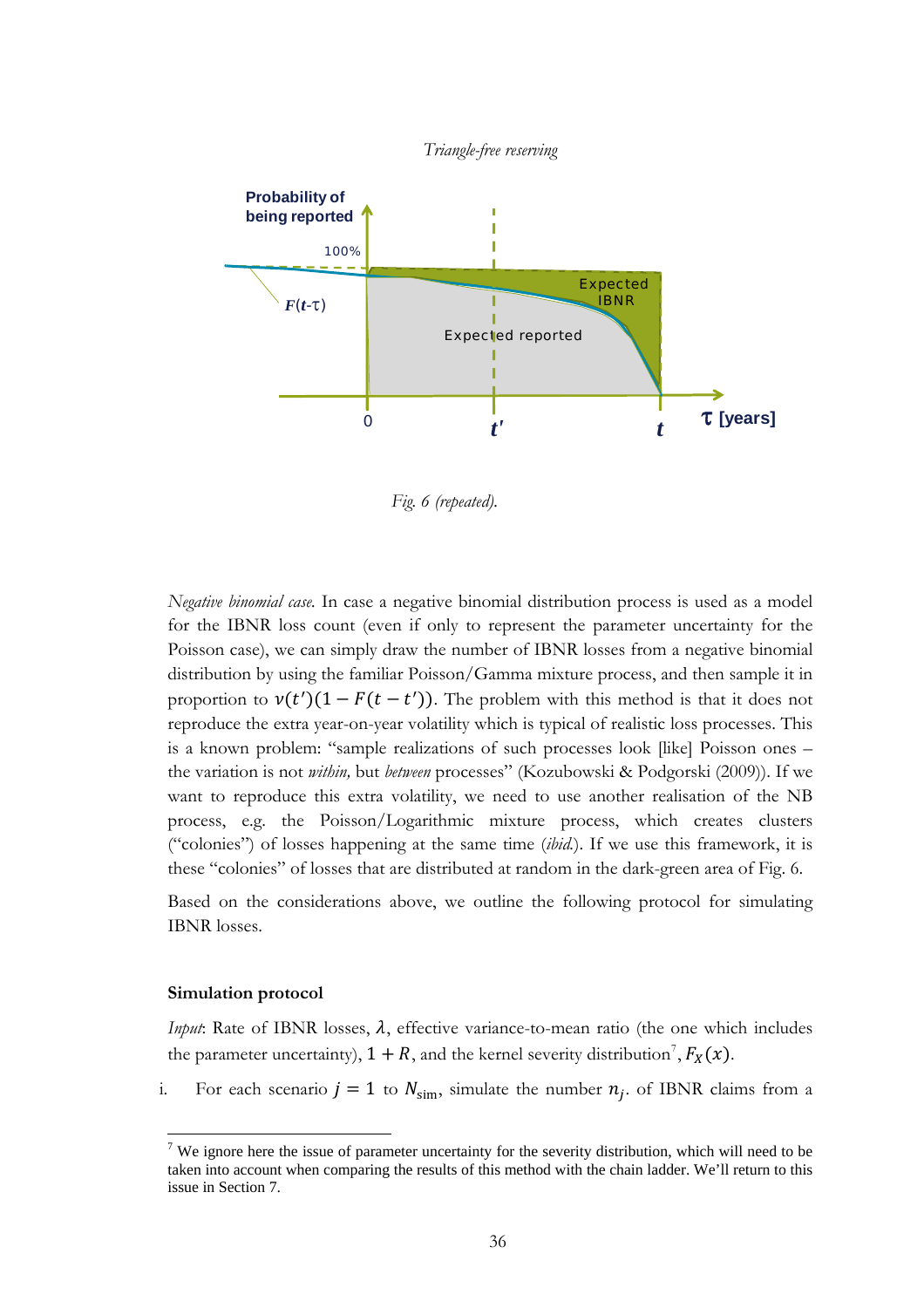negative binomial distribution with rate =  $\lambda$  and variance-to-mean ratio =  $1 + R$ .

- ii. For each loss  $i = 1$  to  $n_j$ , simulate the loss occurrence date as described above, in proportion to  $v(t')(1 - F(t - t'))$ , where t' is the occurrence date and t is the asat date
- iii. For each loss  $i = 1$  to  $n_j$ , if  $t_j$  is the loss occurrence date, sample a loss  $x_i^{(j)}$  from the kernel loss distribution  $F_X(x)$ , then modify it to take into account the loss occurrence date, e.g. (using Alternative Assumption 1 in Section 3.2.1)  $x_i^{(j)} = (1 +$  $r$ ) $t$  $j$  $-txi(j)$ .
- iv. Loop over  $$
- v. Calculate the total losses for each scenario *j*, as  $S_j = \sum_{i=1}^{n_j} x_i^{(j)}$
- vi. Sort all values of  $S_j$  in ascending order:  $S_{(1)} < S_{(2)} < \cdots < S_{(N_{\text{sim}})}$

*Output:* The empirical aggregate loss distribution,  $\hat{F}_s(s) = \max\{j | S_{(j)} \leq s\}/N_{\text{sim}}$ .

### **. A MODEL FOR REPORTED BUT NOT SETTLED (RBNS) CLAIMS 4**

In Section 3.2.2 we have seen how IBNER must be taken into account in order to derive the severity distribution of IBNR claims. Traditionally, however, IBNER is the amount of reserves that need to be put aside to deal with the possible adverse development of claims that have already been reported but not settled (RBNS) claims. This amount needs to be taken into account when estimating the total amount of reserves, and the uncertainty around that amount.

The calculations to estimate IBNER – which try to identify a systematic bias in the reserves, one way or the other – are exactly the same as in Section 3.2.2 but the output is used in a different way.

The IBNER analysis allows the estimation of an IBNER factor for each outstanding claim. As a result of this, the estimated ultimate value of the RBNS losses can be written like this:

$$
Ult_RBNS = \sum_{k=1}^{n} IBNER(d_k, x_k, r_k, t_k \dots) \times X_k
$$
\n(27)

whether closed or not, with the convention that  $IBNER(d_k, x_k, r_k, t_k ...) = 1$  for In Equation (27),  $X_k$  is the  $k$ -th loss in the database. We have included here all losses,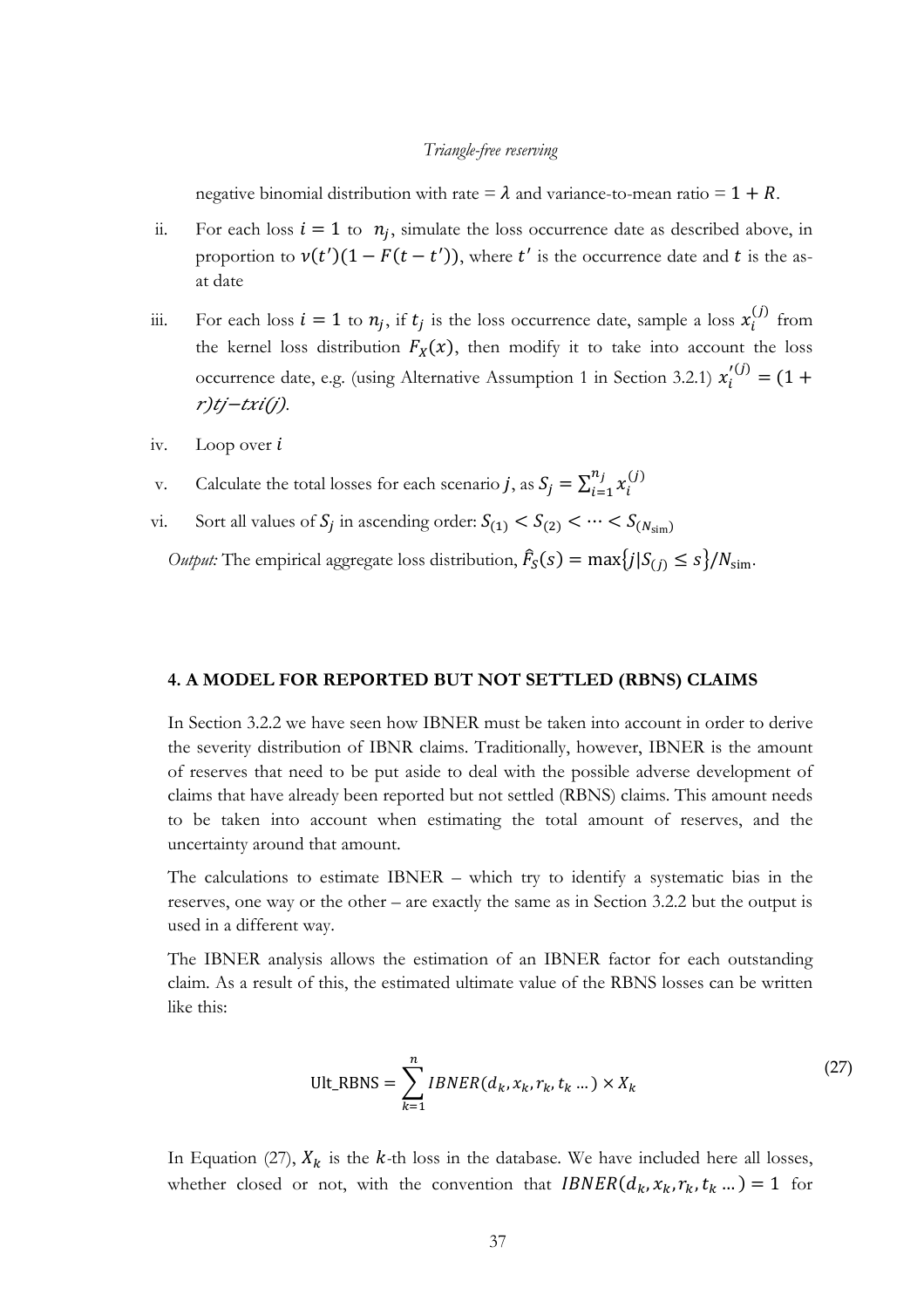settled losses, giving therefore no contribution to the estimated Ult\_RBNS.

Since each IBNER factor  $IBNER(d_k, x_k, r_k, t_k ...)$  (except those for settled claims) is actually a random variate according to Equation (31), the estimated Ult\_RBNS is also a it's produced with a simpler, heuristic exercise), it is also easy to sample from the overall random variate. If IBNER factors can be assumed to come from a simple statistical distribution such as a Normal distribution or a Gamma distribution (this is normally the case if IBNER is calculated as a result of a GLM distribution, or – even more simply – if IBNER distribution:

The following protocol allows the estimation of the distribution of RBNS reserves.

*Input*: IBNER factors model

- (i) For each scenario  $j = 1$  to  $N_{sim}$
- (ii) For each open claim, sample a value of the IBNER factor from the empirical distribution or from an IBNER model (e.g. GLM),  $IBNER_{k}^{j}$ ;
- (iii) Calculate the contribution of each open claim to the estimated ultimate value of the RBNS, *IBNER*<sup> $j$ </sup>  $\times$   $X_k$
- ultimate RBNS: Ult\_RBNS $^{j}$  =  $\sum_{k=1}^{n}$  IBNE $R_{k}^{j} \times X_{k}$ (iv) Sum the IBNER contributions over all open claims, obtaining the simulated
- (v) Repeat for all scenarios

Output: Empirical ultimate distribution of outcomes for RBNS claims

A fleshed-out example of this algorithm is illustrated in Section 7.4, in the discussion of our case study.

## **5. AN AGGREGATE MODEL FOR FUTURE LOSSES**

Reserves may also need to be put aside for losses that have not occurred yet but that are "unearned premium reserves" (UPR). E.g., the estimation of UPR is a requirement of Solvency 2. covered by the policies in force (or that are going to be in force). These are often called

Determining the distribution of future losses is a standard pricing exercise, by which one tries to determine the future loss distribution by building a frequency model and a severity model based on past losses (under the usual assumption that the past is to some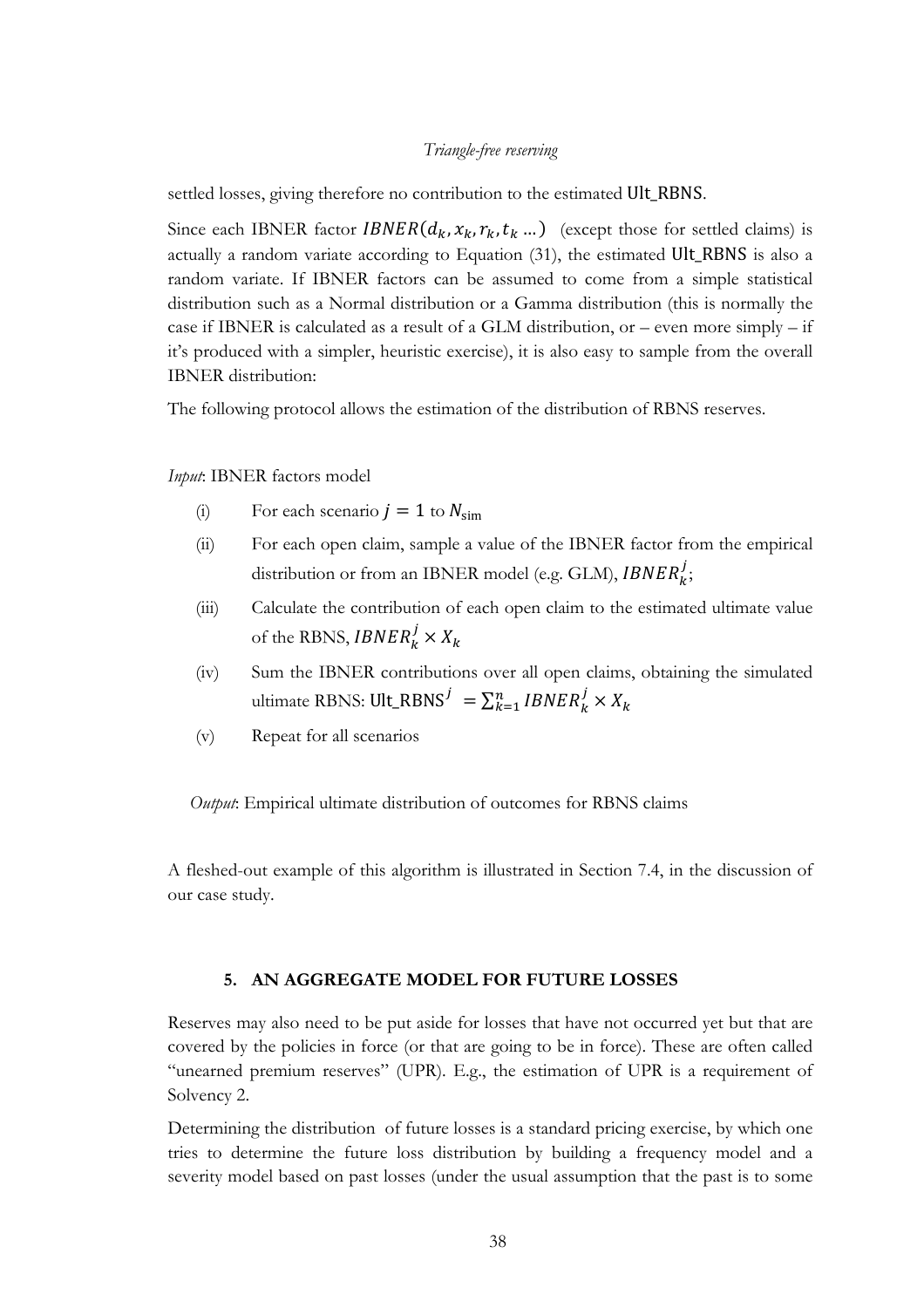extent a guide to the future). For this reason, we do not dwell on this, but we only sketch the approach we need to take.

In case the severity distribution is the same (apart from claim inflation) as that of previous years, one can use the kernel severity as calculated in Section 3.2.3 and revalue it to the mid-term of the policies in force in order to obtain the severity distribution of the future losses.

The frequency model can also be produced based on the results of Section 3: the Poisson rate for future losses will simply be given by the projected claim count over the period considered, divided by the total exposure and then multiplied by the future exposure.

By combining the frequency model and the severity model in the usual way, e.g. through Monte Carlo simulation, one obtains an estimate of the aggregate loss distribution of future losses.

IBNR and UPR, but that they can be simulated based on the same model. An example of In practice, this means that in many cases there is no need for a separate exercise for this is shown in the case study of Section 7.

## **6. A MODEL FOR THE OVERALL LIABILITIES**

The overall liabilities are made of three components:

Overall reserves = (Pure) IBNR + RBNS + Future losses 
$$
(28)
$$

We have dealt with (pure) IBNR losses in Section 3, with RBNS losses in Section 4, and with future losses in Secti on 5.

Since all the three components of the overall liabilities are random variates, the overall liabilities can also be considered as a random variate. The ultimate goal of a reserving exercise is to estimate the distribution of overall liabilities, so that we know how much money will be needed at different levels of probability.

If we assume that IBNR, RBNS and future losses are statistically independent (see Section 6.1 below for a discussion), the distribution of the overall reserves is the convolution of the three distributions for IBNR, RBNS and future losses.

but with the help of numerical analysis is actually quite simple. Using Monte Carlo A three-variable convolution sounds a bit daunting from the mathematical point of view simulation, for example, the distribution of the overall reserves can be obtained by producing a large number of scenarios. For each scenario, a random value is drawn from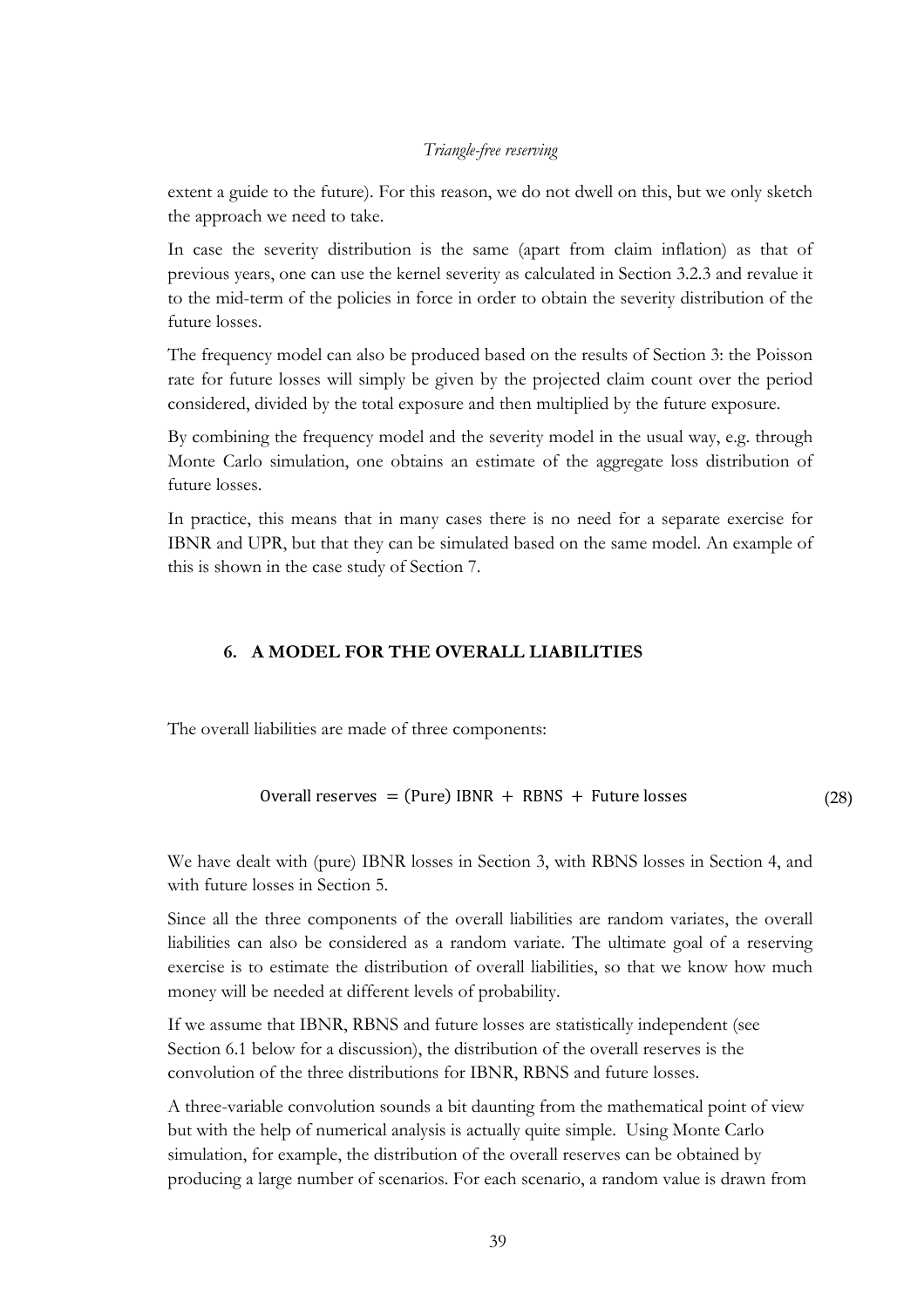we can use the outputs of the processes in Sections 3, 4 and 5), and the three values are summed together. We can then sort all simulations in ascending order and produce the the distribution of the IBNR losses, the IBNER losses and the future losses (in practice, empirical distribution of the overall reserves in the usual way.

# **6.1 Dependence among IBNR, RBNS and UPR**

How good is the assumption that the IBNR, RBNS and UPR distributions are independent?

Conditional to the risk model which has been derived for each of these components (and involving, where applicable, a reporting delay distribution, a frequency distribution and a severity distribution) being correct, there is no residual dependency between the three components.

For example, the number of IBNR claims that will actually be reported in practice is – again if our frequency model is correct – independent of the number of claims that will be reported for the unearned portion of the premium (UPR), i.e. the future losses, much number of losses occurred in another year, although the underlying frequency may be the in the same way that the number of losses occurred in one year is independent of the same.

discussed in Section 3.2.1, the actual samples for IBNR and UPR will be independent. The same is true for our severity distribution and our reporting delay distribution – if we're sampling from the same severity distribution, subject to all the modifications

you need for another claim, whether it's not occurred yet, incurred but not reported, or And that is also true for RBNS. You will have noticed that the modelling decisions one makes for RBNS have an impact on IBNR, RBNS and UPR, at least if open claims are used to produce the kernel severity distribution. However, if the model you have produced for RBNS is correct, the IBNER amount that you need to add to a particular claim to obtain the claim's ultimate true value is independent of the IBNER amount that reported but yet outstanding.

There are at least two types of dependency that we may want, or even need, to take into However, that does not mean that we can ignore dependency under all circumstances. account.

wrong choice will affect both UPR and IBNR in the same way. So the correlation *1. Modelling choices.* These are the correlations that arise out of the modelling process itself. The severity model that we use for UPR and IBNR is based on the same kernel severity model, and therefore any parameter and model choice that we make will affect both estimates. E.g., if we choose a lognormal model for both UPR and IBNR but the true model turns out to be a Gamma distribution, this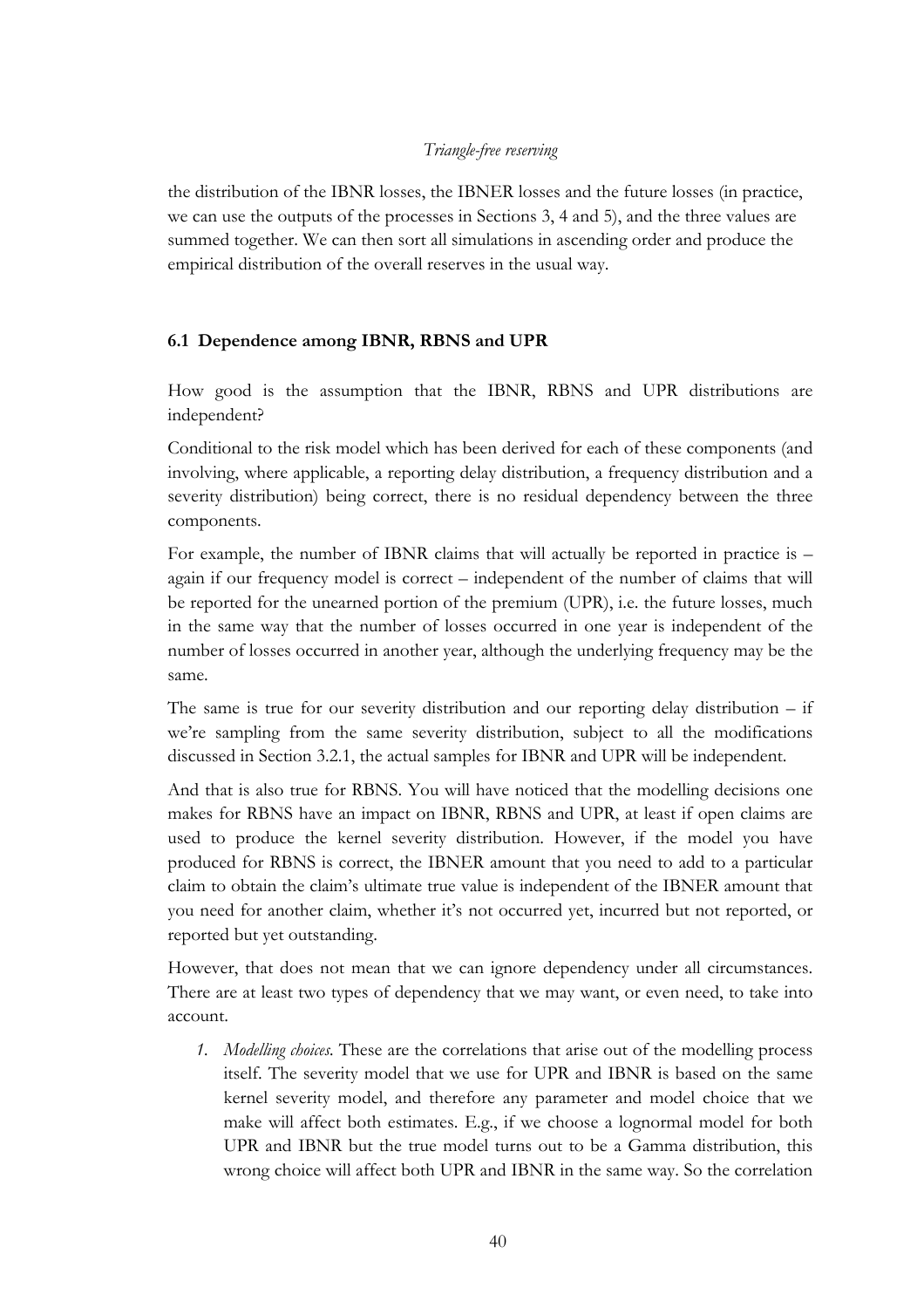is not in the loss process but is an artifact of the calculation method.

*How do we deal with this?* Correlations arising out of the modelling process can be easily taken into account by making sure that the modelling choices (e.g. the parameters) are the same across the different components (RBNS, IBNR, UPR) of a given simulated scenario. The output of the simulation will therefore reproduce these correlations.

2. Systemic shocks. These are the correlation that are created by the fact that some of the assumptions behind the model need to be changed. An example is if the that encourages or discourages the reporting of claims will have an impact on both UPR and IBNR claims (not on RBNS, since the number of outstanding discount rate applied by the courts to produce an estimated lump sum for liability claims – if it were changed to reflect, say, lower returns on gilts, *all* claims that are not settled (whether reported but outstanding, incurred but not reported, or not incurred yet) might be affected and that would mean that the IBNER, IBNR and UPR distributions would change. On the frequency side, a change in legislation claims is fixed).

random one of the three situations (constante discount rate,  $0.5\%$  decrease,  $1\%$ decrease) with the relevant probabilities, and we apply the same assumption *How do we deal with this?* Correlations arising out of systemic shocks can be modelled by using a so-called correlation shock. Assume, for example, that we have convinced ourselves that the discount rate will go down by 0.5% with a probability of  $1/50$ , and by  $1\%$  with probability of  $1/100$  (the probability of remaining the same being therefore 97/100). We then assess the effect of this discount rate change on the sehverity distribution, and as a consequence on all UPR, IBNR and RBNS. Finally, for each simulation scenario we choose at across all the three components of the simulation (UPR, IBNR, RBNS).

## **7. A SIMPLE CASE STUDY**

In Sections 2 to 6 we have described a protocol for producing a model of the overall liabilities for a risk. Let's now see a specific implementation of this protocol in a simple (but not too simple) case study.

This case study is based on real-world data which has been rescaled and anonymised.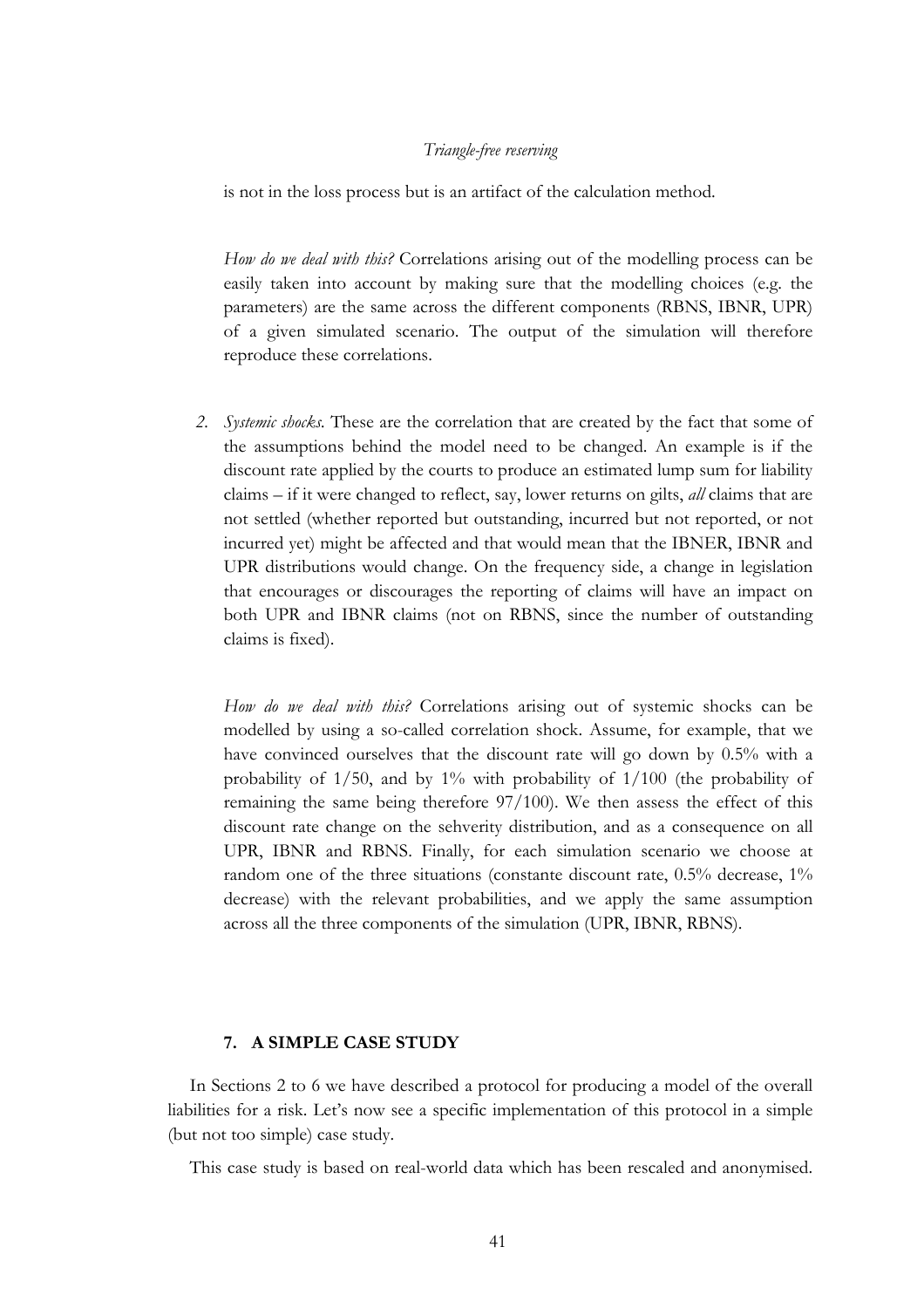To be more specific without being revealing, the data set is actually the combination of two data sets:

(a) a set of employers' liability claims from a large UK company, from which we have derived all the information except from IBNER. The losses span a period of 10.5 years, from  $1/1/2001$  to  $31/7/2011$ . The EL policy period is  $1/1$  to  $31/12$  (unaltered through the years);

(b) a set of general liability claims from a large non-UK company, from which we have derived IBNER information.

We have applied a randomly chosen rescaling factor to all losses in (a) and (b), and a subset of (b) was excluded in order to make certain quantities (e.g. the probability that a 100% outstanding claim ends up as a nil claim) consistent between the two data sets.

The objective of this case study is to estimate the distribution of provisions needed for the period 1/1/2001-31/12/2011. Since we only have information up to 31/7/2011, that means that we have to consider:

- RBNS losses (losses that have occurred between 1/1/2001 and 31/7/2011 and have been reported, but have not been settled yet and could therefore develop further (IBNER));
- IBNR (losses occurred between  $1/1/2001$  and  $31/7/2011$  that have not been reported yet);
- UPR (losses that will occur between  $1/8/2011$  and  $31/12/2011$ ).

As w e will see, IBNR and UPR can be modelled together.

## **7.1 Producing the frequency model**

### *7.1.1 E stimating the report delay distribution*

We have estimated the report delay distribution, based on the observed empirical delays. The adjustment for the bias introduced by the limited observation window has been carried out as explained in Section 2. We have *not* assumed a specific model (e.g. exponential) for the delay distribution. The bias-corrected empirical delay distribution is shown in Fig. 13.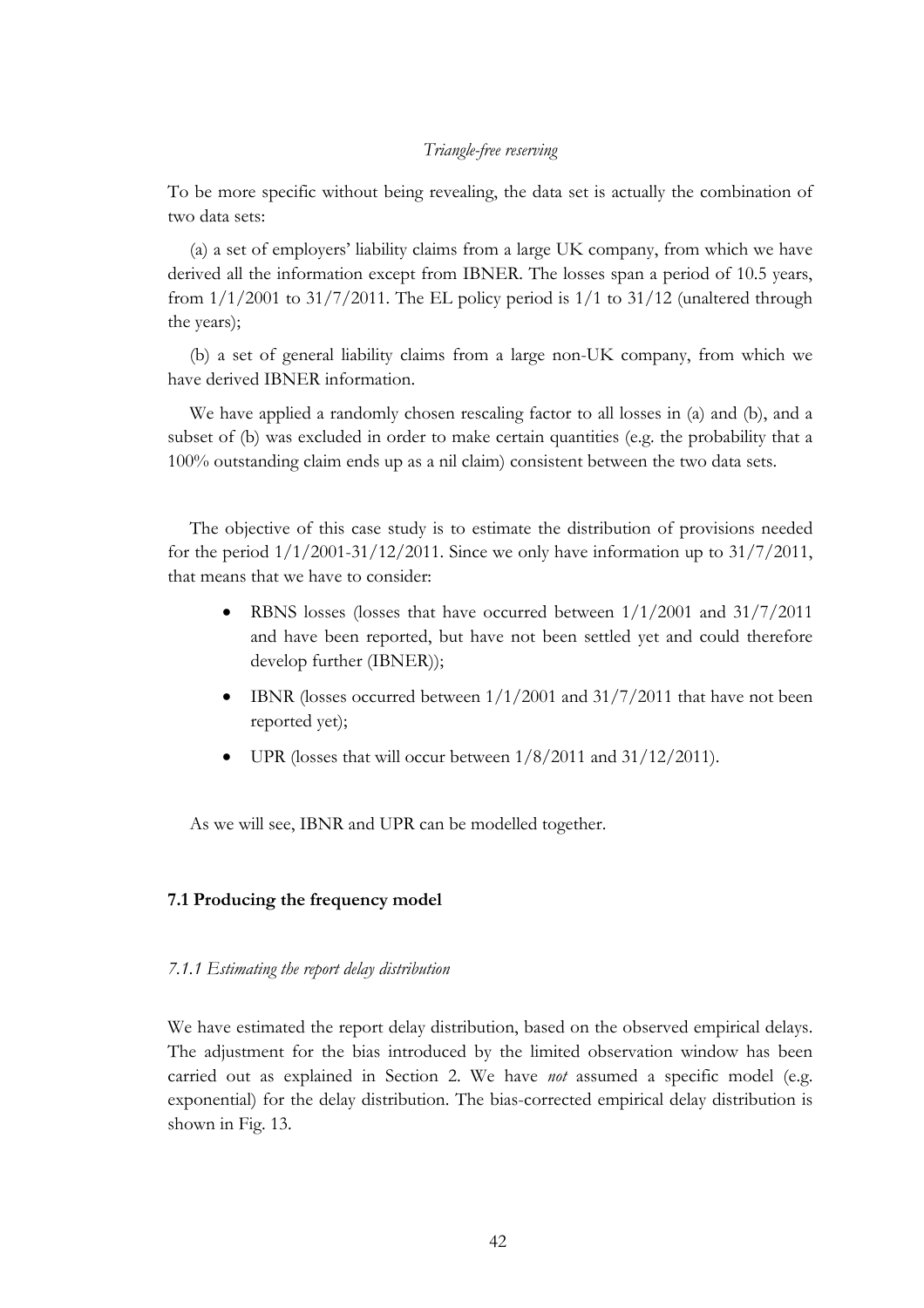*Triangle-free reserving* 



*Fig. 13. The empirical reporting delay distribution, after correction for the bias introduced because of a limited observation window.* 

#### *7.1.2 Counting the number of non-zero reported losses*

We have then counted the number of *non-zero* reported losses for each accident year.

end up being zero (especially, and almost exclusively, if they're 100% outstanding). There are several ways to do this. When we have the historical loss amount for each loss, as in this case, we can calculate the percentage of non-zero, 100% outstanding claims that drop to zero for each year of development, and based on that we can estimate the number of currently reported claims that will end up being zero. This is illustrated in Fig. We had to take into account the fact that some of the losses reserved as non-zero may 14.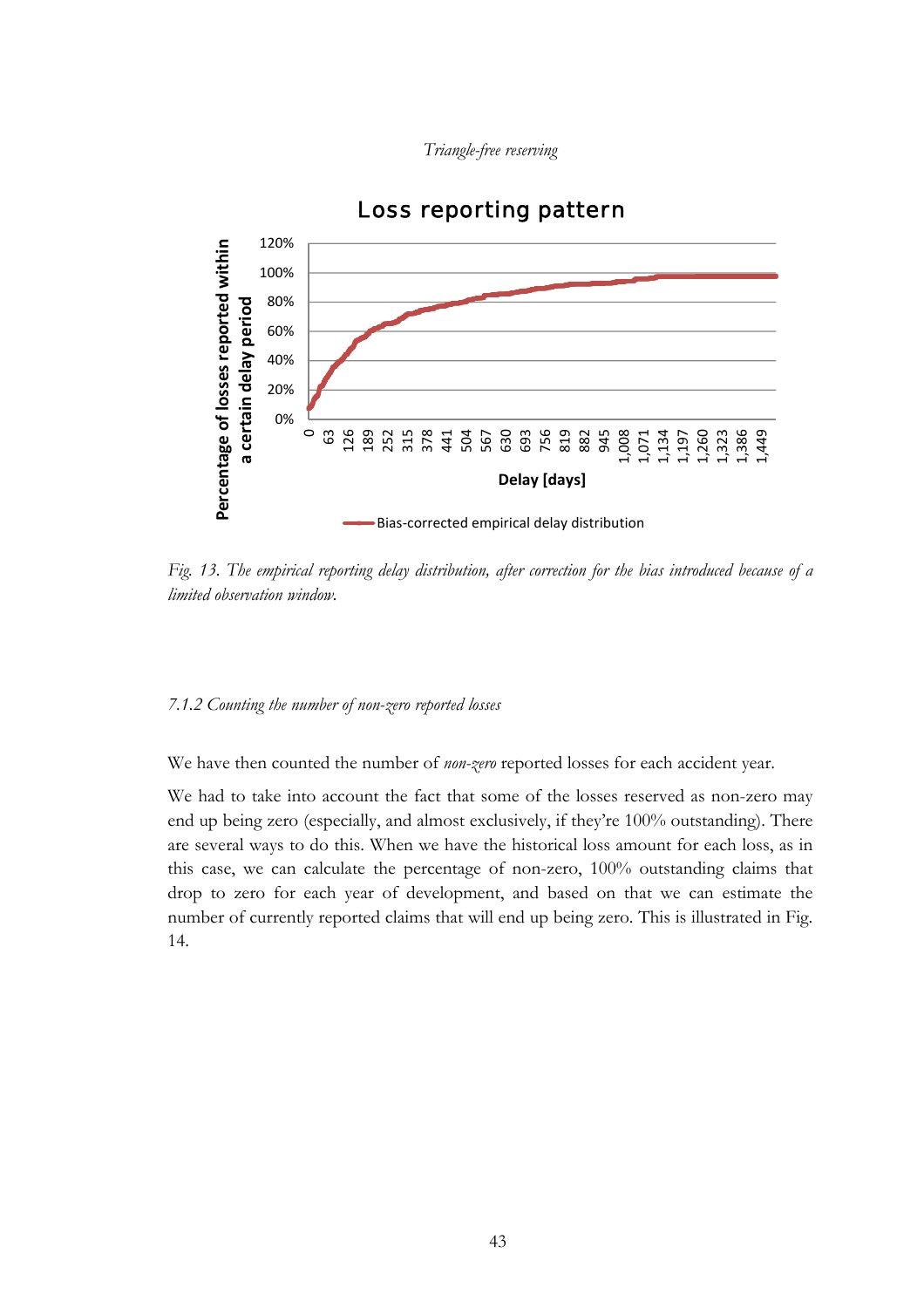|             | Year-on-year |                          |             |
|-------------|--------------|--------------------------|-------------|
|             |              | probability Year-on-year | Cumulative  |
| Year of     | of dropping  | survival                 | survival    |
| development | to zero      | probability              | probability |
| 0           | 4.6%         | 95.4%                    | 79.1%       |
| 1           | 9.4%         | 90.6%                    | 83.0%       |
| 2           | 8.4%         | 91.6%                    | 91.6%       |
| 3           | 0.0%         | 100.0%                   | 100.0%      |
| 4           | 0.0%         | 100.0%                   | 100.0%      |
| 5           | 0.0%         | 100.0%                   | 100.0%      |
| 6           | 0.0%         | 100.0%                   | 100.0%      |

*Fig. 14. Based on the historical individual loss information (that information that we have also used to analyse IBNER) we have calculated the probability that a claim drops to zero after being reported. E.g., there is a 4.6% that a claim which is non-zero in development year 0 will drop to zero in development year 1 – or, in other terms, there is a 95.4% probability that the claim will not drop to zero (what we call in the table the* survival probability*. Overall, the cumulative survival probability that a claim which is non-zero in development year 0 will eventually drop to zero is 100%-79.1%=20.9%.* 

Armed with the statistics shown in Fig. 14, we can count the number of claims that are fully outstanding for each year and from that we can determine the number of non-zero losses expected to survive, as illustrated in Fig. 15. This will be the input to calculate the projected number of claims for each year.

|                    |        |        |          | <b>No of losses</b> |             |
|--------------------|--------|--------|----------|---------------------|-------------|
|                    |        | No of  | No of    | with                | No of non-  |
|                    |        | non-   | losses   | $O/S = 100%$        | zero losses |
|                    | No of  | zero   | with     | expected to         | expected to |
| <b>Policy Year</b> | losses | losses | O/S=100% | survive             | survive     |
| 2001               | 65     | 51     | 0        | 0.0                 | 51.0        |
| 2002               | 72     | 51     | 0        | 0.0                 | 51.0        |
| 2003               | 52     | 35     | $\Omega$ | 0.0                 | 35.0        |
| 2004               | 63     | 44     | 0        | 0.0                 | 44.0        |
| 2005               | 45     | 35     | $\Omega$ | 0.0                 | 35.0        |
| 2006               | 53     | 42     | 0        | 0.0                 | 42.0        |
| 2007               | 50     | 36     | 1        | 1.0                 | 36.0        |
| 2008               | 59     | 43     | 15       | 13.2                | 41.2        |
| 2009               | 28     | 23     | 12       | 10.3                | 21.3        |
| 2010               | 20     | 19     | 13       | 10.6                | 16.6        |
| 2011               | 12     | 11     | 11       | 8.7                 | 8.7         |
| <b>Total</b>       | 519    | 390    | 52       | 43.8                | 381.8       |

*Fig. 15. Each of the fully outstanding losses (column 4) has a survival probability that depends on its year of development. Summing all these survival probabilities for each claim occurred in a given*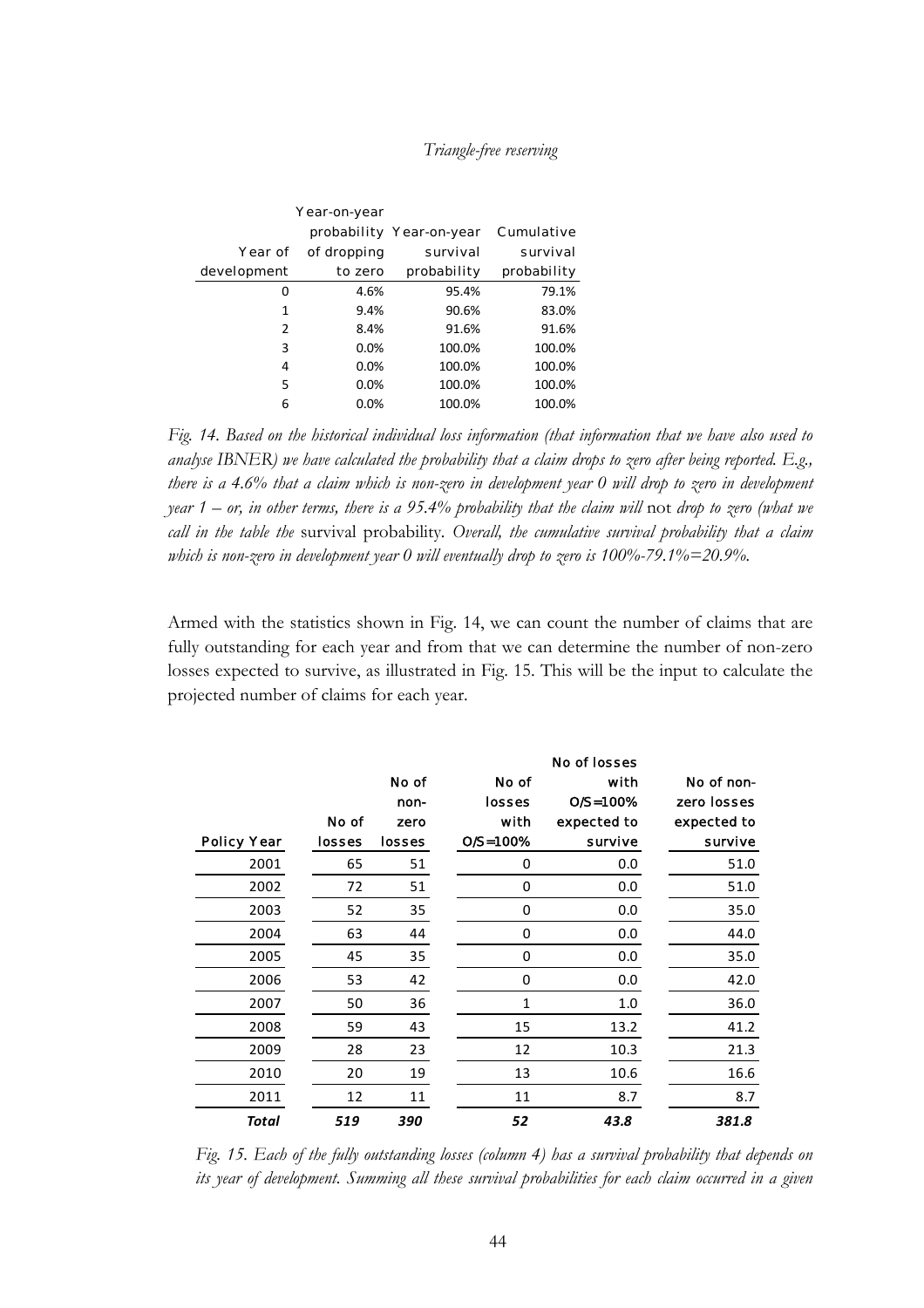*year we can find the number of losses that are fully outstanding and that are expected to survive indefinitely (column 5). The number of non-zero losses expected to survive (column 6) is given by the number of non-zero reported losses (column 3) + the number of fully outstanding losses expected to survive (column 5) – the number of fully outstanding losses (column 4).* 

### *.1.3 Estimating the IBNR/UPR claim count 7*

We can now use the reporting delay distribution (Fig. 13) and the claim count (Fig. 15, column 6) to project the claim count to ultimate for each year, or on aggregate and produce a frequency model.

parameters: the mean claim count and the variance-to-mean ratio, which can be We have used a negative binomial to model the claim count. This is defined by two calculated by projecting each year independently and then calculating the year-on-year variance, as in Fig. 16.

of exposure and a variance-to-mean ratio of 1.25 (which also takes into account The estimated parameters of our frequency model are a mean of 0.0586 claims per unit parameter uncertainty).



*Fig. 16. This chart shows the claim count (grey line) for each year after adjustment for exposure changes (light blue bars), the projected claim count for each year (blue line, with error bars of size equal to twi ce the standard error), and the estimated mean claim count (30.2) at an arbitrary level of exposure (dashed red line), calculated as a weighted average of years 2001-2010 (2011 is too immature). (Note: The arbitrary level of exposure was in this case chosen to be the estimated next year's exposure (515 arbitrary units): this makes sense in a pricing context but in this case all it matters is the frequency per unit of exposure.)*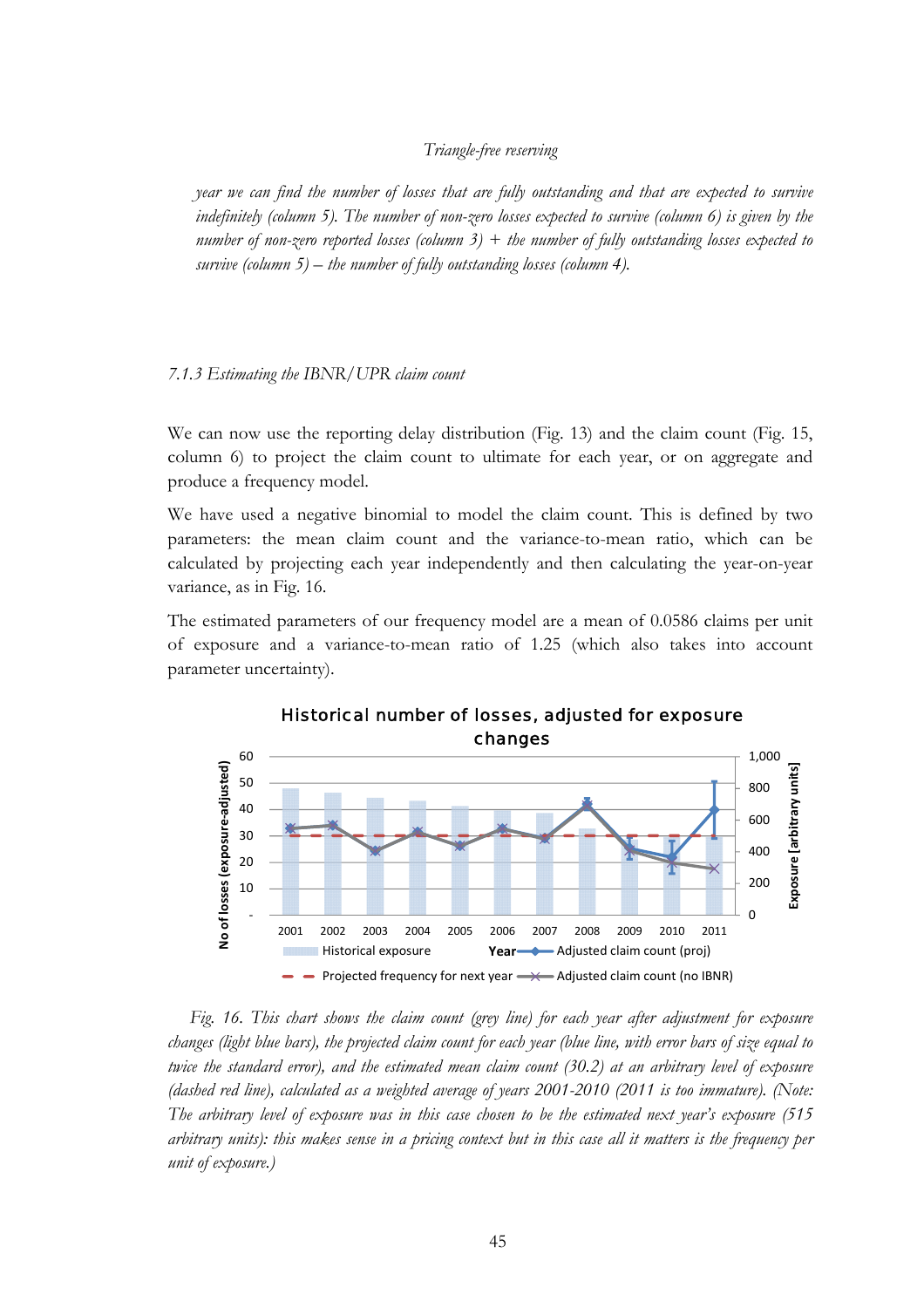Once we have an estimate of the frequency model per unit of exposure, we can estimate the projected IBNR amount for each year at the relevant exposure. The variance-tomean ratio plays a role in the calculation of the standard error with which the projected IBNR amount is known.

exposure) are shown in Fig. 17 (chart form) and Fig. 18 (tabular form). The IBNR calculations on an unadjusted basis (i.e., no corrections for changes in

Note that the 2011 projected figures include both IBNR and UPR.

PROJECTION TO ULTIMATE - YEAR BY YEAR



*Fig. 17. Projection of claim count (grey line) to ultimate (blue line) for each year, without adjustments for exposure changes (light blue bars).*

| C17                | C16                                             | C <sub>15</sub> | C13      | C <sub>12</sub> | C11         | C7              | C6    | C5                              | C4    | C3                      | C2      | C1    |
|--------------------|-------------------------------------------------|-----------------|----------|-----------------|-------------|-----------------|-------|---------------------------------|-------|-------------------------|---------|-------|
| <b>Credibility</b> | <b>Credibility</b>                              |                 | "Prior"  |                 |             |                 |       |                                 |       |                         |         |       |
|                    | estimate of Credibility estimate of estimate of |                 |          | <b>IBNR</b>     | <b>IBNR</b> |                 |       | <b>Latest Ultimate Standard</b> |       | <b>Earned Factor to</b> |         |       |
| <b>IBNR</b>        | ultimate                                        | factor          | ultimate | only percentage |             | <b>Exposure</b> | error | losses                          |       | days ultimate reported  |         | Year  |
| 0.0                | 51.00                                           | 1.00            | 46.9     | 0.0%            | 0.0         | 800             | 0.0   | 51.0                            | 51.0  | 1.00                    | 365.0   | 2001  |
| 0.0                | 51.00                                           | 1.00            | 45.3     | 0.0%            | 0.0         | 773             | 0.0   | 51.0                            | 51.0  | 1.00                    | 365.0   | 2002  |
| 0.0                | 35.00                                           | 1.00            | 43.5     | 0.0%            | 0.0         | 742             | 0.0   | 35.0                            | 35.0  | 1.00                    | 365.0   | 2003  |
| 0.0                | 44.00                                           | 1.00            | 42.2     | 0.0%            | 0.0         | 721             | 0.0   | 44.0                            | 44.0  | 1.00                    | 366.0   | 2004  |
| 0.0                | 35.00                                           | 1.00            | 40.3     | 0.0%            | 0.0         | 688             | 0.0   | 35.0                            | 35.0  | 1.00                    | 365.0   | 2005  |
| 0.0                | 42.00                                           | 1.00            | 38.7     | 0.0%            | 0.0         | 661             | 0.0   | 42.0                            | 42.0  | 1.00                    | 365.0   | 2006  |
| 0.4                | 36.45                                           | 0.99            | 37.8     | 1.2%            | 0.4         | 645             | 0.6   | 36.4                            | 36.0  | 1.01                    | 360.6   | 2007  |
| 1.7                | 44.31                                           | 0.97            | 32.1     | 3.8%            | 1.7         | 548             | 1.2   | 44.7                            | 43.0  | 1.04                    | 351.9   | 2008  |
| 2.5                | 23.95                                           | 0.91            | 28.0     | 10.6%           | 2.5         | 478             | 1.9   | 23.5                            | 21.0  | 1.12                    | 326.4   | 2009  |
| 5.7                | 22.62                                           | 0.80            | 29.0     | 25.4%           | 5.3         | 495             | 3.0   | 21.1                            | 15.7  | 1.34                    | 272.4   | 2010  |
| 26.6               | 34.36                                           | 0.57            | 29.0     | 77.4%           | 29.6        | 495             | 5.2   | 38.3                            | 8.7   | 4.42                    | 82.7    | 2011  |
| 37.0               | 419.69                                          |                 | 412.8    |                 | 39.6        | 7.047           |       | 422.1                           | 382.4 |                         | 3.584.9 | Total |

*Fig. 18. The first nine columns show the same information as the chart in Fig. 17 but in tabular format. The input data (latest reported, exposure) is indicated in blue; the intermediate calculations are in black; the outputs we're interested in are in purple. The last four columns illustrate the credibility calculations that lead to a revised figure for IBNR, which is very similar to the one based on client data only for all*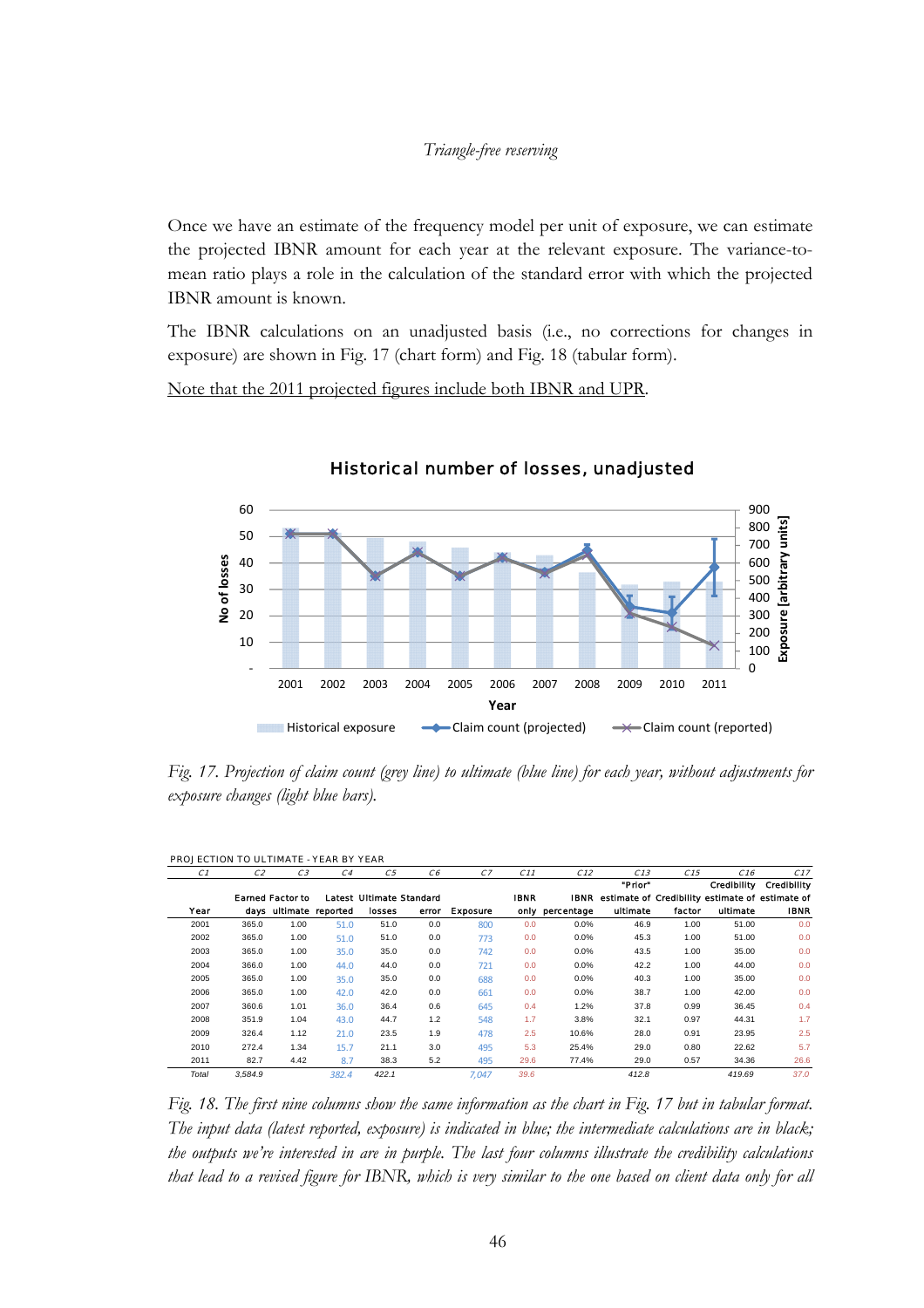*years except for 2011.*

The IBNR calculations illustrated in Fig. 17 and Fig. 18 are performed year by year. As a consequence, the projection of the last few years get increasingly more uncertain, as they're based on an increasingly smaller number of claims. This is especially true for 2011, which is strongly underdeveloped.

This problem is not specific to triangle-free reserving – exactly the same phenomenon happens with the chain ladder and with every attempt to project losses to ultimate based on last year's data alone.

A more accurate estimate of the overall number of IBNR claims can be obtained by lumping all years together, as shown in Fig. 19.

#### PROJECTION TO ULTIMATE - ALL YEARS TOGETHER

|         | <b>Earned</b>               |      |       |        |                                 |                 |             |
|---------|-----------------------------|------|-------|--------|---------------------------------|-----------------|-------------|
|         | days                        |      |       |        |                                 |                 |             |
|         | (exposure- Factor to        |      |       |        | <b>Latest Ultimate Standard</b> |                 | <b>IBNR</b> |
| Year    | adjusted) ultimate reported |      |       | losses | error                           | <b>Exposure</b> | only        |
| 2001-11 | 3.681.8                     | 1.09 | 382.4 | 417.3  | 25.6                            | 7.047           | 34.8        |

*Fig. 19. The same calculations as in Fig. 18, but without artificially splitting the estimate by year.* 

Another possible solution to the problem of having unstable results for the most recent year(s) is to adopt a credibility approach. This is not very different from what we do with Bornhuetter-Ferguson and Cape Cod for triangulation methods.

estimated number of claims for each year based on the frequency per unit of exposure In order to produce a credibility-weighted estimate for all years, we need a benchmark against which to compare the raw projections. A natural benchmark is provided by the derived above ( $\hat{\lambda} = 0.0586$ ) and the exposure for each year,  $\varepsilon(y)$ :

$$
Projected_b(y) = \hat{\lambda}\varepsilon(y)
$$
\n(28a)

The volatility of such a figure will be given by the projected amount times the varianceto-mean ratio, yielding:

$$
Var\_Projected_b(y) = (1+r)\hat{\lambda}\varepsilon(y)
$$
\n(28b)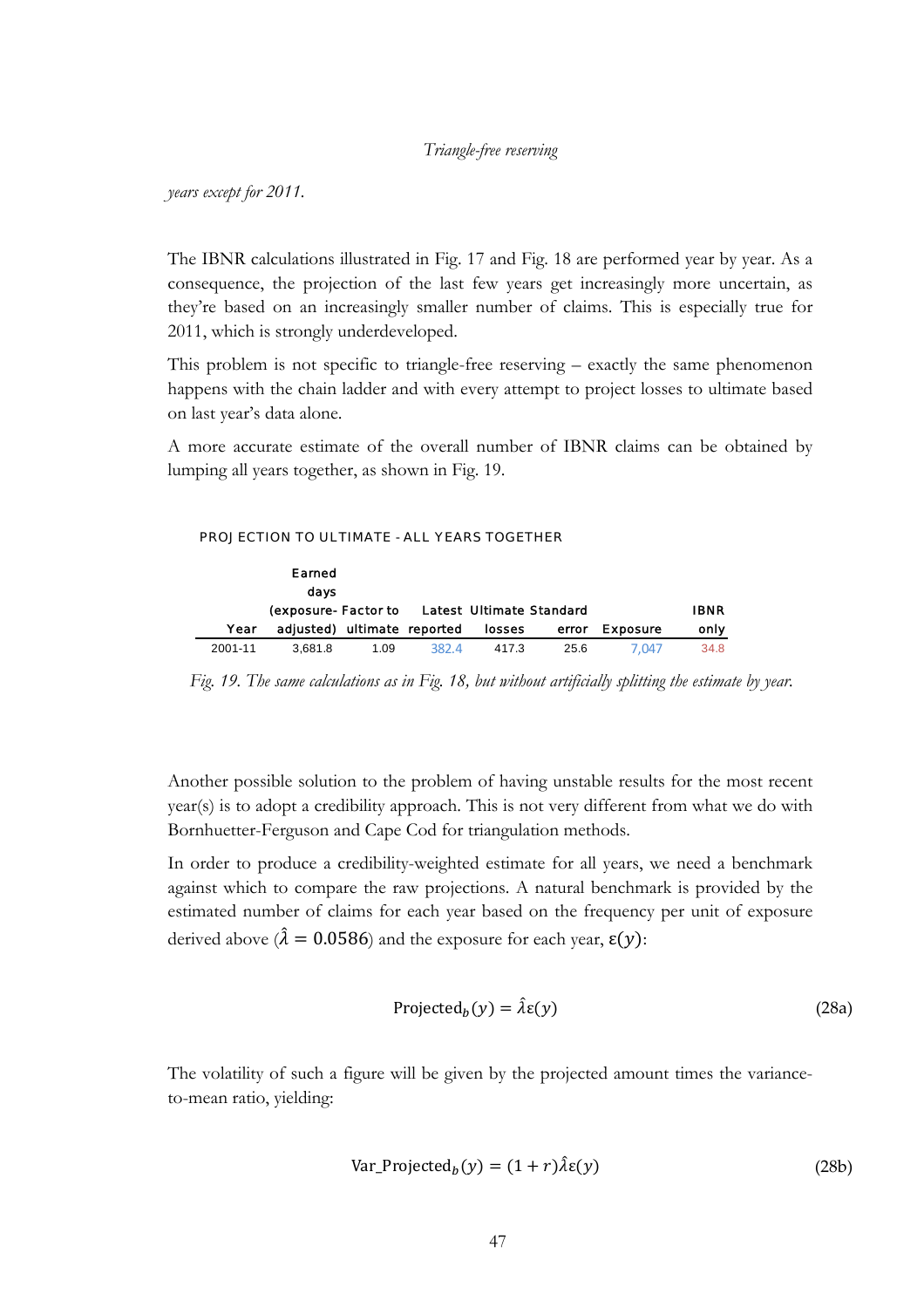This credibility factor can then be calculated by balancing this prior volatility against the standard error (squared) on the projected ultimate for each year (see, e.g., Parodi & Bonche (2010)). This standard error is calculated according to Equation (12) and leads to the numbers in Fig. 18 (C6). The credibility factor for year  $y$  is then given by:

$$
Z(y) = \frac{\text{Var\_Projected}_b(y)}{(\text{s.e.}(y))^2 + \text{Var\_Projected}_b(y)}
$$
(28c)

(Note that since the variance-to-mean ratio is included in all terms, in practice it plays no role in Equation  $(28c)$ .)

The credibility estimate is thus given by

$$
Cred\_Estim(y) = Z(y)Ult(y) + (1 - Z(y)) \hat{\lambda} \varepsilon(y)
$$
\n(28c)

Which in terms of the columns of Fig. 18 can be written as  $C16 = C15 \times C5 + (1 - C15) \times C13$ .

The credibility estimate for IBNR can then be calculated by applying the IBNR to the results of column C17. percentage (column C12) to the credibility estimate for the ultimate of Eq. (28c), leading

### **7.2 Producing a severity model**

### *7.2.1 Adjusting for IBNER*

We do a simple IBNER calculation based on the average of past IBNER factors by development year. This was done as explained in Section 3.2.2. The results are shown in Fig. 20.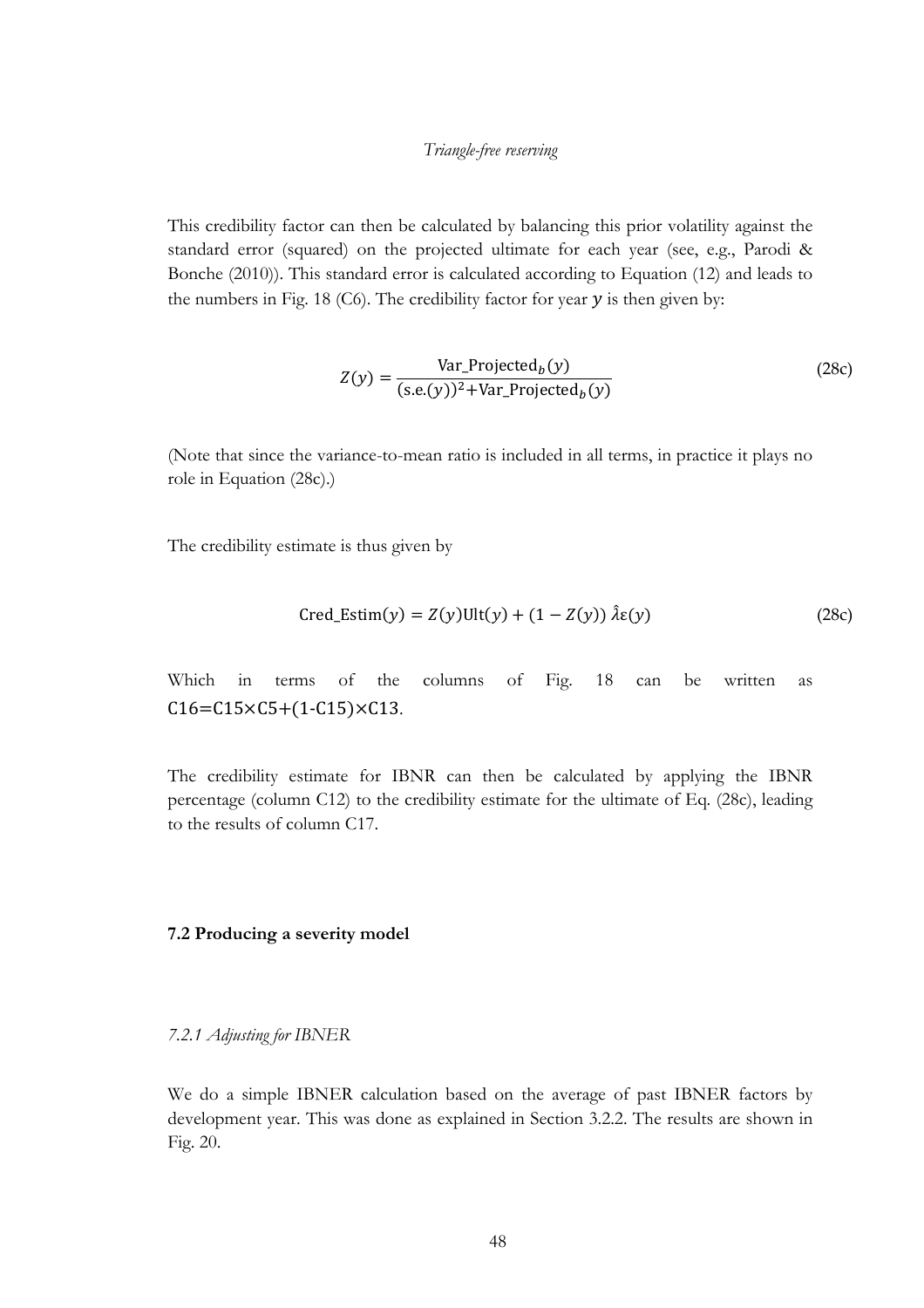|                | Average      |              |
|----------------|--------------|--------------|
|                | year-on-     | Average      |
|                | year         | cumulative   |
| Year of        | <b>IBNER</b> | <b>IBNER</b> |
| development    | ratio        | ratio        |
| 0              | 1.091        | 1.133        |
| 1              | 1.061        | 1.038        |
| $\mathfrak{p}$ | 0.974        | 0.979        |
| 3              | 1.014        | 1.005        |
| 4              | 0.991        | 0.991        |
| 5              | 1.000        | 1.000        |
| 6              | 1.000        | 1.000        |

*Fig. 20. Average IBNER factors for our data set. IBNER factors are assumed to be 1 after year 4 because the dwindling sample size makes it difficult to have confidence in the estimate.* 

The cumulative IBNER factors of Fig. 20 (column 3) are then applied to all open claims (open  $=$  more than 5% outstanding) of the relevant year of development in order to estimate the final settled amount.

### *7.2.2 Is there a common severity model to all years?*

In its simplest form, our approach assumes that the severity distribution is the same for all years, except for claims inflation and possibly for the dependency of the average size on reporting delay. In this section we are going to test this assumption.

2011, and we adjust all RBNS claims by the appropriate IBNER factor as derived in First of all, we revalue all claims by 5% p.a. (a common assumption for liability claims) to Section 7.2.1.

that are statistically more significant, we have grouped years in sets of three: 2001-03, We then compare the empirical severity distribution of different years. To have samples 2004-06, 2007-09, 2010-11 (this last set only has roughly 1.5 years).

years (except for claims inflation) is a good one for this risk. This can be appreciated Fig. 21 shows that the assumption that there is a common severity distribution to all visually but can also be confirmed statistically by looking at the two-sample KS distance among the different sets (Fig. 22).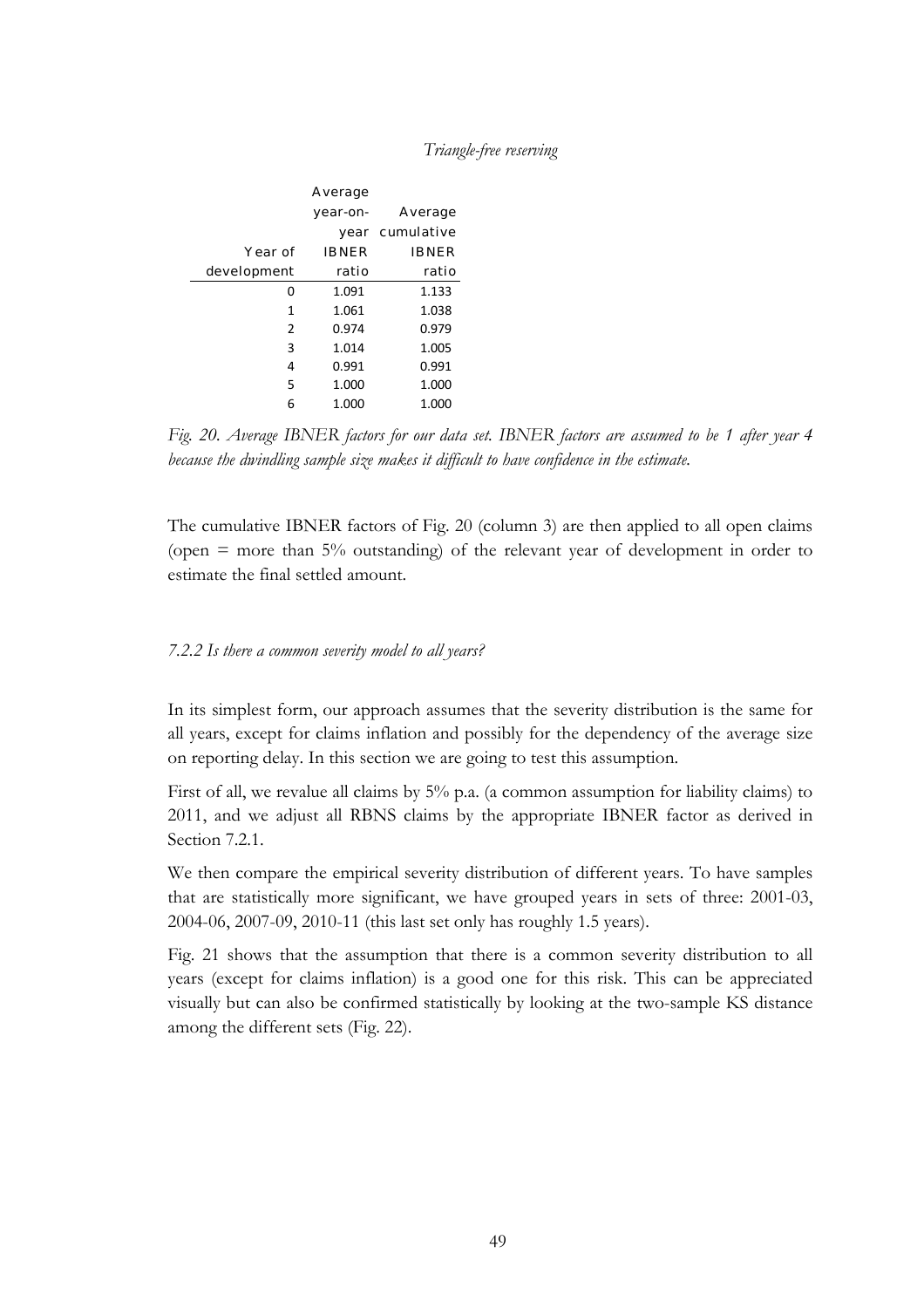



Comparing the empirical severity distribution of different years

*Fig. 21. A comparison of the empirical severity between different years. Note that the comparison has been performed after adjusting for IBNER. Since the IBNER factors are spurious in this case (IBNER factors of data set (b) have been applied to data set (a)) it is likely that the differences between the years have been exaggerated.* 

|         |         | <b>Normalised</b> |
|---------|---------|-------------------|
| Set 1   |         | Set 2 KS distance |
| 2001-03 | 2004-06 | 0.424             |
| 2001-03 | 2007-09 | 0.747             |
| 2001-03 | 2010-11 | 1.197             |
| 2004-06 | 2007-09 | 0.722             |
| 2004-06 | 2010-11 | 1.178             |
| 2007-09 | 2010-11 | 1.046             |

*Fig. 22. A statistical comparison among the data sets. All sets can be considered as coming from the same distribution with a significance level of 10% (remember that the normalised KS distance at a confidence level of 10% is 1.22).* 

#### *7.2.3 The kernel severity model*

GPD with parameters  $\xi = 0.736$ ,  $\sigma = \text{\textsterling}18,263$ ,  $\mu = \text{\textsterling}10,000$  above that. We then bring all the revalued losses together and build a kernel severity model from which the model for the different years can be derived. We have modelled the losses with an empirical distribution (i.e., resampling of existing losses) up to £10,000 and then a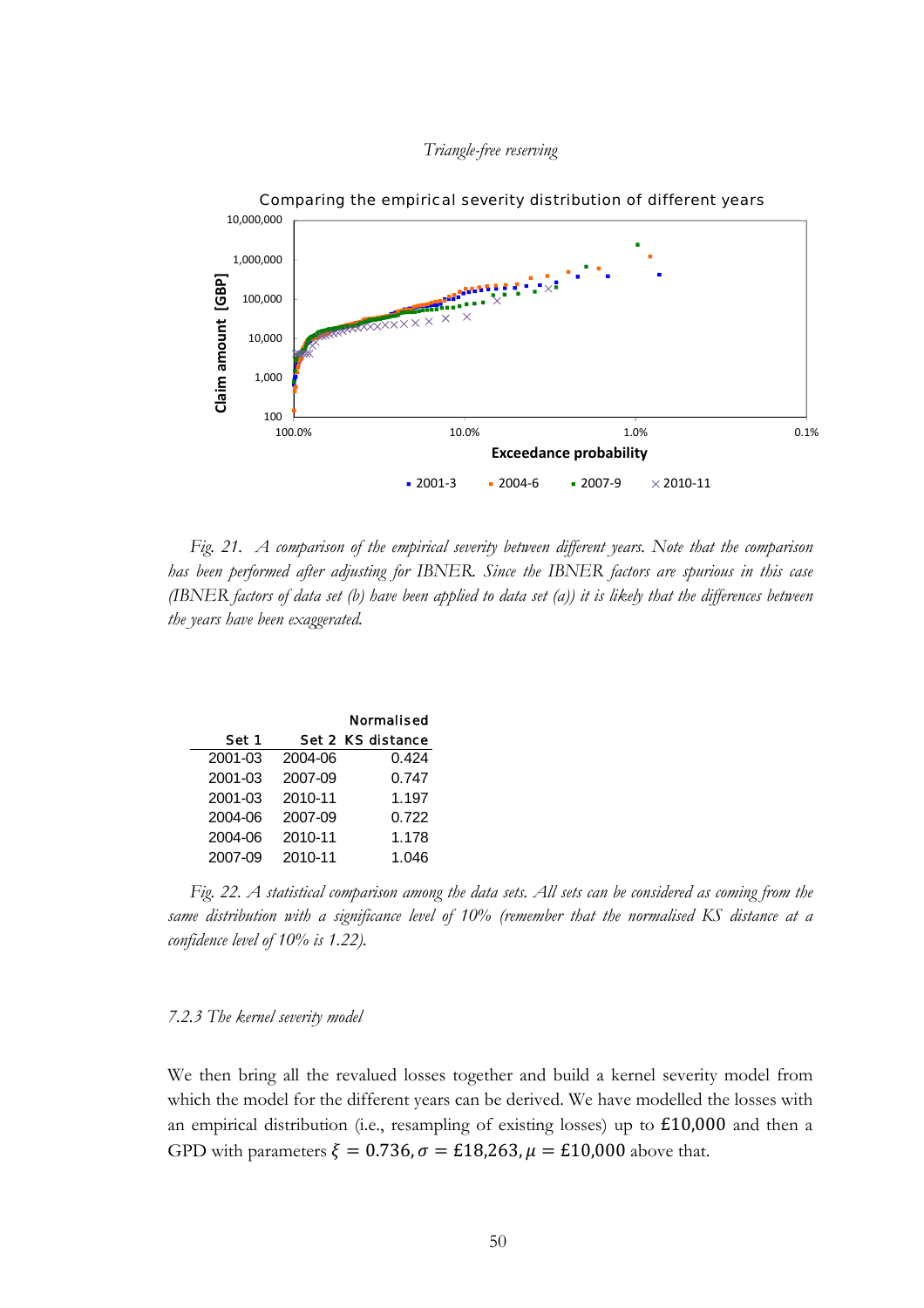



*Fig. 23. Severity model (blue line) vs revalued and IBNER-adjusted losses (red dots). Note that the empirical distribution was used below £10,000 (hence the perfect fit below that threshold).*

## *7.2.4 The severity model for each year*

Based on the kernel severity model produced in Section 7.2.3, we can now derive the severity model for each year.

In doing this, we assume that the loss severity does not depend on the reporting delay (this is often a good assumption, as shown in Fig. 9).

We proceed as follows:

- i. we sample 20,000 points of the kernel severity model (which is revalued to 2011), which yields a discretised version of the kernel severity model that is then easier to manipulate further;
- ii. The severity model for year  $y = 2011 x$  can be obtained by dividing each point of the sample above by  $1.05^x$ .

Notice that we only need to produce a severity model for those years for which there is some IBNR! In our case, these are 2007-2011.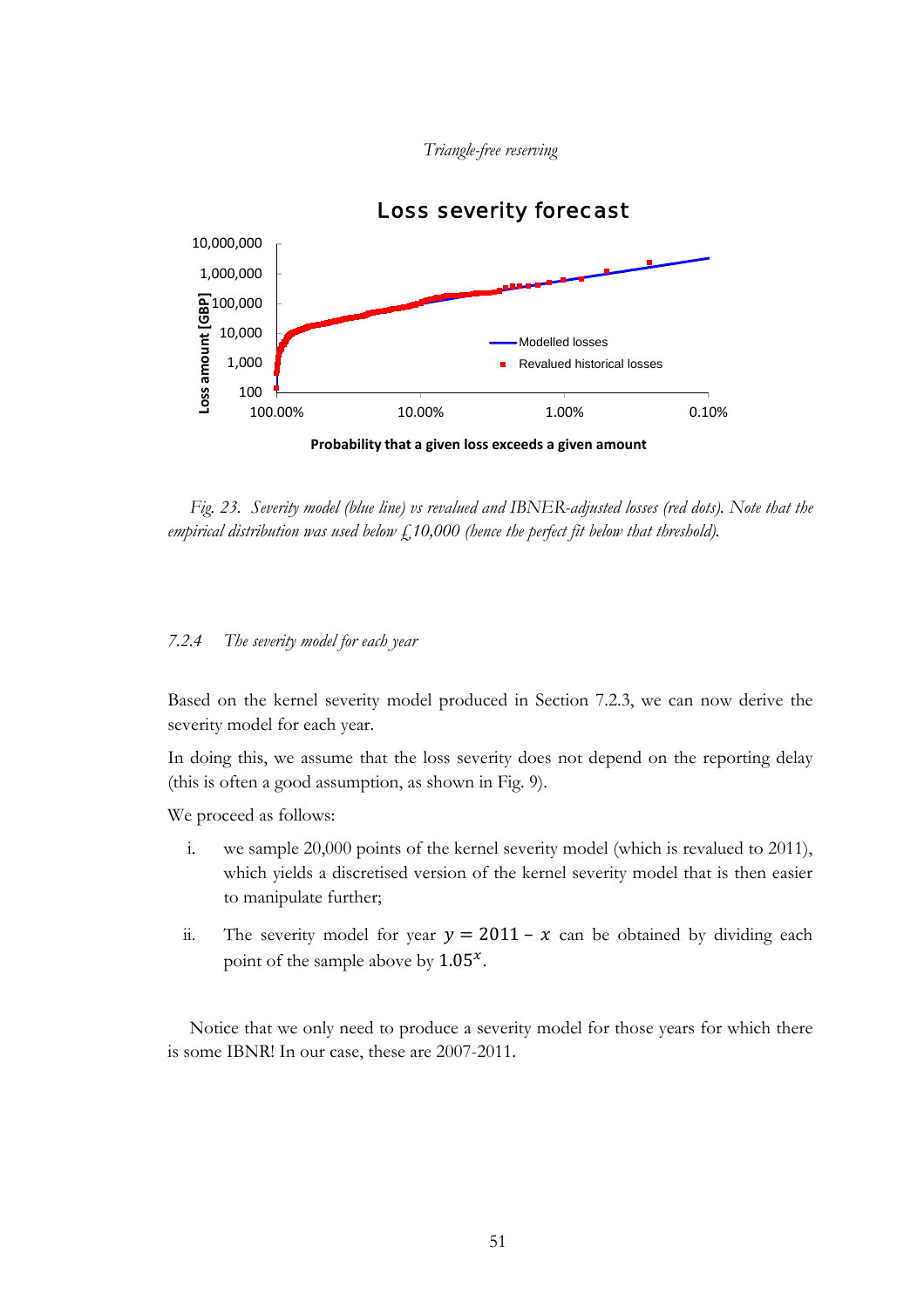#### **7.3 The aggregate model for IBNR/UPR losses**

We can now combine the frequency model (Section 7.1) and the severity model (Section 7.2) for IBNR/UPR losses with Monte Carlo simulation. We can use a separate model for each year (which is the option we've adopted here) or we can combine all years in a single one by mixing the severity distributions in proportion to the frequency of IBNR claims.

(Note that we have used for the IBNR frequency the projection year by year based on column C11 of Fig. 18, not the credibility estimate – this is not because we believe this estimate is better but simply because we had to choose one of the cases for illustration purposes.)

Fig. 24 shows the output of this exercise.

|            |              | 2007      |              | 2008      |                | 2009      |       | 2010                |        | 2011       |        | All years combined |
|------------|--------------|-----------|--------------|-----------|----------------|-----------|-------|---------------------|--------|------------|--------|--------------------|
|            | No of        | Total     | No of        | Total     | No of          | Total     | No of |                     | No of  | Total      | No of  | Total              |
| Percentile | losses       | amount    | losses       | amount    | losses         | amount    |       | losses Total amount | losses | amount     | losses | amount             |
| 50%        |              |           | $\mathbf{1}$ | 28,506    | $\overline{2}$ | 54,494    | 5     | 165,329             | 29     | 1,301,057  | 39     | 1,767,666          |
| 75%        | 1            | 9.813     | 3            | 79.444    | 4              | 121.313   | 7     | 298.190             | 34     | 1.843.534  | 44     | 2.421.773          |
| 80%        | $\mathbf{1}$ | 15,157    | 3            | 98,607    | 4              | 149,049   | 7     | 348,429             | 35     | 2,020,449  | 45     | 2,615,037          |
| 90%        | 1            | 41,196    | 4            | 174,129   | 5              | 259,439   | 9     | 548,710             | 37     | 2,675,384  | 49     | 3,438,802          |
| 95%        | 2            | 82.308    | 4            | 273.492   | 6              | 410.515   | 10    | 842,833             | 40     | 3.733.321  | 51     | 4,646,643          |
| 98.0%      | 3            | 170.068   | 6            | 540.751   | 7              | 723,883   | 11    | 1,376,454           | 43     | 5,920,532  | 55     | 7,495,076          |
| 99.0%      | 3            | 285.339   | 6            | 879.810   | 7              | 1.109.637 | 12    | 2,200,778           | 45     | 8.269.363  | 57     | 10,083,991         |
| 99.5%      | 4            | 449.376   |              | 1.405.362 | 8              | 1,851,530 | 13    | 3,123,161           | 47     | 12.821.095 | 59     | 14,758,372         |
| 99.8%      | 4            | 915.845   | 8            | 2,499,818 | 9              | 4,132,847 | 14    | 5,866,062           | 49     | 19.249.445 | 61     | 20,596,802         |
| 99.9%      | 4            | 1,655,806 | 8            | 5,642,704 | 10             | 5,428,090 | 15    | 10,434,619          | 51     | 31,648,211 | 63     | 31,941,402         |
| Mean       | 0.4          | 20.871    | 1.7          | 85.234    | 2.5            | 127.921   | 5.4   | 292.656             | 29.6   | 1.691.109  | 39.7   | 2.217.791          |
| Std Dev    | 0.7          | 165,632   | 1.5          | 309.850   | 1.8            | 435,990   | 2.6   | 807,740             | 6.1    | 1,825,731  | 7.0    | 2,080,169          |

*Fig. 24. The output of the Monte Carlo simulation for each year of occurrence, and with all years combined.*

#### **7.4 The aggregate loss model for RBNS losses**

In order to analyse the distribution of possible outcomes for RBNS losses, let us first look at the settlement pattern for open claims. Fig. 25 shows empirical statistics for our data set. These are obtained by looking at the percentage of claims of "age" (development year) *d* that have already been settled, and deriving from that the conditional probability that a claim which has already reached age *d* will be settled by the time it reaches age *d'.*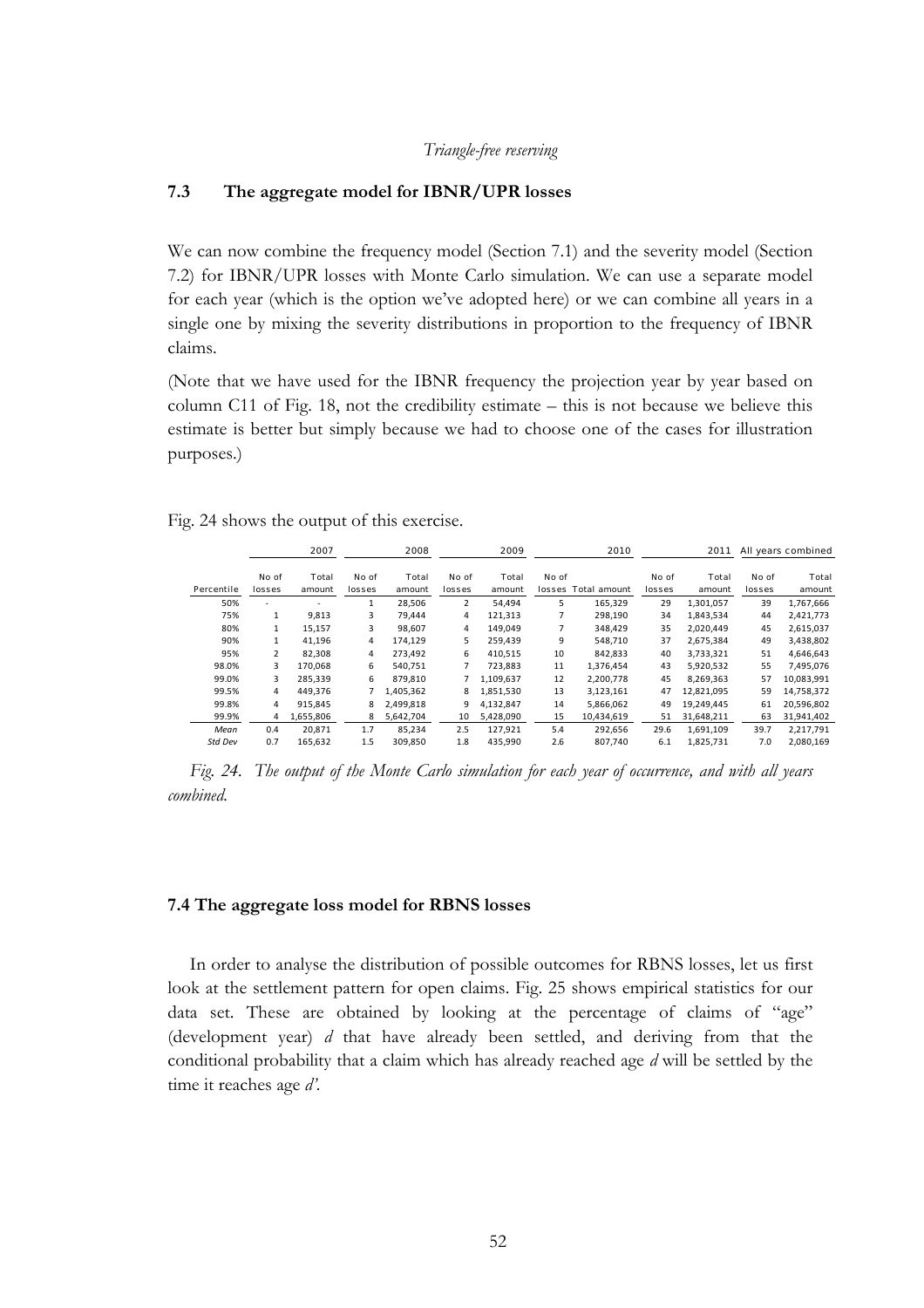| Year of<br>development | Percentage | Percentage<br>settled<br>settled (incremental) | Conditional<br>percentage | Conditional<br>percentage<br>settled $(d>1)$ settled $(d>2)$ settled $(d>3)$ | Conditional<br>percentage | Conditional<br>percentage<br>settled (d>4) |
|------------------------|------------|------------------------------------------------|---------------------------|------------------------------------------------------------------------------|---------------------------|--------------------------------------------|
| 0                      | 0.0%       | $0.0\%$                                        | 0.0%                      | $0.0\%$                                                                      | $0.0\%$                   | 0.0%                                       |
| 1                      | 22.2%      | 22.2%                                          | 0.0%                      | $0.0\%$                                                                      | $0.0\%$                   | 0.0%                                       |
| 2                      | 46.2%      | 23.9%                                          | 30.8%                     | $0.0\%$                                                                      | 0.0%                      | $0.0\%$                                    |
| 3                      | 87.2%      | 41.0%                                          | 52.7%                     | 76.2%                                                                        | $0.0\%$                   | 0.0%                                       |
| 4                      | 90.9%      | 3.7%                                           | 4.8%                      | 6.9%                                                                         | 29.1%                     | 0.0%                                       |
| 5                      | 100.0%     | 9.1%                                           | 11.7%                     | 16.9%                                                                        | 70.9%                     | 100.0%                                     |
| 6+                     | 100.0%     | 0.0%                                           | 0.0%                      | 0.0%                                                                         | 0.0%                      | 0.0%                                       |

*Fig. 25. This table gives the probability that a claim settles at year s conditional to the fact that is still outstanding at development year d. For the purpose of this exercise, "settled" means that less than 5% of the overall estimated amount is still to be paid. (The reason why this is considered settled is that often after the indemnity part of a claim has been paid, the insurer might still incur relatively minor expenses.)* 

Given the crucial information of Fig. 25, we can now produce a distribution of possible outcomes for RBNS claims according to one of the methods mentioned in Section 4. In this specific case, we have adopted the following algorithm, which is a specific version of the general algorithm described in Section 4.

*Input*: All the open losses with their year of development, and all the IBNER factors model

- (i) For each scenario  $j = 1$  to  $N_{sim}$ 
	- a. For each open loss  $X_k$ 
		- i. sample a value of the settlement year  $s(i, k)$ , based on the past stats for settlement time (see Fig. 25);
		- empirical distribution (i.e. the actual IBNER factors) ii. sample IBNER factors  $IBNER_{d,d+1}, IBNER_{d+d+2}$  ...  $IBNER_{s(i,k)-1,s(i,k)}$  from the
		- iii. calculate the cumulative IBNER factor for this loss by multiplying  $IBNER_k^j =$  $IBNER_{d,d+1} \times IBNER_{d+d+2} \times ... \times IBNER_{s(i,k)-1,s(i,k)};$ these factors together:
		- iv. calculate the IBNER-adjusted value of the claim,  $X'_k =$ IBNE $R_k^j \times X_k$
	- b. Sum over all IBNER-adjusted claims, obtaining the simulated ultimate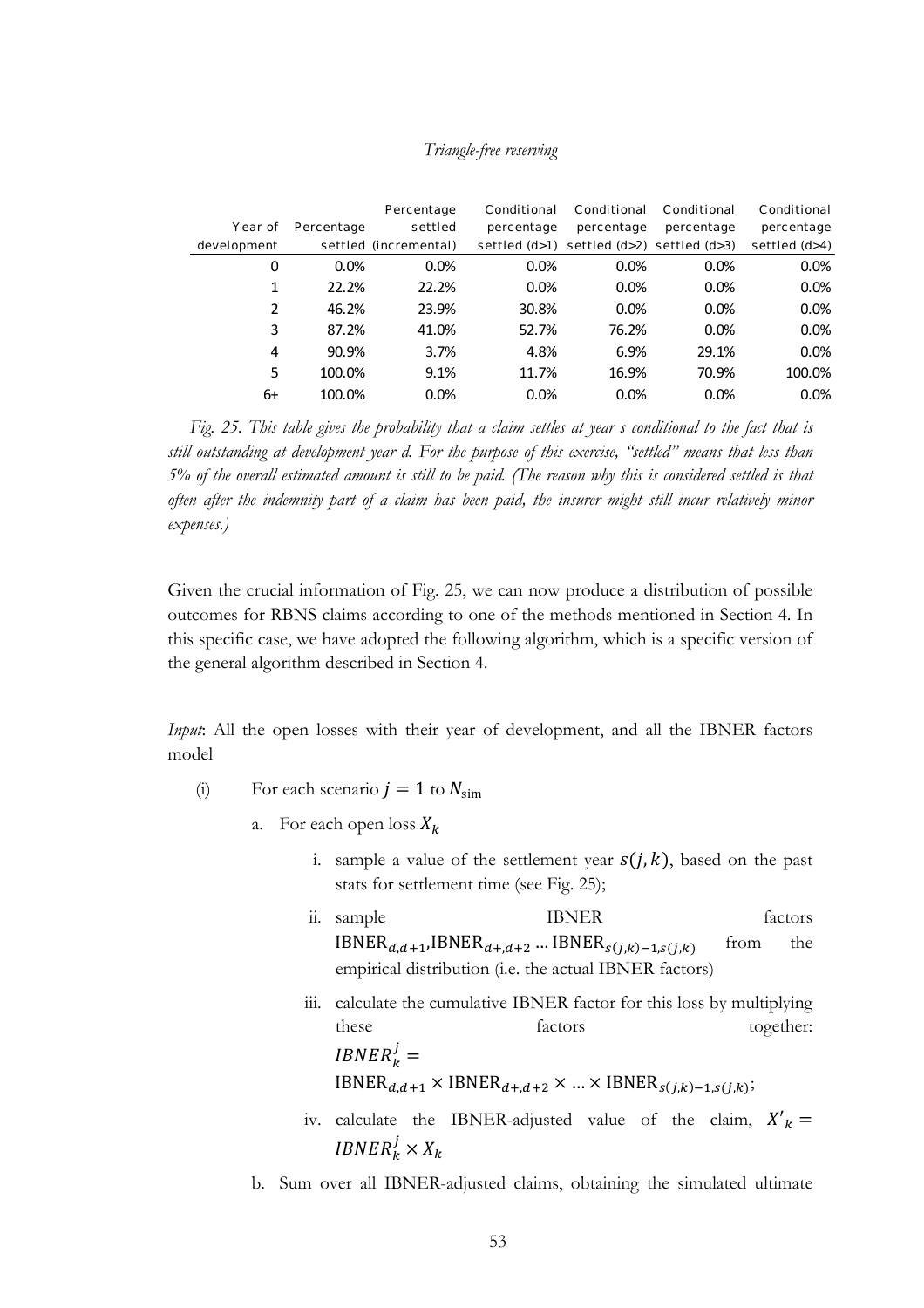RBNS for simulation  $j: S^j = \sum_{k=1}^n X'_k$ 

(ii) Rep eat for all scenarios

(iii) Sort all the values  $S^j$ ,  $j = 1, ... N_{\text{sim}}$  in ascending order

Output: Empirical distribution of possible outcomes for RBNS losses

In our case, we have used  $N_{sim} = 10,000$  simulations, in each of which a settled value for each of the 68 open claims has been sampled. An illustration of this can be found in Fig. 26, which shows the results of the first simulated scenario (out of 10,000).

|            |                        | O/S     | Sampled    | Sampled      |                |
|------------|------------------------|---------|------------|--------------|----------------|
|            | Development percentage |         | settlement | <i>IBNER</i> | IBNER-adjusted |
| Loss ID    | year (fixed)           | (fixed) | year       | factor       | loss           |
| $Loss-1$   | $\overline{2}$         | 81.9%   | 3          | 1.000        | 87,086         |
| $Loss_2$   | 4                      | 28.6%   | 5          | 1.070        | 32,207         |
| $Loss_3$   | 4                      | 20.0%   | 5          | 0.029        | 4,001          |
| $Loss_4$   | 4                      | 100.0%  | 5          | 1.314        | 5,904          |
| $Loss_5$   | 1                      | 49.1%   | 2          | 0.857        | 41,622         |
| Loss_6     | 3                      | 94.4%   | 5          | 1.000        | 52,843         |
| $Loss_7$   | 3                      | 42.3%   | 5          | 0.734        | 13,159         |
| $Loss_8$   | 3                      | 100.0%  | 5          | 0.032        | 1,452          |
| $Loss_9$   |                        | 95.6%   | 2          | 0.801        | 61,984         |
| $Loss_10$  | 0                      | 100.0%  | 3          | 2.732        | 50,376         |
| $Loss-11$  | 2                      | 83.8%   | 3          | 1.000        | 48,121         |
| $Loss_12$  | 3                      | 80.6%   | 5          | 0.807        | 48,455         |
| $Loss_13$  | 2                      | 100.0%  | 3          | 1.199        | 41,320         |
| $Loss_14$  | 1                      | 100.0%  | 2          | 0.983        | 13,422         |
| $Loss_15$  | 3                      | 100.0%  | 5          | 1.000        | 20,929         |
| .          | .                      |         | .          |              |                |
| Loss_68    | 0                      | 100.0%  | 3          | 0.232        | 6,960          |
| All losses |                        |         |            |              | 2,237,926      |

#### RBNS – SIMULATED SCENARIO #1

*Fig. 26. Example of a simulation for RBNS losses. In our example, there are 68 open claims, each*  with their own development year and O/S percentage. The simulation works by sampling a random *settlement year (column 4) and a random cumulative IBNER factor to go from year of development to the simulated settlement year. The sum of all IBNER-adjusted losses (£2,237,926 in the example) gives the result of this simulated scenario. This process has been repeated 10,000 times to yield the results of Fig. 27.*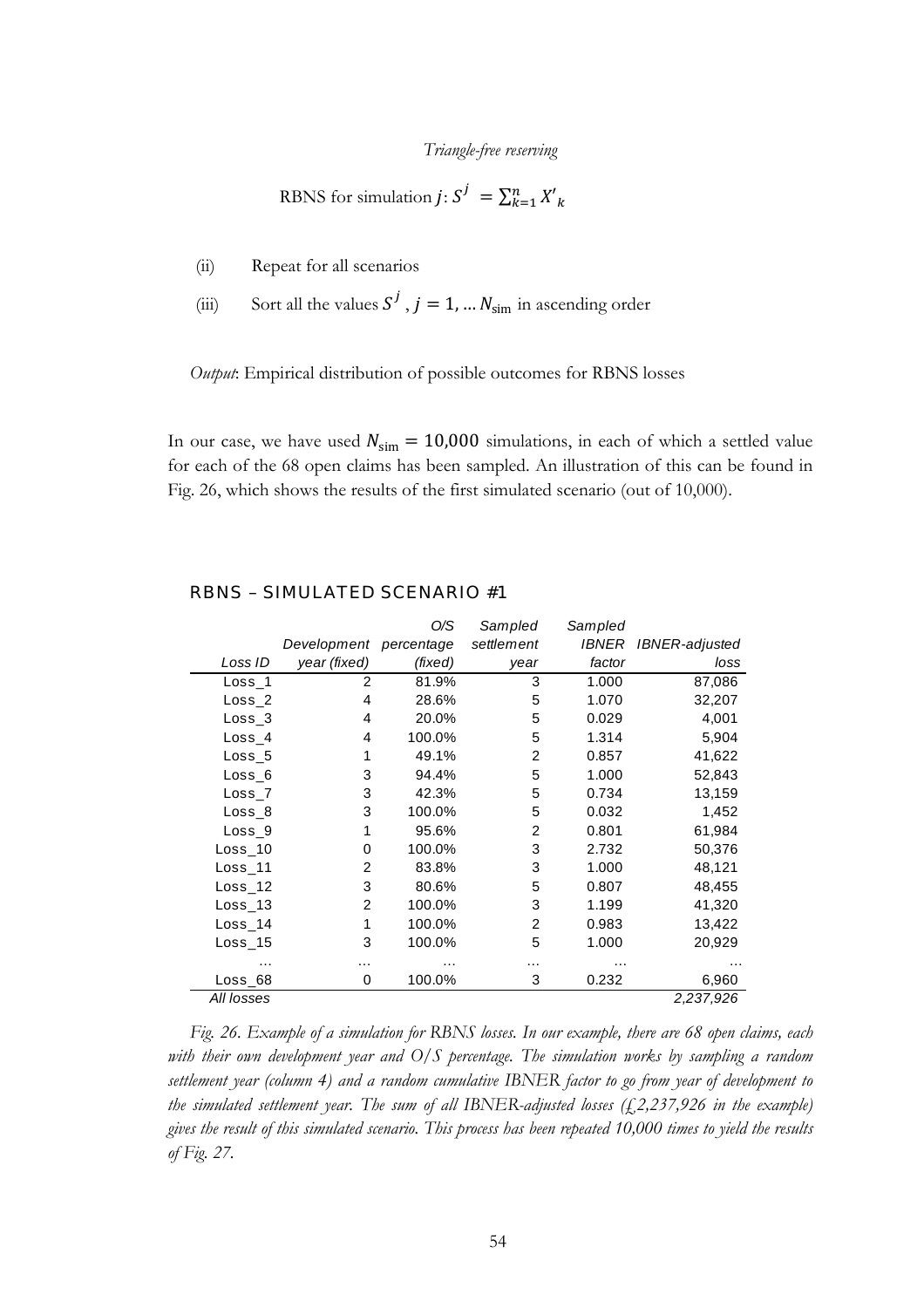|            | Number of   | <b>RBNS</b> |
|------------|-------------|-------------|
|            | <b>RBNS</b> | total       |
| Percentile | losses      | amount      |
| 50%        | 68          | 2,196,863   |
| 75%        | 68          | 2,533,844   |
| 80%        | 68          | 2,643,906   |
| 90%        | 68          | 3,052,900   |
| 95%        | 68          | 3,551,902   |
| 98.0%      | 68          | 4,717,209   |
| 99.0%      | 68          | 5,630,207   |
| 99.5%      | 68          | 6,013,556   |
| 99.8%      | 68          | 7,692,927   |
| 99.9%      | 68          | 9,315,854   |
| Mean       | 68.0        | 2,377,816   |
| Std Dev    | 68.0        | 734,858     |

*Fig. 27. The result of the RBNS simulation described in this section. Note that the number of losses remains constant as it is only the ultimate settlement value which can change here.* 

## **7.5 The overall distribution of liabilities**

Finally, we can combine the contributions of IBNR/UPR and of RBNS claims to obtain the distribution of overall losses, as shown in Fig. 28. This can be done as usual by summing the simulations of RBNS and IBNR/UPR one by one if independence can be assumed.

|            | Number of       |                 | Number of   | <b>RBNS</b> | Overall       |              |
|------------|-----------------|-----------------|-------------|-------------|---------------|--------------|
|            | <b>IBNR/UPR</b> | <b>IBNR</b> and | <b>RBNS</b> | total       | number of     | Overall      |
| Percentile | <b>losses</b>   | <b>UPR</b>      | losses      | amount      | <b>losses</b> | losses       |
| 50%        | 39              | 1,767,666       | 68          | 2,196,863   | 107           | 4,115,957    |
| 75%        | 44              | 2,421,773       | 68          | 2,533,844   | 112           | 4,895,375    |
| 80%        | 45              | 2,615,037       | 68          | 2,643,906   | 113           | 5,171,516    |
| 90%        | 49              | 3,438,802       | 68          | 3,052,900   | 117           | 6,220,342    |
| 95%        | 51              | 4,646,643       | 68          | 3,551,902   | 119           | 7,537,303    |
| 98.0%      | 55              | 7,495,076       | 68          | 4,717,209   | 123           | 10,329,807   |
| 99.0%      | 57              | 10,083,991      | 68          | 5,630,207   | 125           | 13,140,436   |
| 99.5%      | 59              | 14,758,372      | 68          | 6,013,556   | 127           | 16,884,020   |
| 99.8%      | 61              | 20,596,802      | 68          | 7,692,927   | 129           | 23,828,525   |
| 99.9%      | 63              | 31,941,402      | 68          | 9,315,854   | 131           | 34, 267, 323 |
| Mean       | 39.7            | 2,217,791       | 68.0        | 2,377,816   | 107.7         | 4,595,607    |
| Std Dev    | 7.0             | 2,080,169       | 68.0        | 734,858     | 7.0           | 2,218,176    |

*Fig. 28. The distribution of possible outcomes for the overall losses, obtained by combining "line-byline" the simulation results for RBNS and for IBNR/UPR.*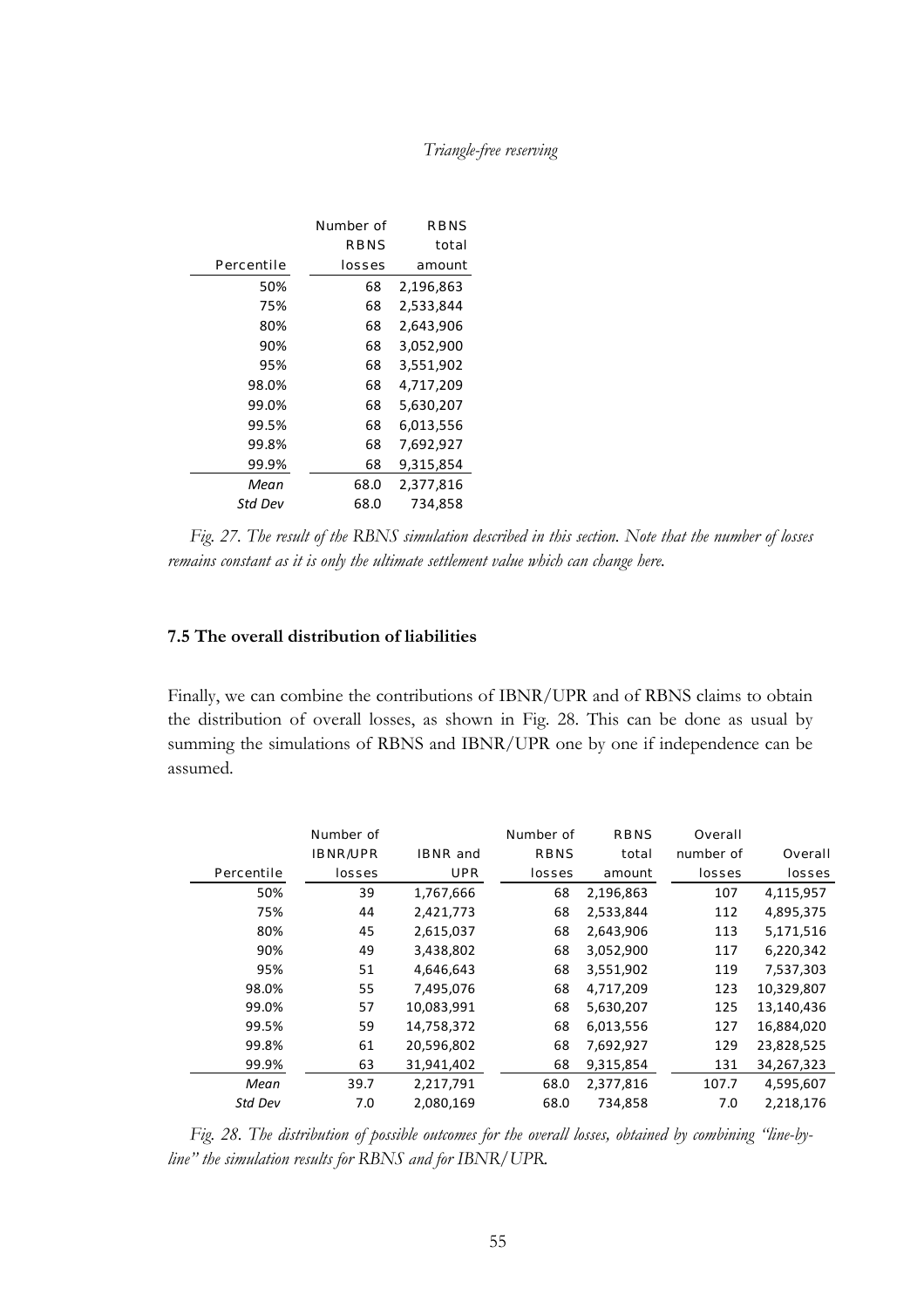Note, finally, that the distribution above also includes the paid component. For reserving purposes, one will then need to subtract the paid amount of the RBNS co mponent from the overall losses.

#### **7.6 Conclusions and limitations of this case study**

The case study presented in this section illustrates how triangle-free reserving can be used in practice. We have chosen an example in which *most* of the features of the app roach could be used, and we have used the simplest and most implementation possible for the various techniques used here (e.g. for IBNER analysis).

been used. Specifically, we have not included a tail factor, because its effect (as calculated bas ed on the current reporting delays) was negligible based on a loss period of 10 years One limitation of this case study is that, indeed, not *all* features of the approach have and an exponentially decaying reporting delay. However, a more thorough analysis could have considered a fatter tail (e.g. Pareto) or could have included a separate allowance, e.g., for latent industrial disease claims.

### **8. VALIDATION AND COMPARISON WITH THE CHAIN LADDER**

It seems reasonable that a reserving method which uses all the information in the loss data set rather than a compressed version of it should provide a better assessment of the ov erall reserves to put aside for a given risk, and especially of the uncertainty of these reserves. However, proving that the triangle-free method is actually more accurate than the triangle-based methods is much more difficult.

ultimately involves waiting many years to compare the results of a model against what hap pens in reality, and do that for a large number of cases to make sure the result is Validating actuarial methods for reserving is famously difficult, especially because it statistically meaningful. Comparing different methods is equally difficult. The difficulty becomes perhaps insurmountable when we try not only to validate point estimates but full reserving distributions.

know (and actually decide) all the statistical properties. The artificial data set provides us by definition with the "true" answer, and therefore we can calculate the prediction error A different approach towards validation is to use an artificial data set of which we of any method we wish, and this method is fully objective.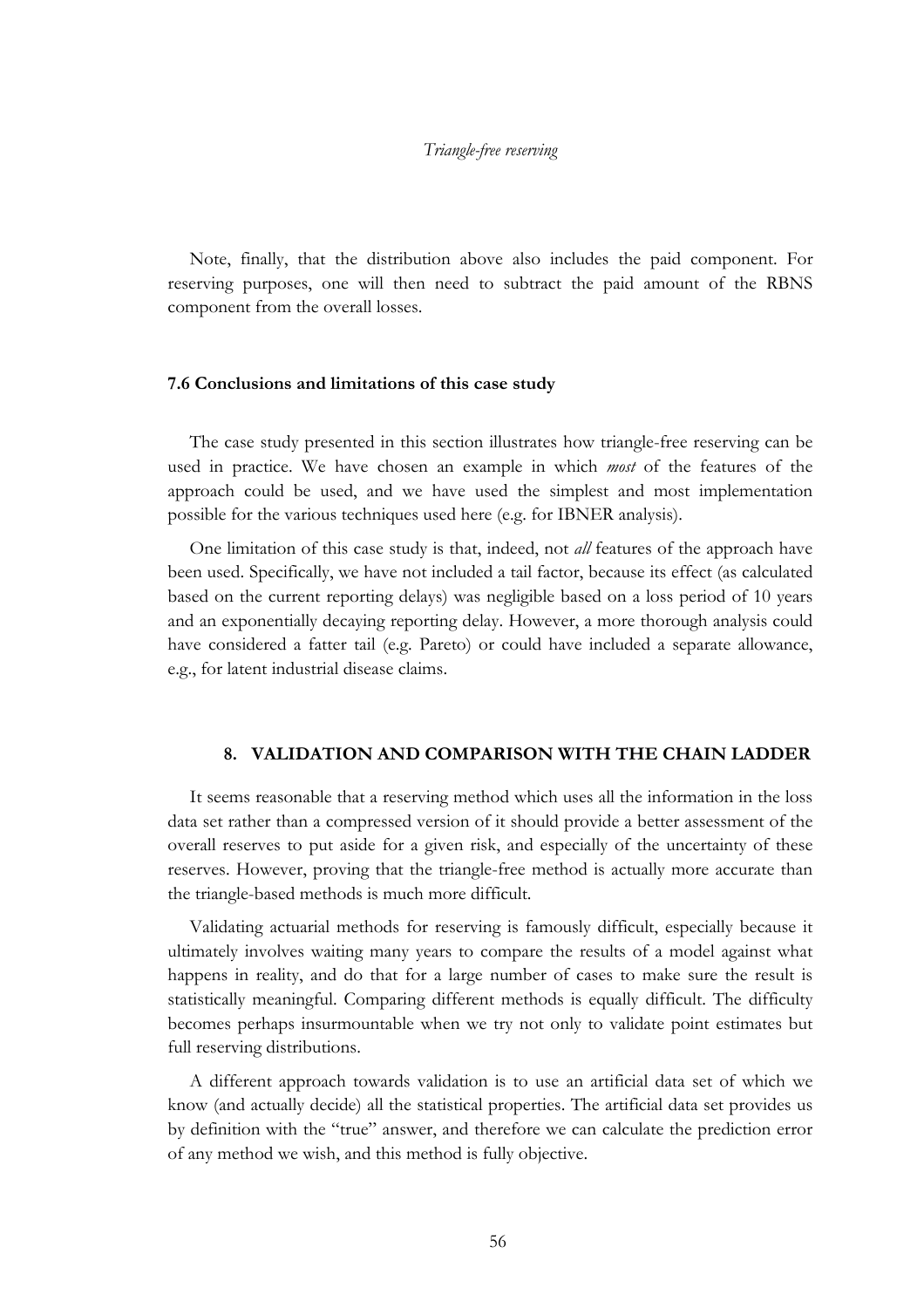performed with an artificial data set, the stakeholders (in this case, the actuarial co mmunity and whoever else is involved in reserving decisions) need to agree that the The catch, of course, is that when the validation and comparison of methods is artificial data set used is an adequate replica of reality, and that it doesn't deliberately or unwittingly favour one method against the other.

different flavours and there is a risk that one compares one's favourite method with a str aw man. As for the comparison between different methods, each method may come in

by an independent party, and the methods should be provided by their advocates, a bit lik e in Axelrod's experiment on behavioural strategies (Axelrod (1984)). For these reasons, the artificial data set should probably be produced and agreed on

experiments to validate the triangle-free method against a very standard version of the ch ain ladder. These experiments have some limitations (which we'll explain later) but are Having all these limitations in mind, we have performed in this paper a few controlled a first stepping stone towards a proper large-scale experiment.

the prediction of IBNR claim count of the triangle-free approach and compare it to that of the chain ladder. In Section 8.1 we illustrate an experiment (Experiment #1) to assess the accuracy of

the prediction of the IBNR total amount for the triangle-free approach and compare it to tha t of the chain ladder. Note that future losses and IBNER are ignored in this In Section 8.2 we illustrate an experiment (Experiment #2) to assess the accuracy of experiment, as the IBNR is the crucial element of the overall reserves (and that for which a development triangle is more useful).

distribution of both the triangle-free approach and the chain ladder against the true In Section 8.3 we illustrate an experiment (Experiment #3) to compare *the whole IBNR*  distribution, which we know as we use an artificial data set.

Section 8.4 draws an overall comparison of the triangle-free approach and the chain ladder.

#### **8.1 Experiment #1 – Predicting IBNR claim counts**

In order to assess the prediction accuracy of the triangle-free approach and compare it to the chain ladder (CL) method we need to generate artificial data for which the true value of the projected claim counts is known. We need to run the experiment for many different values of the parameters (e.g. the mean delay, the underlying Poisson rate (in the case of a Poisson process), the number of years, etc.) and with a very large number of simulations. For the purpose of this paper, we have limited ourselves to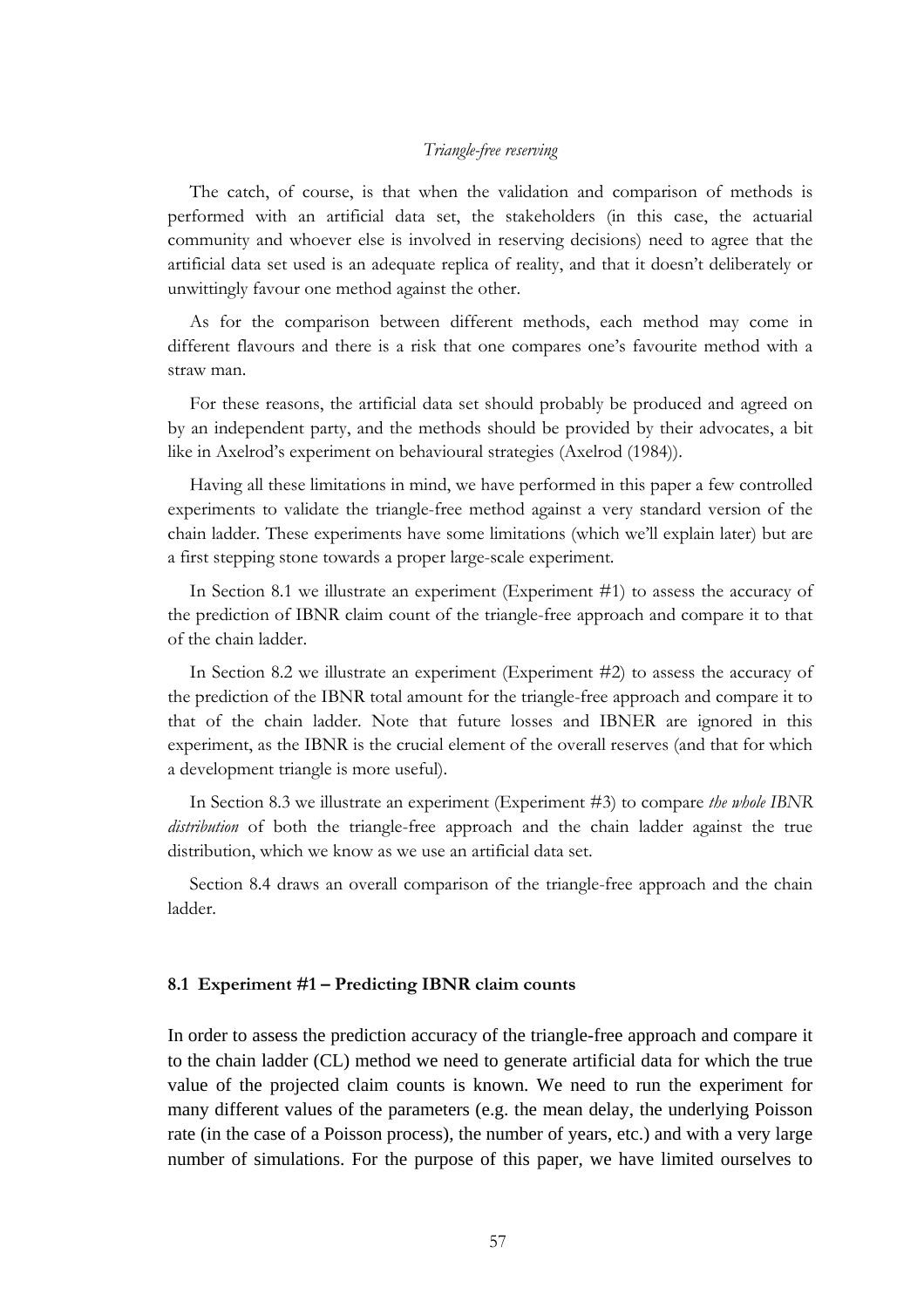looking at a Poisson rate with rate  $= 100$  over 10 years, with different values of the mean reporting delay (1, 2, 3, 4, 5, 10, 20), and with just 100 different simulations.

Each accident year is assumed to start on 1/1 and, for simplicity, it is assumed that we have on record all losses reported by 31/12 of Year 10.

The experiment has been run as follows:

- (1) The underlying process has been chosen to be a Poisson process with rate  $100$
- with mean delay  $\tau = 1,2,3,4,5,10,20$ . (2) The true delay distribution has been chosen to be an exponential distribution
- $(3)$  The number of years of loss experience (accident years) has been chosen to be 10.
- (4) A number  $N_s = 100$  of simulations has been run, for each of which a random number of losses has been generated for each year based on the assumptions above. The output of each simulation is therefore the "true" number of claims for each accident year  $i = 1, ... 10$ . Fig. 29 shows the first ten simulations.

|                  | Accident year |     |     |     |     |          |     |          |          |          |
|------------------|---------------|-----|-----|-----|-----|----------|-----|----------|----------|----------|
|                  | 1             | 2   | 3   | 4   | 5   | 6        |     | 8        | 9        | 10       |
| Sim 1            | 92            | 114 | 90  | 94  | 100 | 86       | 82  | 111      | 87       | 93       |
| Sim <sub>2</sub> | 84            | 100 | 115 | 104 | 97  | 129      | 94  | 96       | 89       | 93       |
| Sim 3            | 113           | 96  | 89  | 96  | 91  | 104      | 97  | 107      | 105      | 93       |
| Sim 4            | 112           | 97  | 105 | 99  | 97  | 102      | 111 | 100      | 102      | 100      |
| Sim <sub>5</sub> | 95            | 100 | 98  | 94  | 94  | 83       | 111 | 103      | 98       | 103      |
| Sim 6            | 94            | 91  | 83  | 89  | 97  | 95       | 94  | 89       | 94       | 98       |
| Sim <sub>7</sub> | 110           | 108 | 104 | 84  | 94  | 106      | 107 | 102      | 103      | 117      |
| Sim <sub>8</sub> | 102           | 79  | 119 | 84  | 98  | 95       | 93  | 75       | 105      | 100      |
| Sim 9            | 95            | 103 | 102 | 94  | 110 | 119      | 97  | 102      | 104      | 87       |
| Sim 10           | 87            | 93  | 101 | 94  | 106 | 80       | 89  | 96       | 100      | 110      |
|                  |               |     |     |     |     | $\cdots$ |     | $\cdots$ | $\cdots$ | $\cdots$ |

#### NUMBER OF LOSSES FOR EACH SIMULATION

*Fig. 29. We generate the number of losses for each simulation and for each accident year, based on a*  Poisson process with uniform rate equal to 100. This table shows the first ten simulations.

(5) A random delay has been assigned to each of the losses generated in Step (4), drawn from an exponential distribution with mean delay  $\tau$ .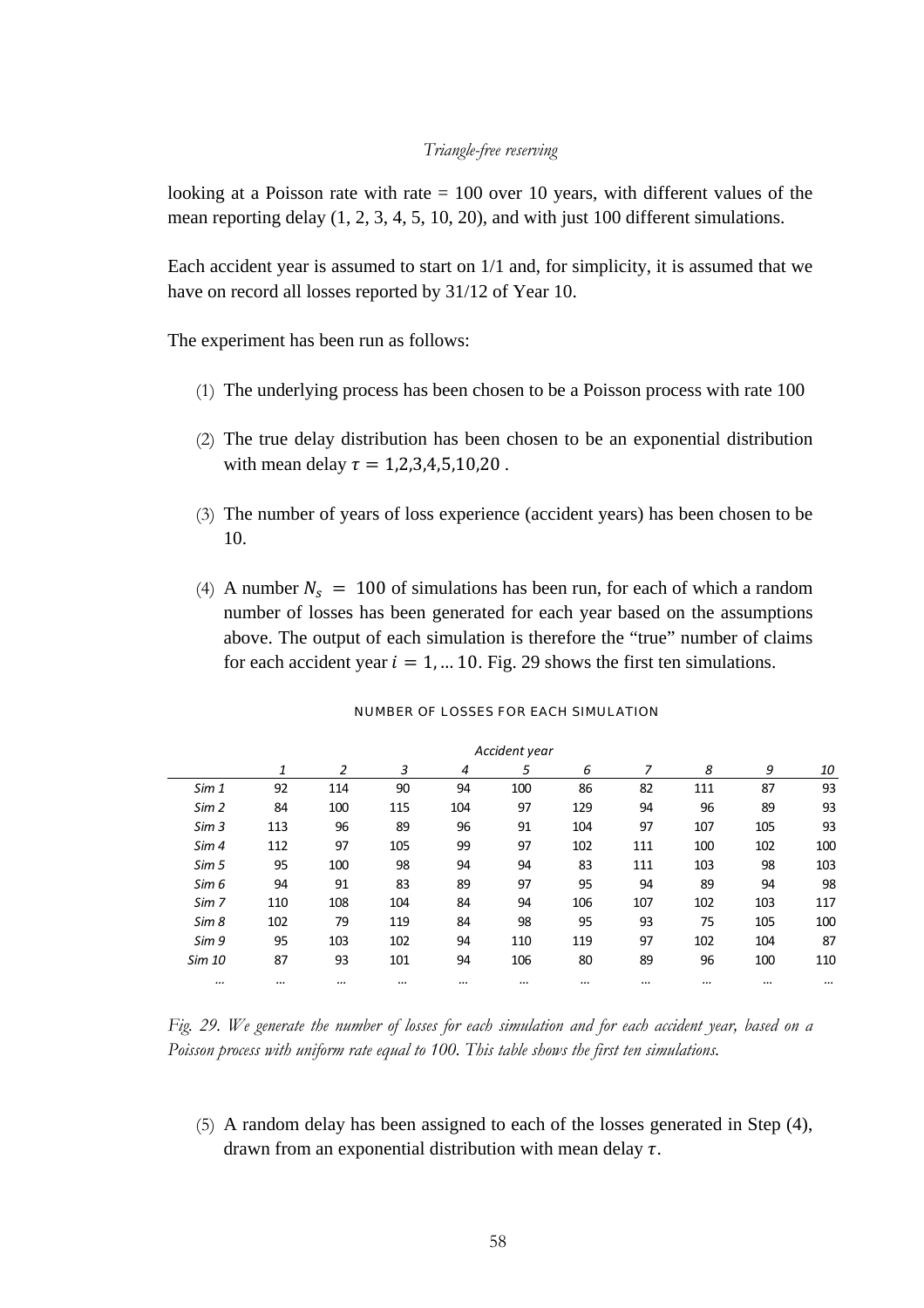## *Triangle-free method*

 $\overline{a}$ 

 $(6)$  Based on the delays calculated in Step  $(5)$ , the number of claims reported by  $31/12$  of Year 10 was simulated, as in Fig. 40.

|                  | Accident year |          |    |          |          |          |               |   |   |          |
|------------------|---------------|----------|----|----------|----------|----------|---------------|---|---|----------|
|                  |               | 2        | 3  | 4        | 5        | 6        |               | 8 | 9 | 10       |
| Sim 1            | 9             | 6        | 8  | 14       | 5        | 4        | 6             | 4 | 3 | 0        |
| Sim 2            | 3             | 5        | 9  | 8        | 6        | 5        | 5             | 4 | 4 |          |
| Sim 3            | 8             | 5        | 9  | 4        | 5        | 3        | C             | 3 |   |          |
| Sim 4            |               | 8        | 11 | 3        | 5        |          | 4             |   | 4 | O        |
| Sim 5            | 6             | 4        | 5  | 6        | 6        |          | 1             | 6 | ∍ |          |
| Sim 6            | 15            | 8        |    | 8        | 5        | 4        | $\mathcal{P}$ |   |   |          |
| Sim <sub>7</sub> | 11            | 4        | 11 | 8        | 6        | 10       | 6             | 6 | 4 |          |
| Sim 8            | $\mathbf{1}$  | 10       |    | 8        | 4        | 6        | 4             |   | ∍ |          |
| Sim 9            | 11            | 11       | 9  | 9        | 9        | 4        | 7             | 6 | າ | 0        |
| Sim 10           | 3             | 5        | 8  | 12       | 10       | 8        | 6             | 5 |   |          |
| $\cdots$         | $\cdots$      | $\cdots$ |    | $\cdots$ | $\cdots$ | $\cdots$ | $\cdots$      |   |   | $\cdots$ |

#### NUMBER OF REPORTED LOSSES FOR EACH SIMULATION

*Fig. 40. We generate for each simulation and for each accident year the number of reported claims, based on the number of losses generated in Fig. 6 and on random delays drawn from an exponential distribution with mean delay*  $\tau = 3$ .

- (7) For each simulation, the average mean delay is calculated, and based on that and on Equation (25) the projected number of claims is calculated<sup>8</sup>.
- is calculated, as in Equation  $(28)$ , correcting the estimate produced in Step  $(7)$ . As we'll see later, this can be based on a client's own delay or on market (8) For each simulation, the tail factor based on the exponential delays assumption assumptions.
- (9) For each simulation *j*, the projected number of losses,  $\hat{\mu}_a^{\text{TF},j}$ , is compared with the *true* number of losses  $\mu_a^j$  (which we know because we have an artificial data set) and the prediction error is calculated as the square root of the mean squared error:

<sup>&</sup>lt;sup>8</sup> Ideally, we should have used the empirical distribution instead of the exponential model assumption. By using a model for the delay distribution method and a model-free approach for the chain ladder method we create a disparity. However, this experimental set-up is much simpler and this is the reason why it was adopted in this first version of the paper. Hopefully it will be improved in the future, either by considering the empirical distribution for the delay distribution method or by using a chain ladder method enhanced with some prior knowledge on how the development factors decay towards 1.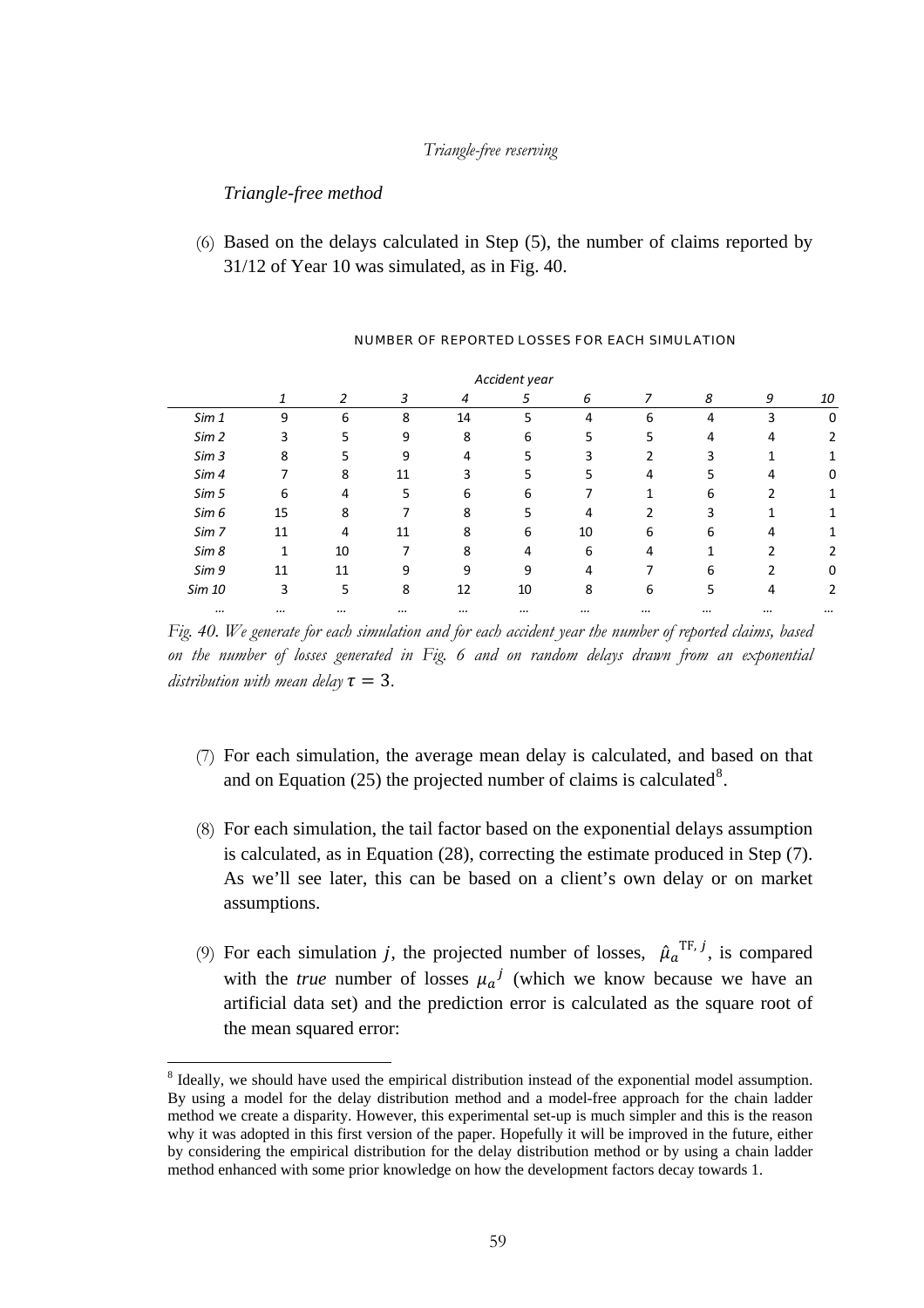$$
\text{ Prediction error (TF)} := \sqrt{MSE} = \sqrt{\frac{1}{N_s} \sum_{j=1}^{N_s} (\hat{\mu}_a^{\text{TF}, j} - \mu_a^{\text{}})^2}
$$
\n<sup>(29)</sup>

### *Chain ladder method*

- (10) Based again on the random delays generated in Step (5), we create for each simulation a reported triangle, i.e. a triangular matrix which gives for each pair (AY, DY) the number of claims occurred in accident year AY and reported within DY years.
- (11) For each such triangle, we calculate the development factors from DY to DY+1, for each acceptable value of DY
- (12) As for the tail factor, since there is no standard way of calculating the in Step  $(8)$ . This is basically the same as not considering the tail factor at all in the comparison of the two methods, and should be to the advantage of the tail factor for the chain ladder method, we simply adopt the same tail factor as chain ladder method. (Alternatively, one could easily produce a set-up in which one pre-agreed particular method to calculate the tail factor for the chain ladder method is used.)
- (13) The projected number of claims is calculated for each simulation and for each accident year of each simulation, producing a new estimate  $\hat{\mu}_a^{\text{CL},j}$ .
- (14) As for the delay distribution method, we can calculate the prediction error for the chain ladder method by comparing the projected values of claim counts using the mean squared error:

$$
\text{ Prediction error (CL)} := \sqrt{MSE} = \sqrt{\frac{1}{N_s} \sum_{j=1}^{N_s} (\hat{\mu}_a^{\text{CL}, j} - \mu_a^{\text{J}})^2}
$$
(30)

#### *Comparison*

(15)The prediction error for the chain ladder method and the triangle-free approach has been compared for different values of  $\tau$  both in the case where the tail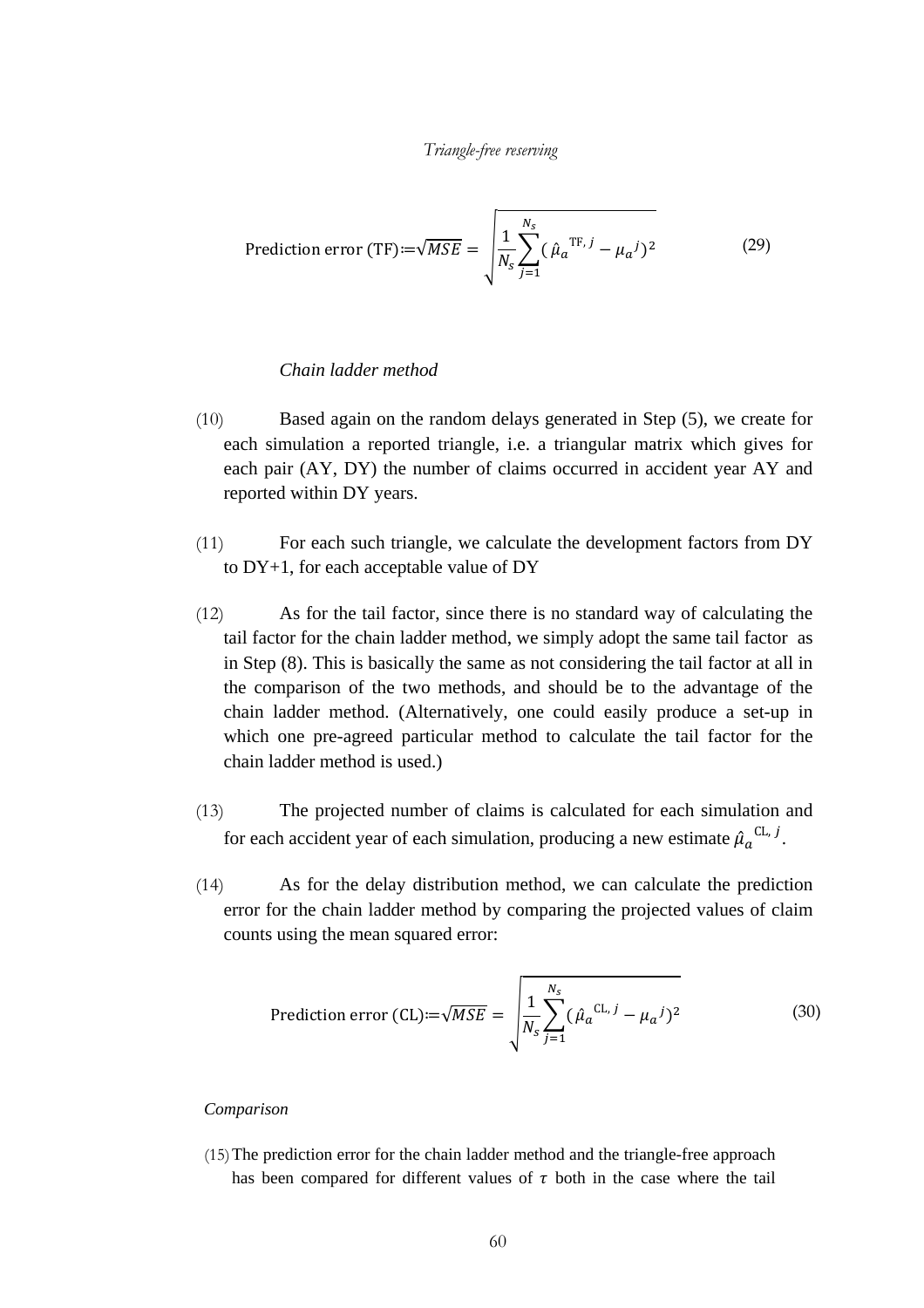factor has been estimated based on a single simulation or with a market assumption (in our case, using the average over all simulations), yielding the comparison tables below.

|         |                         | USING CALCULATED TAIL FACTOR |       | USING MARKET ASSUMPTION FOR THE TAIL |         |                             |           |  |  |
|---------|-------------------------|------------------------------|-------|--------------------------------------|---------|-----------------------------|-----------|--|--|
| Average | TF mean                 | CL mean                      | Error | Average                              | TF mean | CL mean                     | Error     |  |  |
|         | delay [y] squared error | squared error reduction      |       | delay [y]                            |         | squared error squared error | reduction |  |  |
| 1       | 0.38                    | 0.55                         | 31%   |                                      | 3.83    | 5.48                        | 30%       |  |  |
| 2       | 6.93                    | 10.89                        | 36%   | 2                                    | 5.65    | 9.58                        | 41%       |  |  |
| 3       | 10.14                   | 14.86                        | 32%   | 3                                    | 9.82    | 13.56                       | 28%       |  |  |
| 4       | 15.83                   | 21.96                        | 28%   | 4                                    | 11.15   | 17.33                       | 36%       |  |  |
| 5       | 22.51                   | 28.94                        | 22%   | 5                                    | 14.81   | 19.24                       | 23%       |  |  |
| 10      | 156.11                  | 177.44                       | 12%   | 10                                   | 22.14   | 32.86                       | 33%       |  |  |
| 20      | 148.12                  | 188.56                       | 21%   | 20                                   | 26.99   | 58.34                       | 54%       |  |  |

*Fig. 41. A comparison between the delay distribution (TF) method and the chain ladder (CL) method in terms of the error reduction achieved by the TF method, under different assumptions on the tail.*

The results shown in Fig. 41 suggest that using the triangle-free method significantly increases the accuracy of the projection to ultimate claim count. Several elements drive this difference, two fundamental and the others accidental:

- a. The first fundamental element is that the triangle-free method doesn't need to segment the experience into accident years and can therefore project the full period at the same time, thus reducing the instability of the projection of the more recent years;
- b. The second fundamental element is that the triangle-free method uses more granular information, whilst the CL method condenses all information into a triangle, with significant loss of information
- c. The accidental element is that in this specific experimental set-up we are comparing a model-driven method (the delay distribution with an exponential assumption) with a fully empirical method (the chain ladder) – note that this is indeed accidental as the exponential model has been used only for the sake of simplicity of implementation – the triangle-free method can be used in a fully distribution-free fashion.

It is lik ely that elements (a) and (b) are the most important quantitatively, but until a differen t experimental set-up is used (based on the empirical version of the delay distribu tion method) this cannot be asserted conclusively.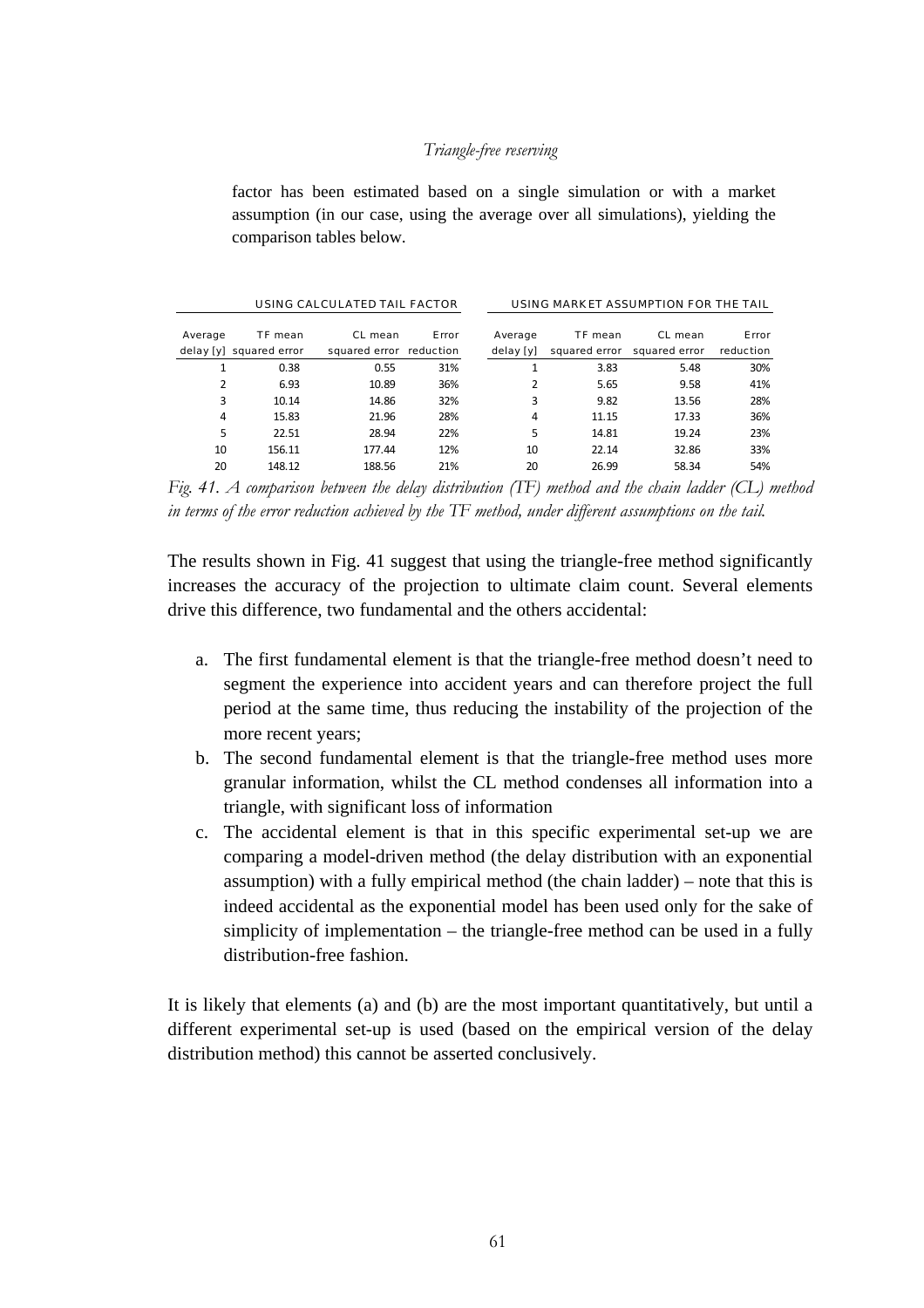## **.2 Experiment #2 – Predicting IBNR total losses 8**

Experiment #1 has demonstrated that the triangle-free approach is more accurate than the chain ladder in predicting the ultimate IBNR claim count. What we really want to know, however, is whether it is also better at predicting the IBNR total losses, which are a crucial part of the overall reserves.

In order to test this, we need to build up on the experimental set-up of Experiment #1 and introduce severities.

In order not to be distracted by useless complications, we have made the assumption us to focus on the most important point, which is that of the IBNR losses. Also, we have assumed that there is no claims inflation. that IBNER is negligible, and that we are not interested in future losses – this allows

This second experiment has been run as follows:

- (1) The underlying frequency and delay model have been chosen as in Experiment #1:
	- a. The claim count process is Poisson with rate 100
	- b. The delay distribution is exponential with mean delay  $\tau = 3$  years.
- $(2)$  As in Experiment #1, the number of years of loss experience (accident years) has been chosen to be 10, and the number of simulation is still  $N_s = 100$ . The random number of losses for each simulation is exactly the same as in Experiment #1 (see Fig. 6).
- choice of these parameters is purely incidental). (3) For each of the losses generated as in Step 2, a loss amount has been sampled from a lognormal distribution with parameters  $\mu = 9.52$ ,  $\sigma = 1.70$  (the
- and therefore the number of reported losses is also the same (see Fig. 7). (4) The random delay for each of the losses is the same as that in Experiment #1,

## *Triangle-free method*

 $(5)$  For each simulation, the projected number of losses of Experiment #1 is used, inclusive of the tail factor. The "market" tail factor has been used. Let  $\hat{n}_{IBNR}^{\text{TF}, j}$  be the estimated number of IBNR losses.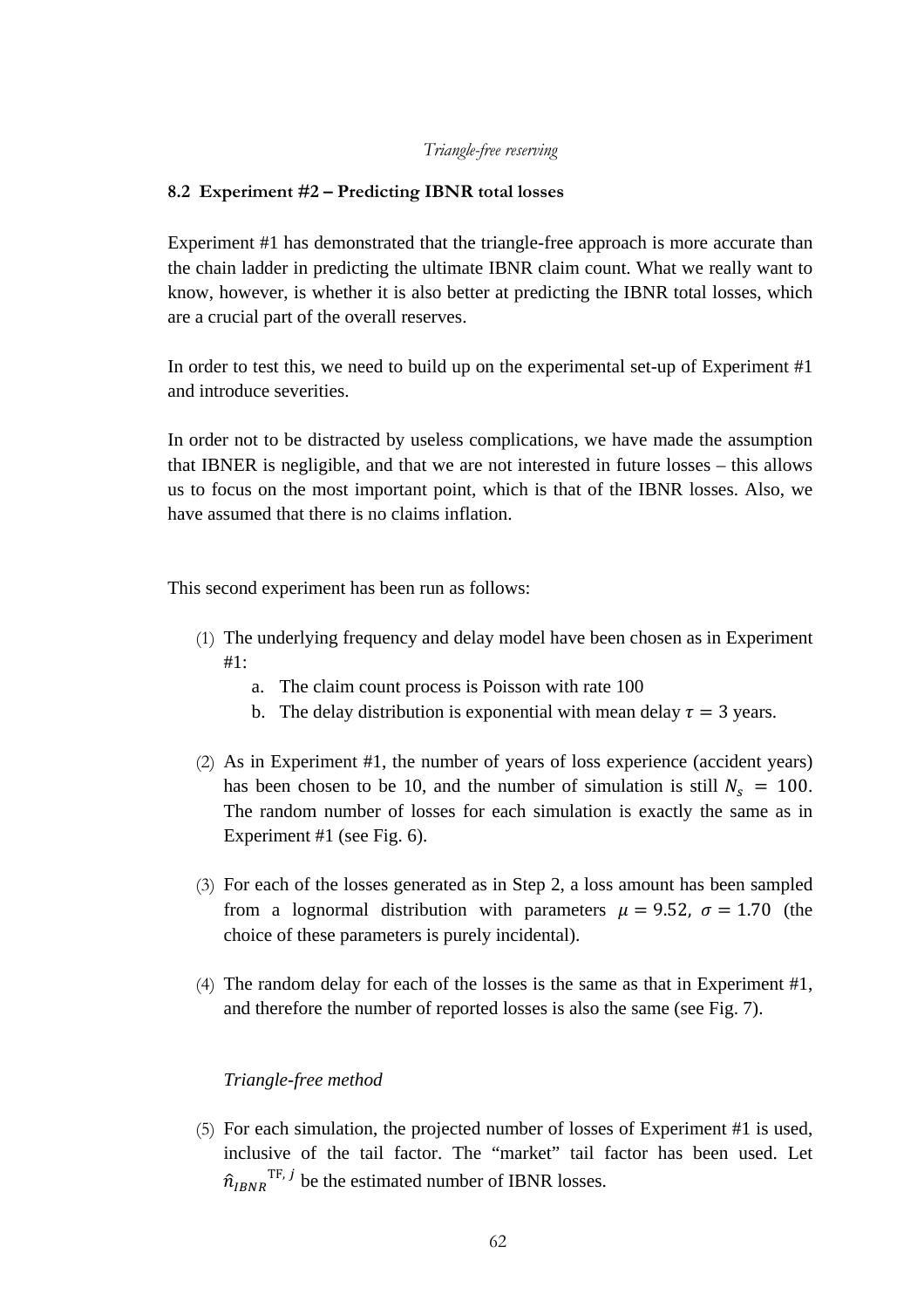- (6) For each simulation *j*, the projected total loss amount,  $\hat{S}_a^{\text{TF}, j}$ , is calculated with two different methods.
	- a. The first, "triangle-free (empirical)", is by sampling  $\hat{n}_{IBNR}^{\text{TF}, j}$  values at modelling is made). from the set of losses generated for sample  $j$  (that is, no further attempt
	- b. The second, "triangle-free (model)" first calculates the parameters  $\mu_i$ ,  $\sigma_i$  of the lognormal distribution based on the reported losses, and then samples  $\hat{n}_{IBNR}^{\text{TF}, j}$  from that distribution.

The reason why we used two different methods, one implying modelling and the other no t, is because we wanted to estimate the impact of using the knowledge on the true model on our prediction ability.

(7) The projected total loss amount,  $\hat{S}_a^{TF, j}$ , is then compared with the *true* total the prediction error is calculated as the square root of the mean squared error: loss amount  $S_a{}^j$  (which we know because we have an artificial data set) and

$$
\text{ Prediction error (TF)} := \sqrt{MSE} = \sqrt{\frac{1}{N_s} \sum_{j=1}^{N_s} (\hat{S}_a^{\text{TF}, j} - S_a^{\text{ }j})^2}
$$
\n(31)

## *Chain ladder method*

- (8) Based again on the random delays of Experiment #1, we create for each simulation a reported triangle, much in the same way as we did in Experiment #1 for the number of claims, but this time for the total loss amount. Based on this, we can produce a new estimate  $\hat{S}_a^{\text{CL}, j}$  of the total losses.
- (9) As for the delay distribution method, we can calculate the prediction error for the chain ladder method by comparing the projected values of claim counts using the mean squared error: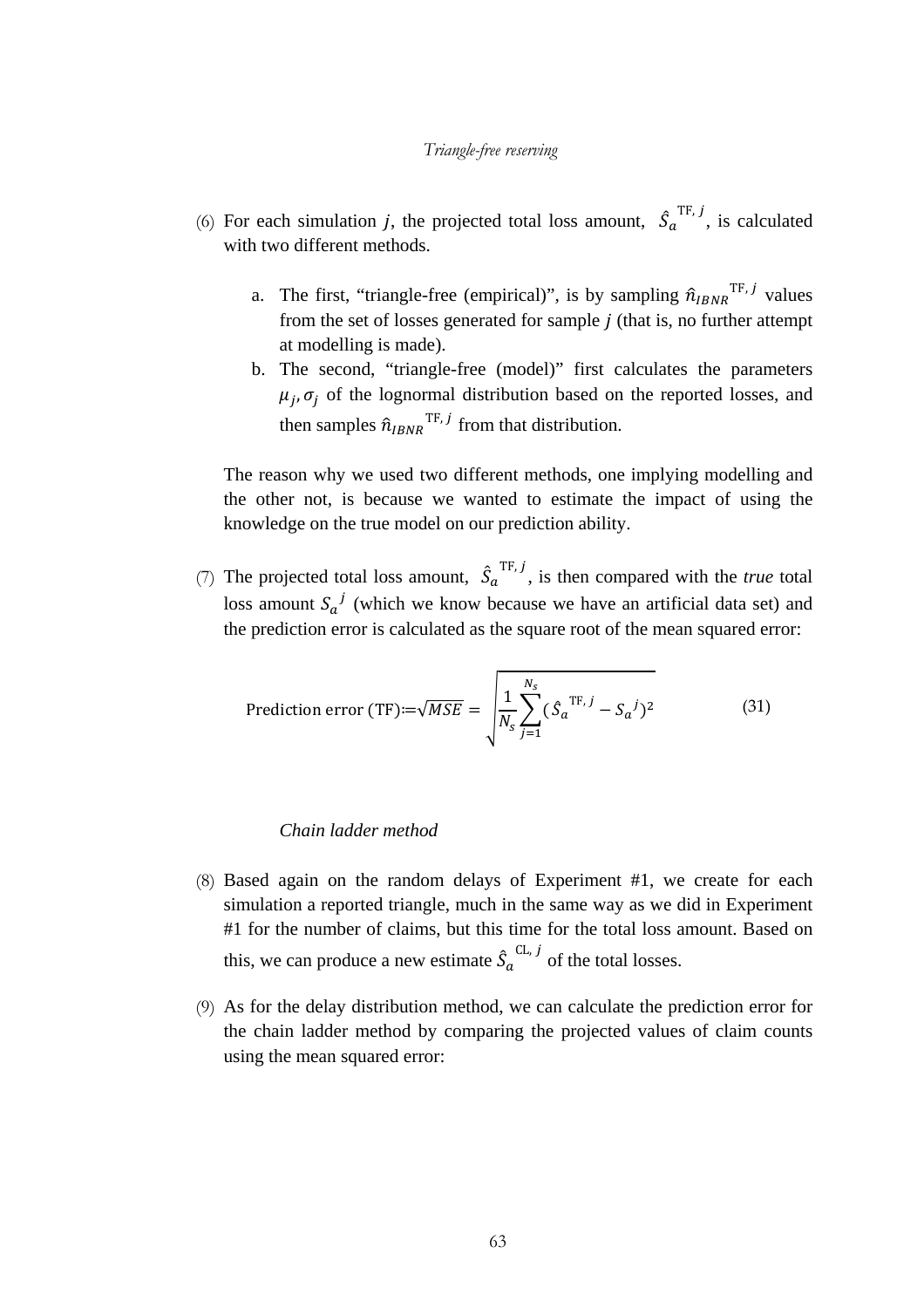$$
\text{Prediction error (CL)} := \sqrt{MSE} = \sqrt{\frac{1}{N_s} \sum_{j=1}^{N_s} (\hat{S}_a^{\text{CL}, j} - S_a^{\text{ }j})^2}
$$
\n
$$
(32)
$$

#### *Comparison*

(10)The prediction error for the chain ladder method and the triangle-free approach has been compared, yielding the comparison table below.

|                           |                                                                 |                    |                        |                        | <b>Chain ladder</b> | <b>Triangle-free</b><br>(empirical) | <b>Triangle-free</b><br>(model) |
|---------------------------|-----------------------------------------------------------------|--------------------|------------------------|------------------------|---------------------|-------------------------------------|---------------------------------|
| Prediction accuracy (MSE) |                                                                 |                    |                        |                        | 7,392,262           | 4,423,237                           | 3,842,561                       |
|                           | Prediction accuracy (MSE) as a percentage of average true value |                    |                        |                        |                     | 26.8%                               | 23.3%                           |
|                           |                                                                 | <b>IBNR</b> (Chain | <b>IBNR</b> (Triangle- | <b>IBNR</b> (Triangle- | Error (Chain        | Error (Triangle-                    | Error (Triangle-free,           |
| Simul                     | <b>IBNR</b> (true)                                              | ladder)            | free, empirical)       | free, model)           | ladder)             | free, empirical)                    | model)                          |
| $\mathbf{1}$              | 10,773,575                                                      | 19,477,811         | 15,443,006             | 16,104,318             | 8,704,236           | 4,669,431                           | 5,330,743                       |
| $\overline{2}$            | 17,839,076                                                      | 11,163,722         | 13,864,553             | 14,578,474 -           | 6,675,354 -         | 3,974,522 -                         | 3,260,601                       |
| 3                         | 20,073,695                                                      | 17,343,084         | 15,841,802             | 15,691,210 -           | 2,730,611 -         | 4,231,893 -                         | 4,382,485                       |
| 4                         | 16,519,312                                                      | 17,671,032         | 22,341,455             | 22,659,106             | 1,151,719           | 5,822,143                           | 6,139,794                       |
| 5                         | 15,622,367                                                      | 19,756,994         | 15,493,358             | 15,027,101             | 4,134,627 -         | 129,009 -                           | 595,265                         |
| 6                         | 16,807,437                                                      | 9,557,564          | 14,331,857             | 12,685,124 -           | 7,249,873 -         | 2,475,580 -                         | 4,122,313                       |
| 7                         | 16,309,016                                                      | 26,602,474         | 19,518,622             | 19,587,276             | 10,293,459          | 3,209,606                           | 3,278,260                       |
| 8                         | 21,486,134                                                      | 15,839,159         | 20,258,625             | 22,039,740 -           | 5,646,975 -         | 1,227,509                           | 553,606                         |
| 9                         | 11,863,136                                                      | 16,661,276         | 15,250,191             | 16,031,506             | 4,798,140           | 3,387,055                           | 4,168,371                       |
| 10                        | 14,938,406                                                      | 11,782,679         | 13,048,958             | 13,355,460 -           | 3,155,727 -         | 1,889,448 -                         | 1,582,946                       |
| $\cdots$                  | $\cdots$                                                        |                    | $\cdots$               |                        |                     | $\cdots$                            | $\cdots$                        |

distribution ( $\lambda = 100$ ) with a lognormal severity distribution ( $\mu = 9.52$ ,  $\sigma = 1.70$ ). The delay distribution *Fig. 42. Prediction error (in GBP) calculated as the means squared error between the true value and the projected value for 100 different random data sets. The underlying model was in all cases a compound Poisson was assumed to be exponential with an average delay*  $\tau = 3$  *years. For simplicity's sake (although this is not a crucial assumption) the underlying loss model has been assumed to be inflation-free and the reserving process has been assumed to be IBNER-free. The first ten simulations are included for illustration purposes.* 

As in Experiment #1, the results show that using the triangle-free method significantly increases the accuracy of the loss projection. The reasons that drive this difference are roughly the same as those listed in Experiment #1. However, in this case, notice that we have tried to quantify the impact of using our prior knowledge on what the correct severity distribution is by also producing an "empirical" estimate of the projected losses that doesn't use any severity modelling.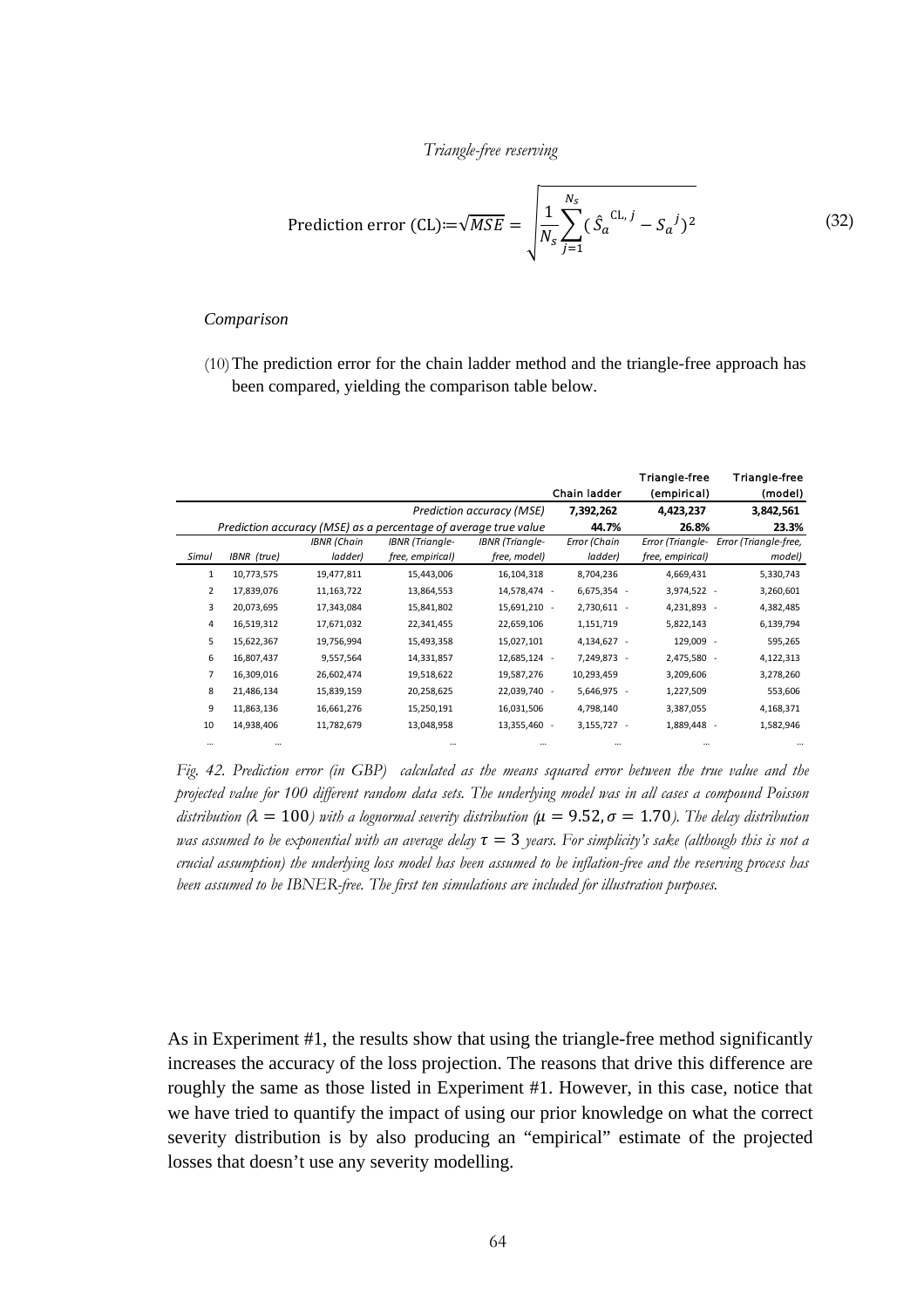# **8.3 Experiment #3 – Predicting the full IBNR distribution**

The third experiment that we have carried out aims at calculating the accuracy not only of the mean projected IBNR for different methods, but the full distribution of IBNR losses. This allows us to determine how fit each reserving method is to assess the various percentiles of the reserving distribution (i.e., the distribution of past liabilities).

Ideally, we should compare the *true* distribution with the triangle-free approach distribution and the chain ladder distribution for a large number of simulations. However, since the process of obtaining a chain ladder estimate of the reserving distribution is currently not fully automated, a full experiment has not been performed yet.

What we've done as an interim solution was to choose one of the simulations produced in Experiment #2 (which has all the information we need) such that the projected ultimate for the triangle-free approach and the chain ladder approach are reasonably close, so that the difference between the two distributions does not simply depend on the fact that the projected values are quite different. After all, Experiment #2 has already taken care of the difference in the point estimates between the two methods.

In order for this experiment to make sense, we have to make sure that we define carefully what the "true distribution", the "chain ladder distribution", and the "trianglefree distribution" are in this experiment.

- a. For the **chain ladder distribution**, we used the lognormal approximation and the normal approximation of the reserving distribution obtained by the application of Mack's method, for which the distribution of the ultimate is the lognormal (or the normal) distribution such that the mean is equal to the mean projected liabilities, and the standard deviation is equal to the prediction error<sup>[9](#page-66-0)</sup>, which takes into account both the process variance *and* the parameter uncertainty (see, e.g., Mack (1993) and England & Verrall (2002)).
- b. For the **triangle-free distribution,** the IBNR distribution was simulated by combining a negative binomial distribution with rate equal to the projected number of IBNR claims, and variance-to-mean ratio equal to 2 (in practice, a Poisson distribution with some extra volatility to take parameter uncertainty into

 $\overline{a}$ 

<span id="page-66-0"></span><sup>9</sup> In the lognormal case, we have calculated it on two bases: (i) take the distribution of the *total ultimate losses* to be a lognormal with mean equal to the mean projected liabilities, and standard deviation equal to the prediction error, then calculate IBNR as the total losses minus the total reported claims, which in this case are assumed to have no IBNER; (ii) take the distribution of the *IBNR losses* to be a lognormal with mean equal to the mean projected IBNR, and standard deviation equal to the prediction error.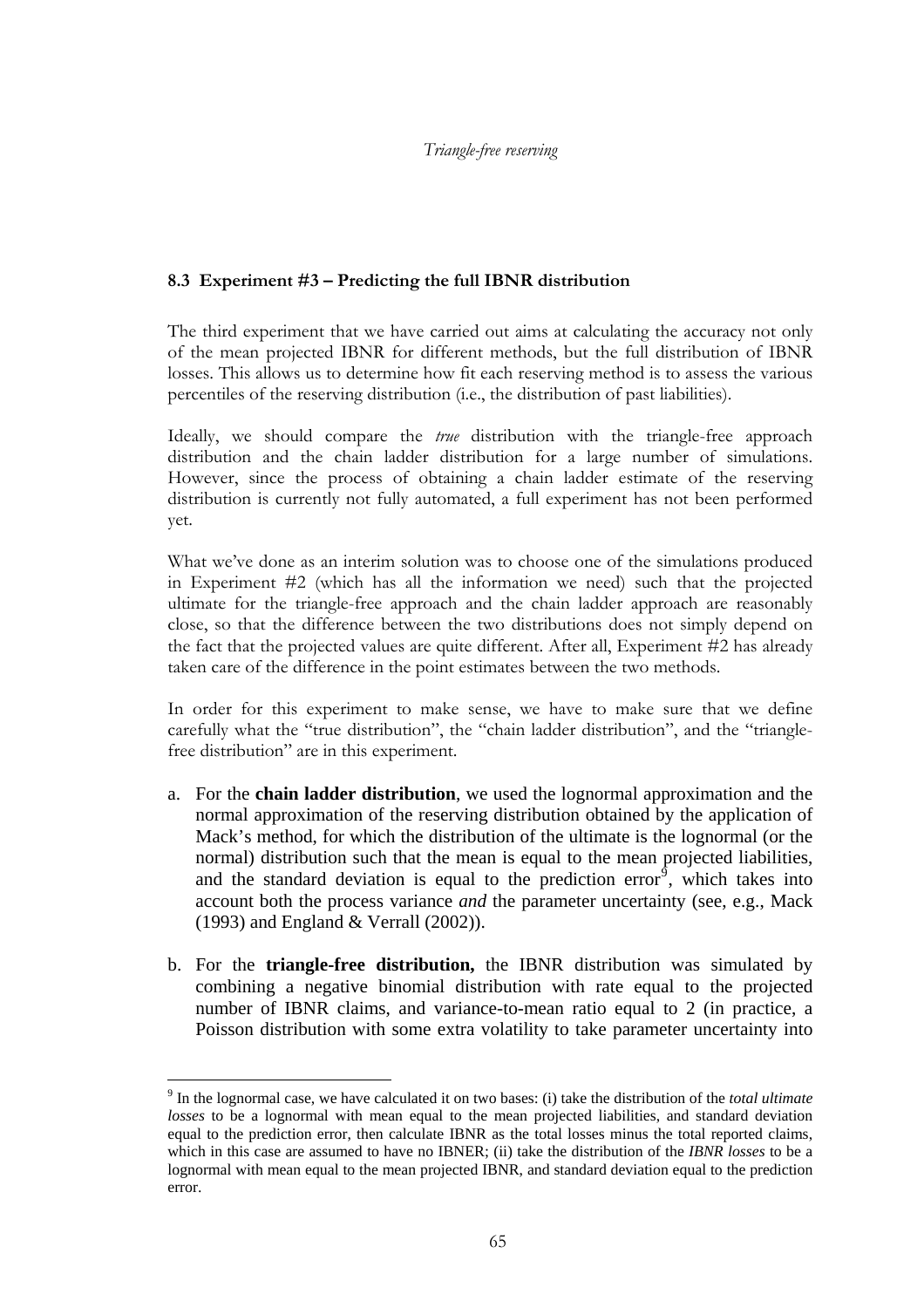account), and a lognormal distribution whose parameters are calculated based on the reported losses only.

The parameter uncertainty on the parameters of the lognormal distribution was calculated based on the standard formulae for the maximum likelihood estimation, which state that (asymptotically at least) the estimated parameters are distributed normally around the true parameters as (note that the correlation matrix is diagonal so we don't need to worry about the interaction between the two parameters):

$$
\hat{\mu} \sim N\left(\mu, \frac{\sigma^2}{n}\right), \quad \hat{\sigma} \sim N\left(\sigma, \frac{\sigma^2}{2n}\right) \tag{33}
$$

where  $n$  is the number of reported losses. In order to take the parameter a pair of values  $(\hat{\mu}, \hat{\sigma})$  using Equation (33) (after replacing the true parameters parameters  $(\hat{\mu}, \hat{\sigma})$ . This has the double effect of increasing the volatility of results uncertainty for the severity into account, for each simulated loss we first simulate with the estimated ones) and then we sample a loss from a lognormal with (which we want, because it reflects the additional uncertainty) and also of adding a systematic bias on the mean of the distribution, which we don't necessarily want. This effect becomes significant when the number of losses used to calculate the parameters is small, and one way to compensate for that is to rescale all losses so that the mean is preserved, and then sampling from the new set.

c. As for the **true distribution,** this is subtler than it looks. Since we know the theoretical Poisson rate and the expected number of losses reported by the end of the tenth year, we know the theoretical number of IBNR losses:

$$
(\text{HIBNR losses})_{\text{theor}} = \frac{\tau}{T} (1 - \exp(-T/\tau)) (\text{total } \# \text{of claims})_{\text{theor}} =
$$
  
= 
$$
\frac{3}{10} \times (1 - \exp(-10/3)) \times 1000 =
$$
  
= 289.30 (34)

1.70. However, to make a fair comparison with the distributions calculated in one parameter uncertainty on the parameters  $\mu$ ,  $\sigma$  can be calculated via Equation (33) using  $n = 1,000 - 289.30 = 710.70$ . Also, we know the theoretical value of the lognormal parameters:  $\mu = 9.52$ ,  $\sigma =$ of the two methods above, we need to take parameter uncertainty into account *as if we didn't know the correct values of the parameter, exactly in the same way as* we do for the triangle-free approach, assuming a negative binomial distribution with rate equal to 289.30 and variance-to-mean ratio equal to 2. The "fictional"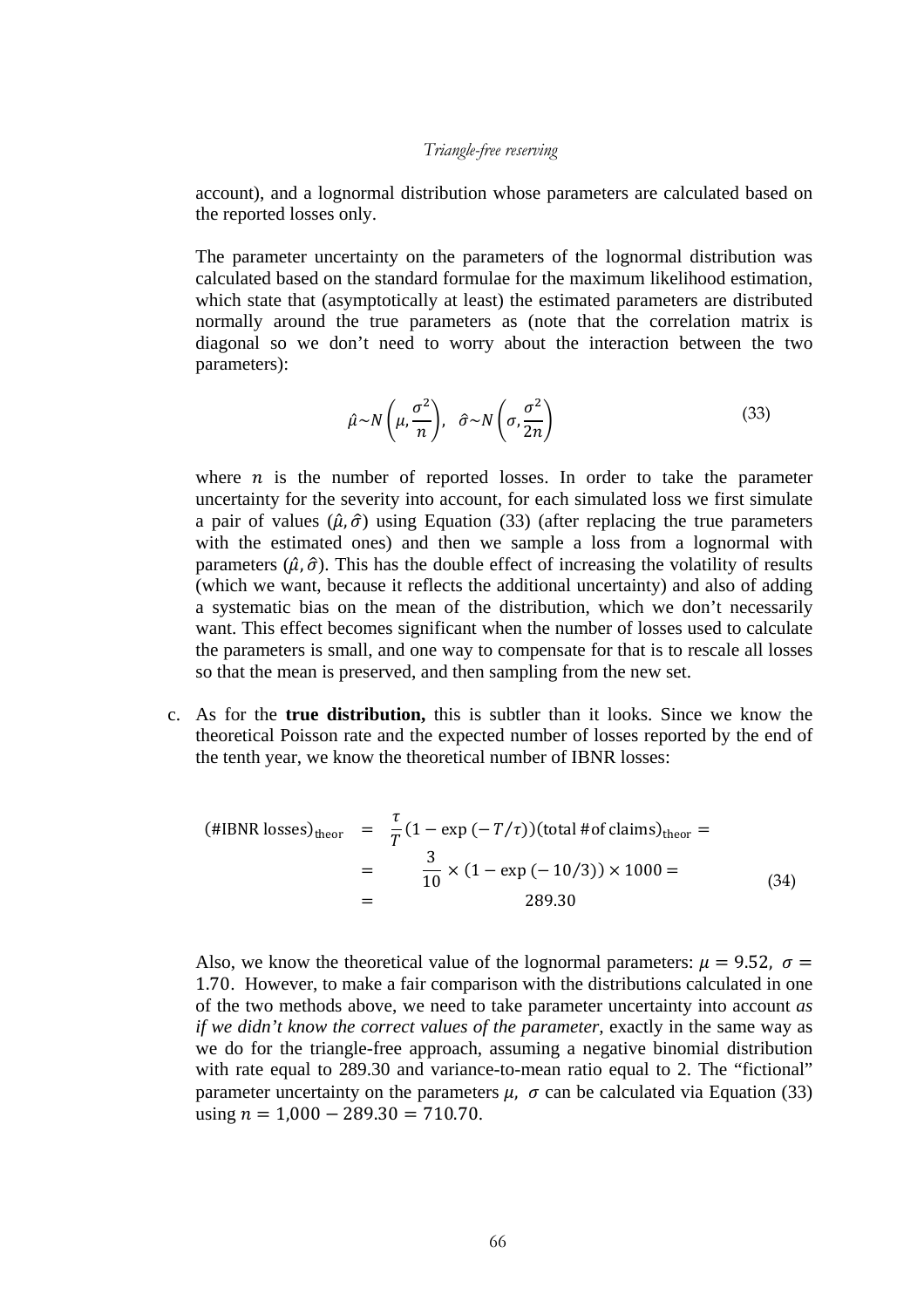The results of the comparison are shown in Fig. 43. The comparison has been carried out:

- by visually comparing the CDF of the aggregate loss distributions for the different methods, which shows that the triangle-free approach produces a far closer fit to the true distribution – in the figure it is actually rather hard to tell them apart;
- $(d = 2.3)$  is still quite large (corresponding to a p-value below 1%). • more formally, by calculating the normalised Kolmogorov-Smirnov distance between each of the tested methods and the true distribution. This confirms that the triangle-free approach provides a much better fit to the true distribution. However, notice how the value of the normalised KS distance



*Fig. 43 A comparison of the reserving distribution as calculated by the triangle-free method and the chain ladder (CL) method, both of which include a provision for parameter uncertainty. The results are compared to the "true" distribution – that in which an oracle has told us what the underlying parameters used to generate the loss data are, but also (paradoxically, it may seem) includes a provision for the parameter uncertainty. The triangle-free distribution shows a far closer fit to the true distribution (the two distributions are almost indistinguishable on the chart), and this is reflected in the lower value of the normalised Kolmogorov-Smirnov distance.* 

### **8.4 A comparison of the triangle-free approach and the chain ladder**

In this section we compare the triangle-free approach and the chain ladder in general and not only in terms of prediction accuracy but more in general.

## *Advantages of the triangle-free approach*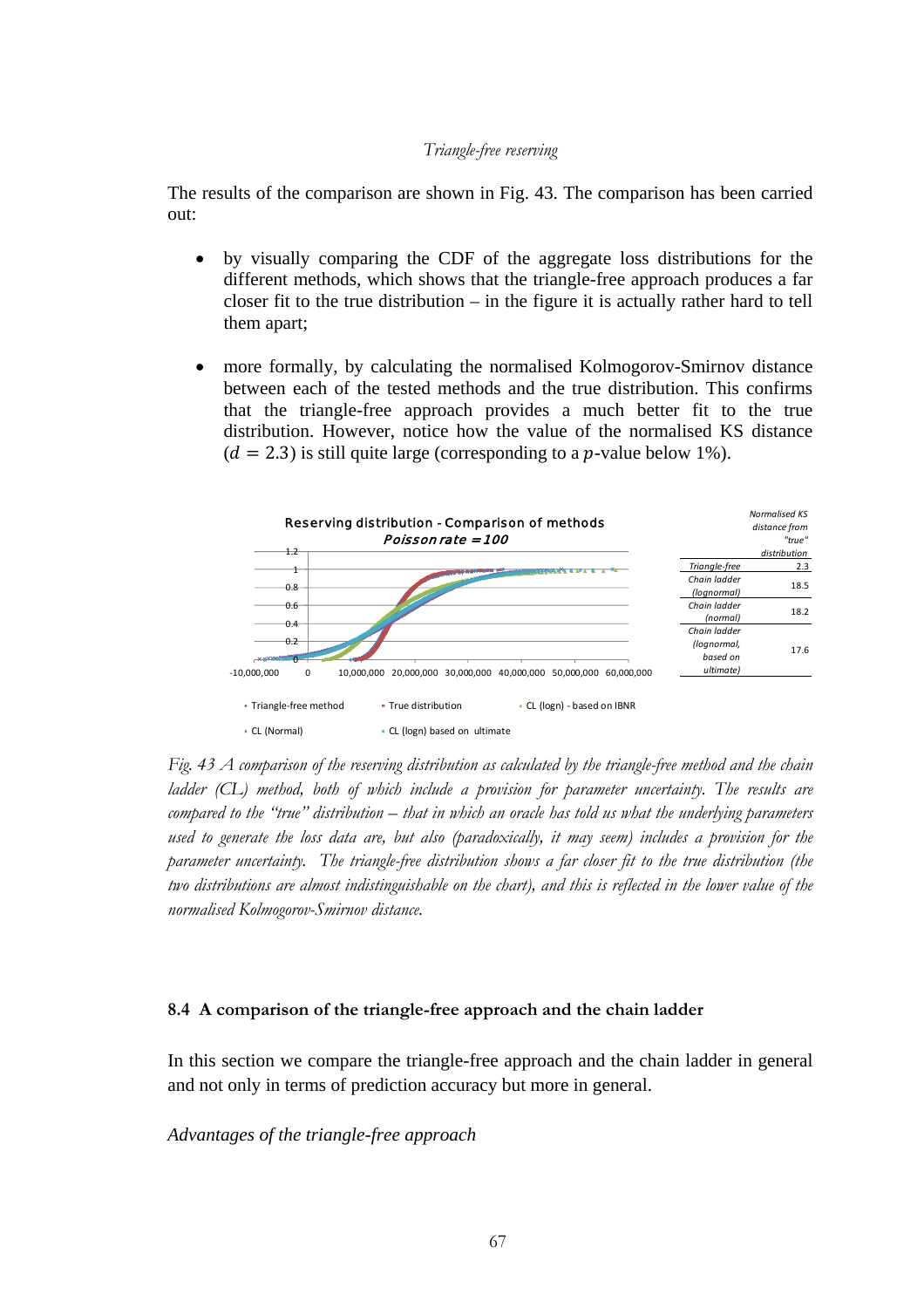- 1. Increased accuracy in the projected IBNR, as demonstrated by the tables in Fig. 41 and Fig. 42.
- 2. More accurate estimation of reserving uncertainty, as shown in Fig. 43.

*This is probably the main reason why we should move away from loss triangulation methods.* 

3. You don't need a complete last diagonal in order to apply the method<sup>[10](#page-69-0)</sup>.

*In the chain ladder method, if you have, e.g., only 7 months developed of the last accident year, you'll have to discard the last diagonal, or find a way to gross it up, or change the discretisation window – e.g., use one month instead of one year (although this may cause other problems, such as numerical instability).* 

- 4. If a given year has no losses, this is a problem in the pure chain ladder method, because the projected losses will be zero (this is not necessarily the case with other methods based on the development of loss triangles), whereas it will affect less the performance of the triangle-free method, which relies on the number of claims reported over the *whole* period. There is therefore less need to resort to credibility-like methods such as Bornhuetter-Fergusson or Cape Cod.
- 5. The triangle-free approach allows the estimation of the tail factor in a more robust and scientific way, based again on a larger data set than in the case of chain ladder, where the only option is really to introduce a tail factor based on judgment or try to fit a function (e.g. exponential, power law, etc) through a very small number of development factors, as the best reserving packages do.

# *Disadvantages of the triangle-free approach*

 $\overline{a}$ 

1. The main disadvantage is that the triangle-free approach is more complex than the chain ladder method…

<span id="page-69-0"></span> $10$  This is often a problem in pricing because the loss data set includes all losses reporting up to a given date and this date is normally a few months away from renewal, and therefore the last year is never complete.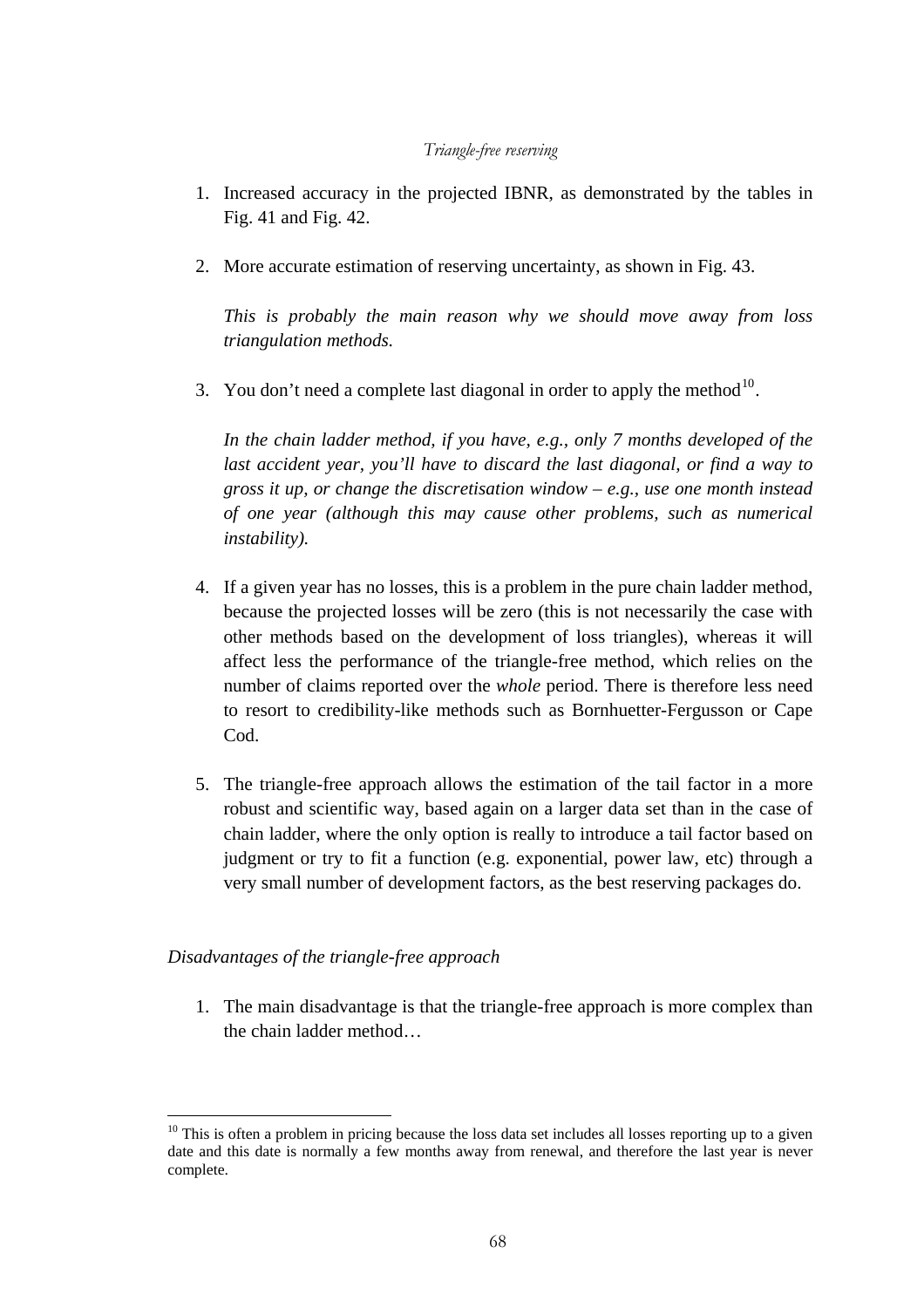- 2. …and has more stringent data requirements: input data must be both more granular (individual loss claims) and accurate (e.g., the exact date of occurrence and of reporting for each loss).
- 3. Another disadvantage of the triangle-free approach is presentational: while all methods based on triangle development allow you to see at a glance in a simple matrix of size, say, 10 by 10, the pattern by which losses from each accident year develop, the triangle-free approach has no such snapshot view of total loss development.

# **9. FURTHER RESEARCH**

This initial research shows that what we called the "triangle-free approach to reserving", which uses the full information in the loss data set rather than a compressed version of it, leads to a more accurate estimate of the projected losses, and especially of the uncertainty around this projection. This has been proved in a series of controlled experiments with an artificial data set.

As mentioned in the executive summary, some improvements to the experimental design are however needed to confirm these initial results. The main improvements are the following:

- The scale of the experiment must be enlarged: currently, we have built our considerations on 100 different data sets, but this number should be increased to 1,000 or even 10,000
- The experiment should be run with many different Poisson rates. Currently we have used a Poisson rate of 100, but a wide range of rates (say between 0.1 to 1,000) should be tried. Also, experiments with overdispersed Poisson distributions, e.g. with the negative binomial, should be carried out, to see if this leads to different results.
- The experiments should be run with many different mean delays. Currently we have run Experiment #1 with a good variety of mean delays, but Experiments #2 and #3 have been limited to an exponential distribution with a mean delay of 3 years. Also, other distributions other than the exponential distribution should be used to model reporting delays.
- The experiments should be run with different models for the severity distribution and with different parameters. The most crucial thing to try is probably to see the effect of having an increasingly heavy tail, by using a GPD with different values of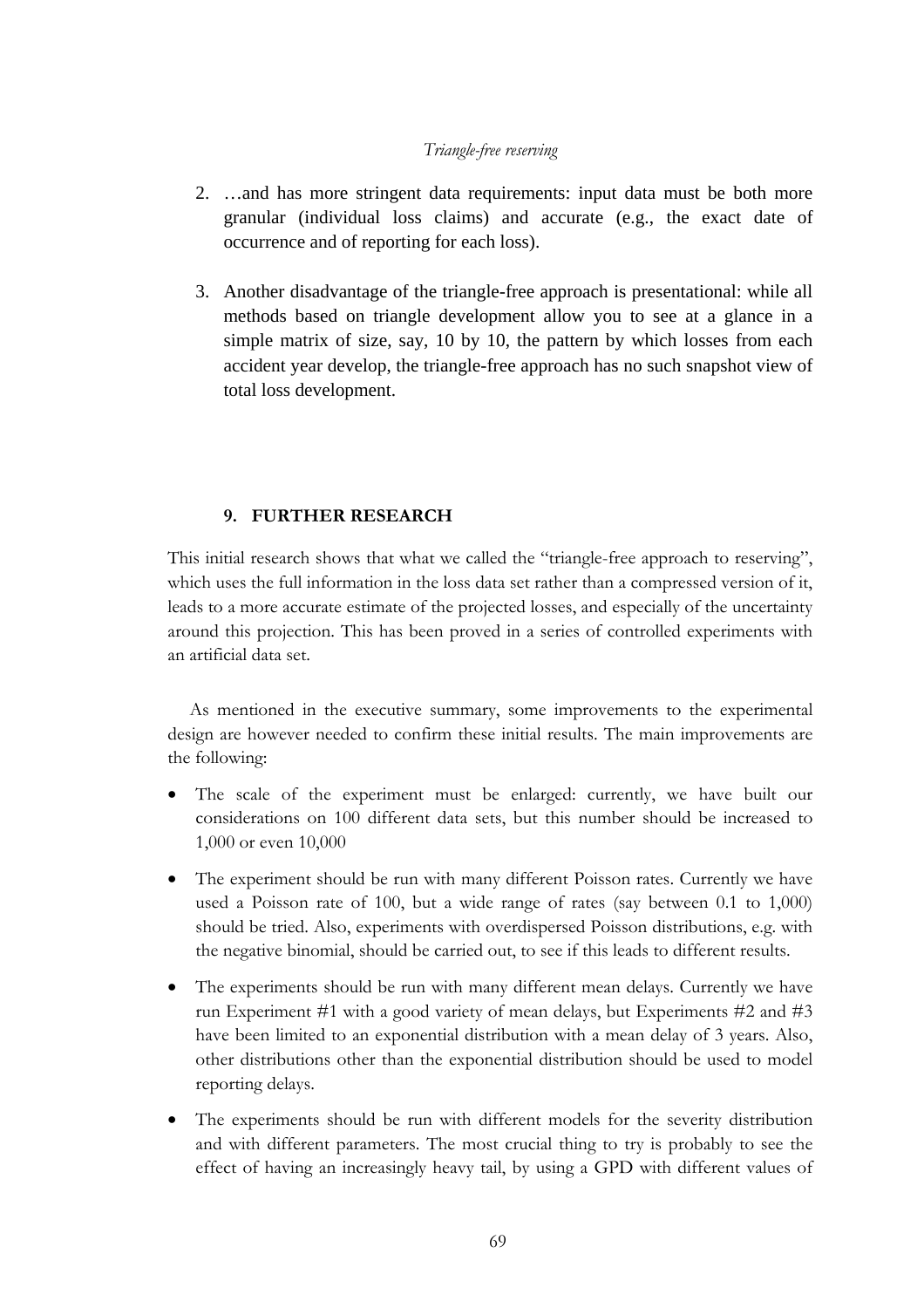the parameter  $\xi$  to generate losses above a certain threshold.

- Regardless of the way in which losses are generated, it is important to analyse the prediction accuracy of the version of the method in which no attempt is made at modelling the delay distribution, but the empirical version is used (except for the tail, where we definitely need some model). This is the current implementation used for client data analysis, but it is slightly more difficult to automate it to the point of running a large-scale experiment, and so it hasn't been used here.
- The triangle-free approach should be compared not only to the chain ladder method but to a number of different, more sophisticated triangle-based approaches, such as BF, Cape Cod, fitting GLM to loss development triangles. This is needed to give more weight to the claim that the triangle-free approach actually gives better results (at least in estimating the reserving distribution if not the point estimate) than *any*  method for which information has been compressed into a triangle.
- IBNER should also be considered in the comparison by introducing a model for producing artificial data with reserve errors

## **10. ACKNOWLEDGMENTS**

I would like to thank my colleagues Andy Smyth, Arun Kurian, Chris Gingell, Claire Wilkinson, David Stebbing, Eamonn McMurrough, James Coyle, Jen Ning Tan, Jeremy Brooks, Kyle Roper, Paolo Albini, Rajeev Aravind, Shubhanjali Gupta, for valuable help and feedback on this work, often through its use in their real-world projects. Also, I would like to thank Di Kuang, Frank Cuypers, James Orr, Jeremy Affolter, Joseph Lo, Kathryn Morgan, Maria Miranda, Michael Fackler, Robert Scarth and Xiaohan Fang for very helpful discussion and for their interest in this work.

## **11. REFERENCES**

Antonio, K. & Plat, R. (2012). *Micro-Level Stochastic Loss Reserving*. KU Leuven, AFI-1270. Available at SSRN: <http://ssrn.com/abstract=2111134> or <http://dx.doi.org/10.2139/ssrn.2111134>

Axelrod, R. (1984). *The evolution of cooperation*. Basic Books

England, P.D., Verrall, R.J. (2002). *Stochastic claims reserving in general insurance*, British Actuarial Journal 8/3, 443-518, 2002.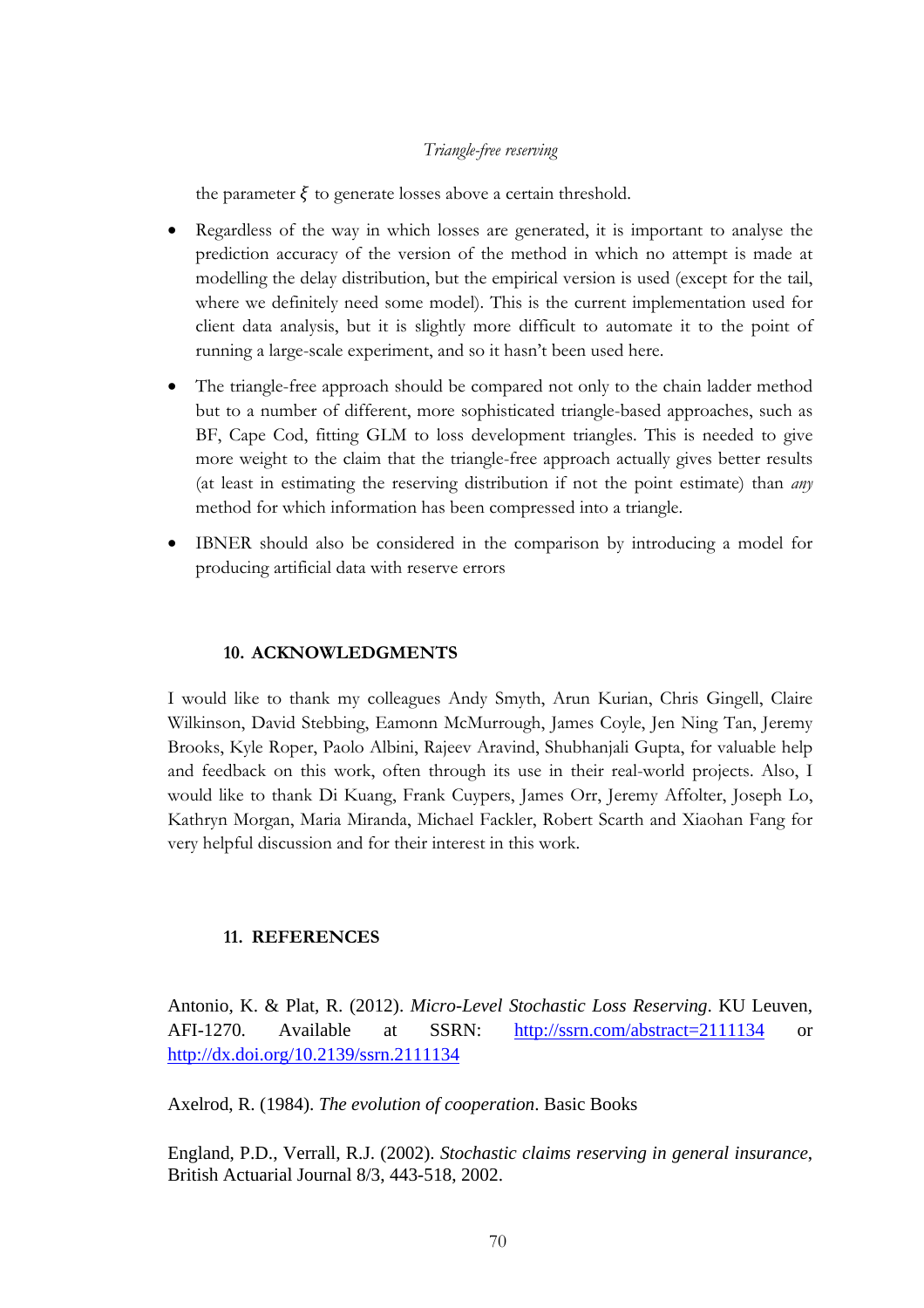# *Triangle-free reserving*

Graham, M. (2011). *The great 99.5th percentile swindle,* GIRO 2011.

Guiahi, F. (1986). *[A Probabilistic Model for IBNR Claims](http://www.casact.org/pubs/proceed/proceed86/86093.pdf)*, CAS Proceedings, Volume LXXIII, Number 139, 1986.

Kaminsky, K. S. (1987). *Prediction of IBNR claim counts by modelling the distribution of report lags*. Insurance: Mathematics and Economics, 6, 151-159, 1987.

Klugman, S. A., Panjer, H. H. and Willmot, G. E. (2008). *Loss Models: From Data to Decisions*, Third Edition, John Wiley & Sons, Inc., Hoboken, NJ, USA, 2008.

Kozubowski, T. J. & Podgorski, K. (2009). Distributional properties of the negative binomial Levy process, Probability and Mathematical Statistics, Vol. 29, Fasc. 1, pp.43- 71, 2009.

Mack, T. (1993). *Distribution-free calculation of the standard error of chain ladder reserves estimates*, ASTIN Bulletin 23/2, 213-225, 1993.

Norberg, R. (1993). *Prediction of outstanding liabilities in non-life insurance,* ASTIN Bulletin 23 (1): 95-115, 1993.

Norberg, R. (1999). *Prediction of outstanding claims. II Model variations and extensions,* ASTIN Bulletin 29 (1): 5-25, 1999.

Parodi, P. & Bonche, S. (2010). *Uncertainty-based credibility and its applications.*  Variance 4 (1): 18-29, 2010.

Parodi, P. (2012a). *Computational intelligence with applications to general insurance: a review*. Annals of Actuarial Science, 6/2, 307-343, 2012.

Parodi, P. (2012b). *Triangle-free reserving: A non-traditional protocol for estimating reserves and reserve uncertainty*. Proceedings of GIRO 2012. [http://www.actuaries.org.uk/research-and-resources/documents/brian-hey-prize](http://www.actuaries.org.uk/research-and-resources/documents/brian-hey-prize-paper-submission-triangle-free-reserving)[paper-submission-triangle-free-reserving](http://www.actuaries.org.uk/research-and-resources/documents/brian-hey-prize-paper-submission-triangle-free-reserving)

Ross, S.M. (2003). *Introduction to probability models*, 8<sup>th</sup> Edition, Academic Press, 2003.

Taylor, G., McGuire, G., & Sullivan, J. (2008*., Individual claim loss reserving conditioned by case estimates,* Annals of Actuarial Science, 3, 215:256, 2008.

Weissner, E.W. (1978). *Estimation of the Distribution of Report Lags by the Method of Maximum Likelihood*, PCAS LXV, 1978. p. I.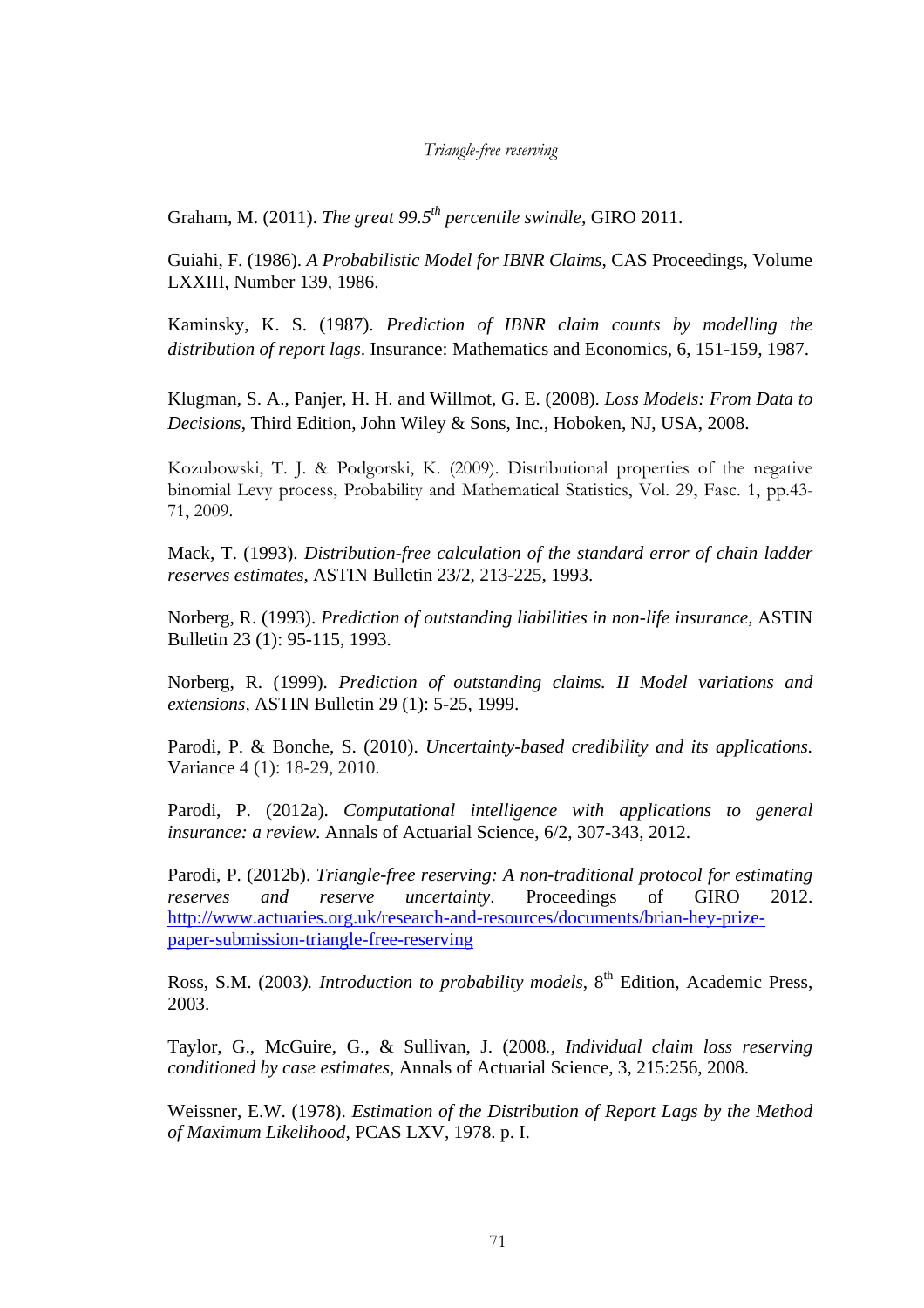**DISCLAIMER** The views expressed in this publication are those of invited contributors and not necessarily those of the Institute and Faculty of Actuaries. The Institute and Faculty of Actuaries do not endorse any of the views stated, nor any claims or representations made in this publication and accept no responsibility or liability to any person for loss or damage suffered as a consequence of their placing reliance upon any view, claim or representation made in this publication. The information and expressions of opinion contained in this publication are not intended to be a comprehensive study, nor to provide actuarial advice or advice of any nature and should not be treated as a substitute for specific advice concerning individual situations. On no account may any part of this publication be reproduced without the written permission of the Institute and Faculty of Actuaries.